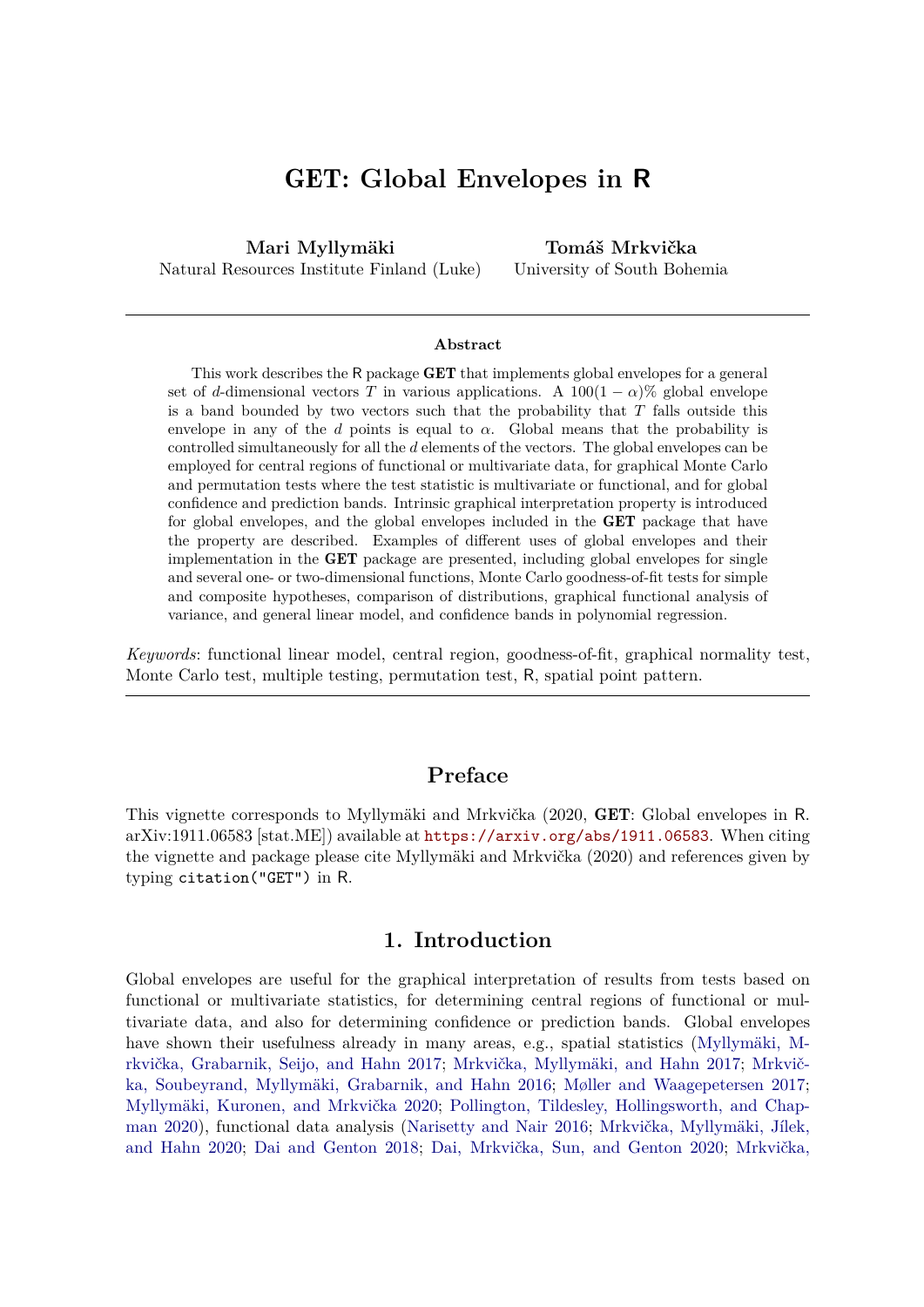[Roskovec, and Rost 2021\)](#page-34-6), image analysis [\(Mrkvička, Myllymäki, Kuronen, and Narisetty](#page-34-7) [2022;](#page-34-7) [Gotovac, Helisová, and Ugrina 2016;](#page-32-0) [Koubek, Pawlas, Brereton, Kriesche, and Schmidt](#page-33-0) [2016\)](#page-33-0) and point pattern analysis [\(Møller, Ghorbani, and Rubak 2016a;](#page-34-8) [Møller, Safavinanesh,](#page-34-9) [and Rasmussen 2016b;](#page-34-9) [Rajala, Murrell, and Olhede 2018\)](#page-35-2) with applications to agriculture [\(Mrkvička](#page-34-2) *et al.* [2016;](#page-34-2) [Chaiban, Biscio, Thanapongtharm, Tildesley, Xiao, Robinson, Van](#page-31-2)[wambeke, and Gilbert 2019\)](#page-31-2), architecture and art [\(Stoyan 2016\)](#page-35-3), astronomy and astrophysics [\(Kruuse, Tempel, Kipper, and Stoica 2019;](#page-33-1) [Retter, Hatchell, and Naylor 2019\)](#page-35-4), ecology [\(Velázquez, Martínez, Getzin, Moloney, and Wiegand 2016;](#page-36-0) [Després, Vítková, Bače, Čada,](#page-32-1) [Janda, Mikoláš, Schurman, Trotsiuk, and Svoboda 2017;](#page-32-1) [Wang, Wiegand, Anderson-Teixeira,](#page-36-1) [Bourg, Hao, Howe, Jin, Orwig, Spasojevic, Wang, Wolf, and Myers 2018;](#page-36-1) [Gusmán-M., de la](#page-33-2) [Cruz, Espinosa, and Escudero 2018\)](#page-33-2) and evolution [\(Murrell 2018\)](#page-34-10), economics [\(Mrkvička](#page-34-5) *et al.* [2020\)](#page-34-5), eye movement research [\(Ylitalo, Särkkä, and Guttorp 2016\)](#page-36-2), fisheries [\(Šmejkal, Ri](#page-35-5)[card, Vejřík, Mrkvička, Vebrová, Baran, Blabolil, Sajdlová, Vejříková, Marie, and Kubečka](#page-35-5) [2017\)](#page-35-5), forestry [\(Erfanifard, Stereńczak, and Miścicki 2019\)](#page-32-2), geography [\(Clark, Ely, Spag](#page-31-3)[nolo, Hahn, Hughes, and Stokes 2018\)](#page-31-3), material science [\(Häbel, Rajala, Marucci, Boissier,](#page-33-3) [Schladitz, Redenbach, and Särkkä 2017\)](#page-33-3), and medicine, health and neurosciences [\(Rafati,](#page-35-6) [Safavimanesh, Dorph-Petersen, Rasmussen, Møller, and Nyengaard 2016;](#page-35-6) [Lee, Särkkä, Mad](#page-33-4)[hyastha, and Grabowski 2017;](#page-33-4) [Møller, Christensen, Cuevas-Pacheco, and Christoffersen 2019;](#page-33-5) [Biscio and Møller 2019;](#page-31-4) [Mrkvička](#page-34-7) *et al.* [2022;](#page-34-7) [Brown, Rai, La Vecchia, Rodriguez, Qu,](#page-31-5) [Brown, Shin, Tang, Newcombe, Suraweera, Schultz, Bogoch, Gelband, Nagelkerke, and Jha](#page-31-5) [2020\)](#page-31-5). To make these methods easily accessible, the R (R [Core Team 2020\)](#page-35-7) package GET has been developed that is available from the Comprehensive R Archive Network (CRAN) at <https://cran.r-project.org/package=GET>. A development version of the package is available via the repository <https://github.com/myllym/GET>. The package provides an implementation of global envelopes in various settings.

To be more specific, global envelopes can be used for producing

- (i) a central region: a central region is constructed for a set of vectors or functions in order to find central or outlying vectors or functions (e.g., outlier detection, functional boxplot);
- (ii) a global envelope test: a graphical Monte Carlo goodness-of-fit test where the test statistic is multivariate or a function of any dimension (e.g., goodness-of-fit test for point patterns or random sets, for a family of distributions);
- (iii) a global envelope test: a graphical permutation test where the test statistic is multivariate or a function of any dimension (e.g., functional analysis of variance (ANOVA), functional general linear model (GLM), *n*-sample test of correspondence of distribution functions);
- (iv) global confidence or prediction bands: a confidence or prediction band is produced from a set of vectors or functions obtained by bootstrap or sampling from Bayesian posterior distribution (e.g., confidence band in polynomial regression, Bayesian posterior prediction).

In each case *global* means that the envelope is given with the prescribed coverage  $100(1 \alpha$ )% simultaneously for all the elements of the multivariate or functional statistic. Global envelopes are constructed for a general multivariate statistic, so in the case when the data are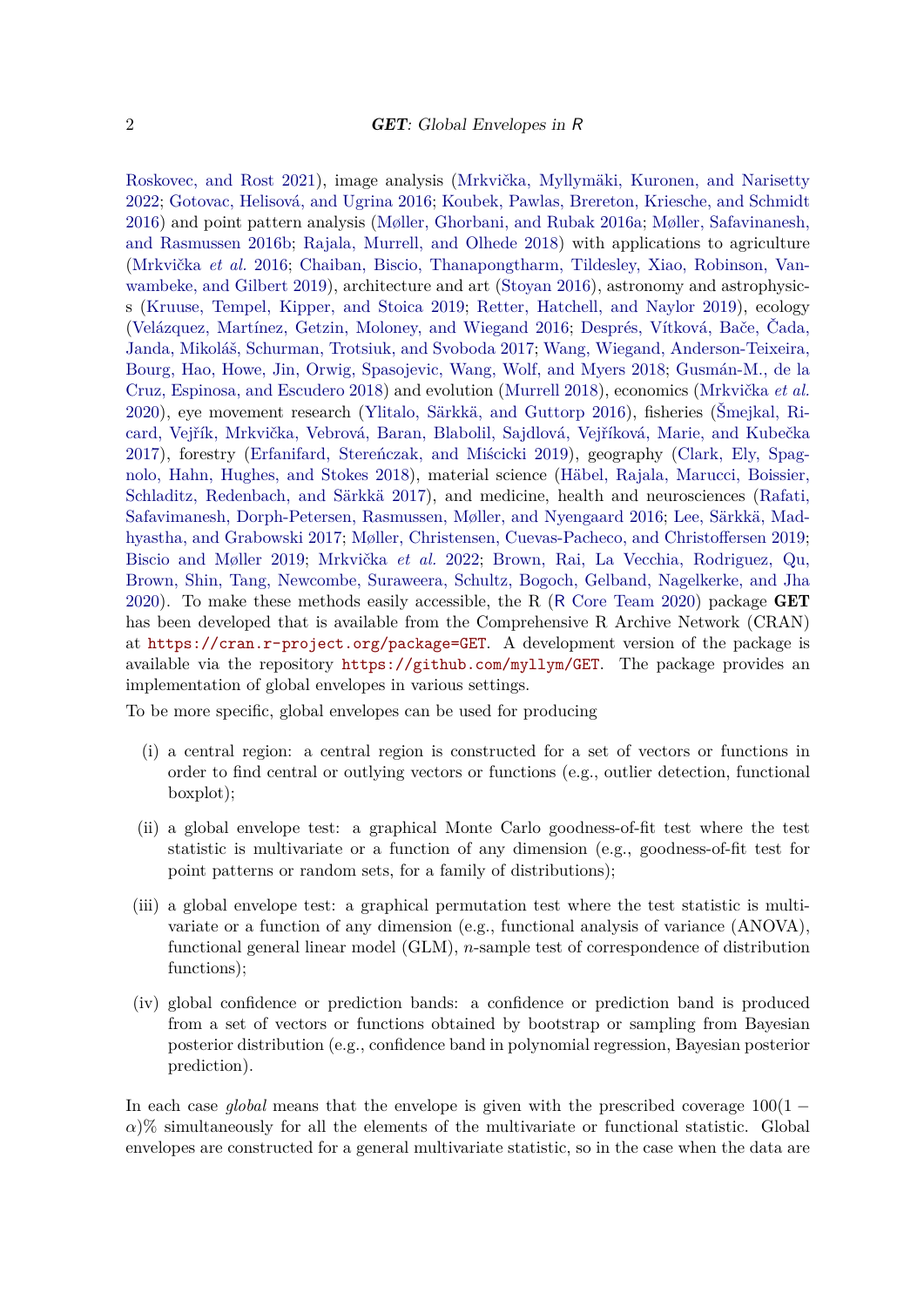purely functional, they first have to be discretized. The discretization of the functions can be arbitrary, as long as it is the same for each function. Therefore, let  $\mathbf{T}_1, \mathbf{T}_2, \ldots, \mathbf{T}_s$  be *d*dimensional vectors,  $\mathbf{T}_i = (T_{i1}, T_{i2}, \dots, T_{id})$  for  $i = 1, \dots, s$ . Then an *envelope* is considered to be a band bounded by the vectors  $\mathbf{T}_{\text{low}} = (T_{\text{low }1}, \ldots, T_{\text{low }d})$  and  $\mathbf{T}_{\text{upp}} = (T_{\text{upp }1}, \ldots, T_{\text{upp }d})$ , and a 100(1 – *α*)% *global envelope* is a set  $(\mathbf{T}^{\alpha}_{\text{low}}, \mathbf{T}^{\alpha}_{\text{upp}})$  of envelope vectors such that the probability that **T**<sub>*i*</sub> falls outside this envelope in any of the *d* points is equal to  $\alpha$ , for  $\alpha \in (0,1)$ , i.e.,

$$
P(T_{ij} \notin [\mathbf{T}_{\text{low } j}^{(\alpha)}, \mathbf{T}_{\text{upp } j}^{(\alpha)}] \text{ for any } j \in \{1, \dots, d\}) = \alpha.
$$
 (1)

Here the probability depends on the situation (i)-(iv). In case (i), all the vectors  $\mathbf{T}_i$  are assumed to follow the same distribution and the probability is taken under this distribution. In cases (ii) and (iii), the probability is taken under the null hypothesis  $H_0$ , and, in case (iv), the probability is taken under the distribution of the random vector  $\mathbf{T}_i$  generated under the given bootstrap or Bayesian scheme. It should be noted that in a *pointwise* (or local) envelope the probability to fall out of the envelope is controlled instead individually for every element of the vector  $\mathbf{T}_i$ .

Given the set of vectors  $\mathbf{T}_1, \mathbf{T}_2, \ldots, \mathbf{T}_s$ , the task in all the above mentioned examples in (i)-(iv) is to order the *d*-dimensional vectors  $\mathbf{T}_i$  (or functions) from the most extreme to the least extreme. For this purpose, many different measures exist. However, the GET package focuses on such measures for which it is possible to construct the global envelope with a practically interesting graphical interpretation, which we call *intrinsic graphical interpretation*.

<span id="page-2-0"></span>**Definition 1.1** *Let it be assumed that a general ordering*  $\prec$  *of the vectors*  $\mathbf{T}_i$ ,  $i = 1, \ldots, s$ *, is induced by a univariate measure*  $M_i$ . That is,  $M_i \geq M_j$  *iff*  $\mathbf{T}_i \prec \mathbf{T}_j$ , which means that  $\mathbf{T}_i$  *is less extreme or as extreme as*  $\mathbf{T}_j$ . (The smaller the measure  $M_i$ , the more extreme the  $\mathbf{T}_i$  *is.)* The 100(1 –  $\alpha$ )% global envelope  $[\mathbf{T}_{\text{low}}^{(\alpha)}]$  $\frac{(\alpha)}{\operatorname{low} j}, \mathbf{T}^{(\alpha)}_{\operatorname{upj}}$  $\begin{bmatrix} \n\alpha_j \\ \n\alpha_p \n\end{bmatrix}$  has intrinsic graphical interpretation *(IGI)* with respect to the ordering  $\prec$  *if* 

*1.*  $M_{(\alpha)} \in \mathbb{R}$  *is the largest of the*  $M_i$  *such that the number of those i for which*  $M_i \lt M_{(\alpha)}$ *is less or equal to αs;*

2. 
$$
T_{ij} < \mathbf{T}_{lowj}^{(\alpha)}
$$
 or  $T_{ij} > \mathbf{T}_{uppj}^{(\alpha)}$  for some  $j = 1, ..., d$  iff  $M_i < M_{(\alpha)}$  for every  $i = 1, ..., s$ ;

3. 
$$
\mathbf{T}_{\text{low }j}^{(\alpha)} \leq T_{ij} \leq \mathbf{T}_{\text{upp }j}^{(\alpha)}
$$
 for all  $j = 1, ..., d$  iff  $M_i \geq M_{(\alpha)}$  for every  $i = 1, ..., s$ .

The global envelope with IGI provides a solution to the tasks (i)-(iv) in a graphical manner. In other words, the IGI property means that the vector  $\mathbf{T}_i$  is outside the global envelope in any of its components if and only if the vector is considered to be extreme by the measure *M* at the level  $\alpha$ , and the vector  $\mathbf{T}_i$  is completely inside the global envelope if and only if the vector is not extreme at the level  $\alpha$ .

For tasks (ii) and (iii), the data vector  $\mathbf{T}_1$  is compared with a global envelope constructed from the data vector  $\mathbf{T}_1$  and vectors  $\mathbf{T}_2, \ldots, \mathbf{T}_s$  simulated under a null hypothesis  $H_0$ , in order to decide if the data vector is extreme  $(H_0$  is rejected) or not extreme  $(H_0$  is not rejected). For these tasks, in addition to a global envelope, a Monte Carlo *p* value is computed according to the measure  $M_i$ :  $p = \sum_{i=1}^s 1(M_i \leq M_1)/s$  (see, e.g., [Myllymäki](#page-34-0) *et al.* [2017;](#page-34-0) [Mrkvička](#page-34-1) *et al.* [2017;](#page-34-1) [Mrkvička](#page-34-5) *et al.* [2020,](#page-34-5) [2022;](#page-34-7) [Mrkvička](#page-34-6) *et al.* [2021\)](#page-34-6).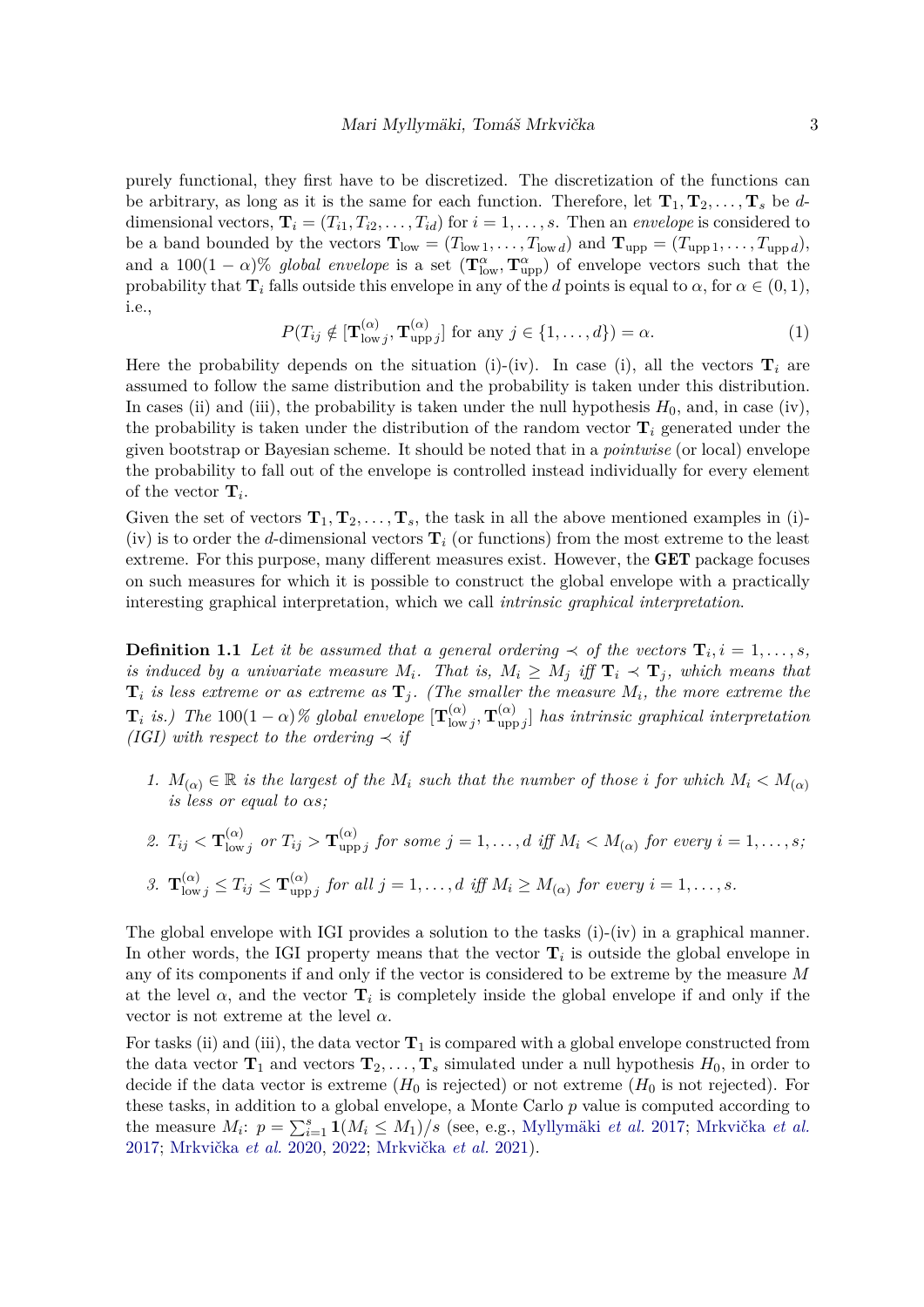In order to obtain an exact Monte Carlo test, i.e., a test that achieves the prescribed familywise error rate, the exchangeability of the test vectors  $\mathbf{T}_i$  is required. All the examples in Section [3](#page-13-0) satisfy exchangeability, except the functional GLM where the permutation of the residuals from the null model [\(Freedman and Lane 1983\)](#page-32-3) is used. This permutation scheme is commonly used in univariate permutation GLMs and widely accepted as the best available solution [\(Anderson and Robinson 2001;](#page-30-0) [Anderson and Ter Braak 2003;](#page-30-1) [Winkler, Ridgway,](#page-36-3) [Webster, Smith, and Nichols 2014\)](#page-36-3).

The second part of this introductory section describes the competing and complementary methods and software. Thereafter, in Section [2,](#page-5-0) seven global envelopes with IGI are described and their usage in GET is discussed. In Section [3,](#page-13-0) several examples of applications of global envelopes are shown, namely 1) the computation of central regions and functional boxplots for a set of functions or jointly for several sets of functions (Section [3.1\)](#page-13-1); 2) the Monte Carlo goodness-of-fit test for simple hypotheses with application to spatial statistics (Section [3.2\)](#page-15-0); 3) the Monte Carlo goodness-of-fit test for composite hypotheses with application to graphical normality testing (Section [3.3\)](#page-18-0); 4) the graphical *n*-sample test of correspondence of distribution functions,  $n > 2$  (Section [3.4\)](#page-19-0); 5) the graphical functional one-way ANOVA (Section [3.5\)](#page-20-0); 6) the functional GLM for images (Section [3.6\)](#page-23-0); and 7) the computation of the confidence band in polynomial regression (Section [3.7\)](#page-27-0). The final section, Section [4,](#page-28-0) is left for discussion.

### **1.1. Competing and complementary methods and software**

Below are listed the other R packages (or code) that we know to provide functions for some global envelopes or central regions. Further, as already mentioned, the problems (i)-(iv) can be solved by other methods as well, not just by global envelopes. The relation of these methods to the global envelope methods are also discussed below.

#### **Global envelopes and central regions:**

- The R package **fda** [\(Ramsay, Wickham, Graves, and Hooker 2017\)](#page-35-8) provides the function fbplot() for the computation of the central region and functional boxplot according to two different orderings than those described here, namely the band depth and modified band depth (MBD) [\(López-Pintado and Romo 2009;](#page-33-6) [Sun, Genton, and Nychka 2012\)](#page-36-4), but these depths do not allow for IGI.
- The R package depthTools [\(López-Pintado and Torrente 2013;](#page-33-7) [Torrente, López-Pintado,](#page-36-5) [and Romo 2013\)](#page-36-5) similarly allows for central regions based on MBD (no IGI).
- The R package spatstat [\(Baddeley, Rubak, and Turner 2015\)](#page-30-2) provides the function envelope() for the simulation of envelopes based on a given summary function of a spatial point pattern. By default, envelope() provides a pointwise envelope, but the option  $g$ lobal = TRUE allows one to compute the global envelope of [Ripley](#page-35-9) [\(1981\)](#page-35-9), which corresponds to the 'unscaled' envelope in  $GET$  (see Table [1\)](#page-6-0). It has been shown that this *unscaled* global envelope test has generally lower power than the other methods of Table [1](#page-6-0) [\(Myllymäki, Grabarnik, Seijo, and Stoyan 2015;](#page-34-11) [Myllymäki](#page-34-0) *et al.* [2017\)](#page-34-0). The corresponding adjusted unscaled global envelope [\(Dao and Genton 2014;](#page-31-6) [Baddeley,](#page-30-3) [Hardegen, Lawrence, Milne, Nair, and Rakshit 2017\)](#page-30-3) for composite hypotheses is also provided in spatstat (the function dg.envelope()).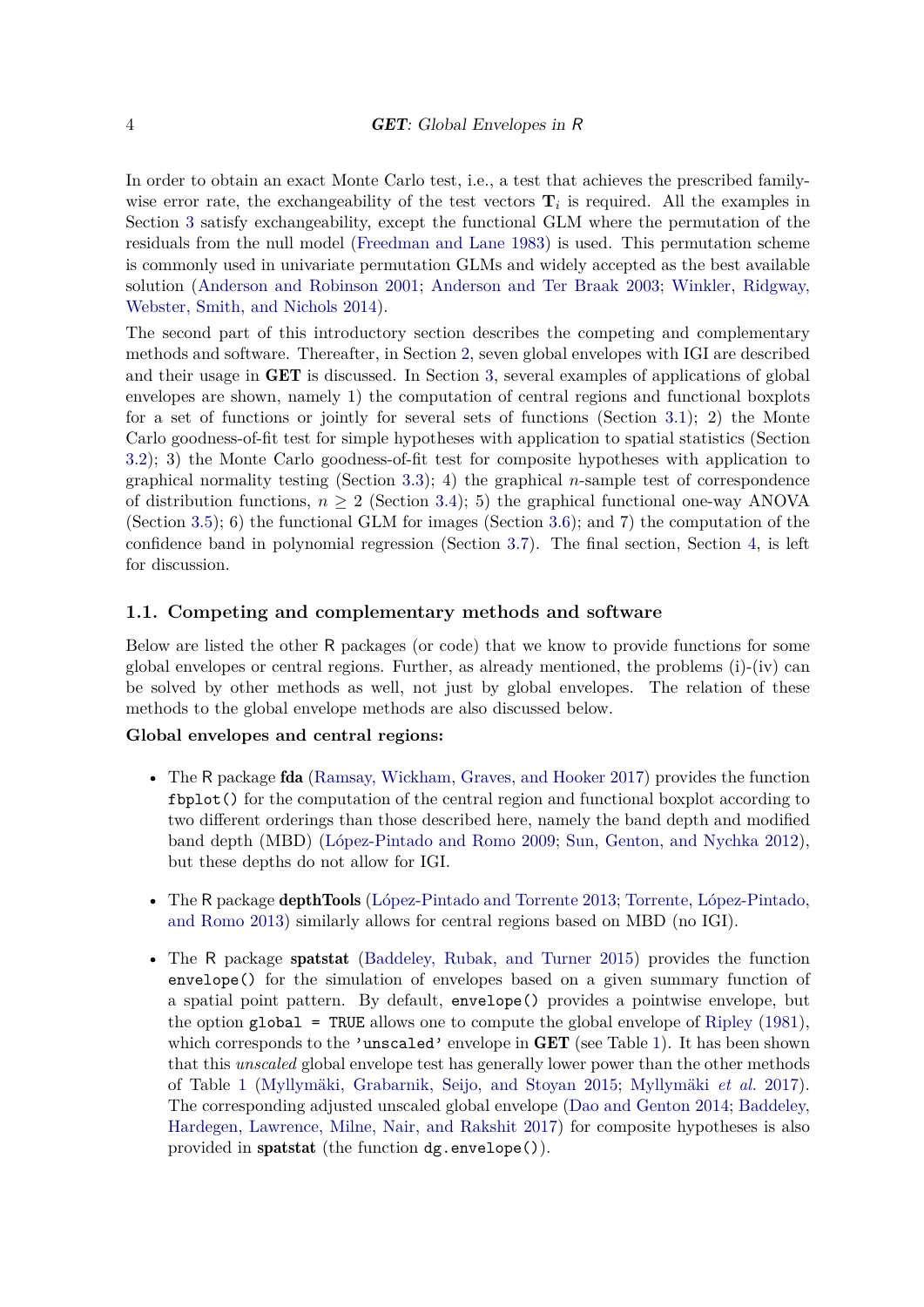- [Aldor-Noiman, Brown, Buja, Rolke, and Stine](#page-30-4) [\(2013\)](#page-30-4) presented a global envelope for a Q-Q plot (and provided a link to an R script). The shape of the envelope is derived theoretically, but the size of the envelope has to be computed from simulations. The methods of the GET package can be used for this purpose as well, both for simple and composite hypotheses, but the theoretical achievement for simple hypotheses has apparent advantages.
- The R package boot [\(Canty and Ripley 2017;](#page-31-7) [Davison and Hinkley 1997\)](#page-32-4) provides the function envelope() for the computation of a global envelope from bootstrapped functions. This envelope has the same shape as the global rank envelope ('rank' in Table [1\)](#page-6-0), but the appropriate envelope (*l* of Equation [3\)](#page-8-0) is chosen in boot experimentally [\(Davison and Hinkley 1997\)](#page-32-4). Since the differences in the nominal levels of the subsequent (*l*-)envelopes from which the choice is made can be large, the predetermined level is reached only approximately.
- The package **dbmss** [\(Marcon, Traissac, Puech, and Lang 2015\)](#page-33-8) provides similar global envelopes as the boot package [\(Duranton and Overman 2005\)](#page-32-5) but for the global confidence envelopes of spatial summaries.
- There are other R packages with the ability to compute simultaneous confidence bands for various models, e.g., excursions [\(Bolin and Lindgren 2015,](#page-31-8) [2017,](#page-31-9) [2018\)](#page-31-10) for Gaussian processes, AdaptFitOS [\(Wiesenfarth, Krivobokova, Klasen, and Sperlich 2012\)](#page-36-6) for semiparametric regression models and SCBmeanfd [\(Degras 2016\)](#page-32-6) for nonparametric regression models with functional data using a functional asymptotic normality result. Instead, the global envelopes of the GET package (see Table [1\)](#page-6-0) are constructed nonparametrically from a set of vectors.

**Multiple testing:** The global envelope tests can be seen as a general solution to the multiple testing problem in Monte Carlo tests [\(Mrkvička](#page-34-1) *et al.* [2017\)](#page-34-1). There are several other methods and R packages to the multiple testing problem controlling the family-wise error rate. The few packages mentioned below have a link to the methods of GET:

- The R packages coin [\(Hothorn, Hornik, van de Wiel, and Zeileis 2008,](#page-33-9) [2006\)](#page-33-10) and multtest [\(Pollard, Dudoit, and van der Laan 2005\)](#page-35-10) enable one to compute the *p* value adjusted for multiple testing in a multiple permutation test based on the minimum *p* value computed from all individual tests. The null distribution of the minimum *p* values or the maximum of a test statistic is obtained from permutations. The minimum *p* value method corresponds to the conservative rank test based on the  $p_{+}$  value (see global rank envelope in Section [2.1\)](#page-6-1).
- General multiple test procedures are also provided by the package **sgof** [\(Conde and](#page-31-11) [de Una Alvarez 2016\)](#page-31-11) for goodness-of-fit testing and by the package stats (R [Core Team](#page-35-7) [2020\)](#page-35-7) for adjusting the *p* values for multiple comparisons by Bonferroni type methods (the function p.adjust()).

**Functional GLM:** The global envelope tests can also be used for functional GLM using a permutation strategy to generate samples under the null hypothesis. There are several other methods and software to the functional GLM problem: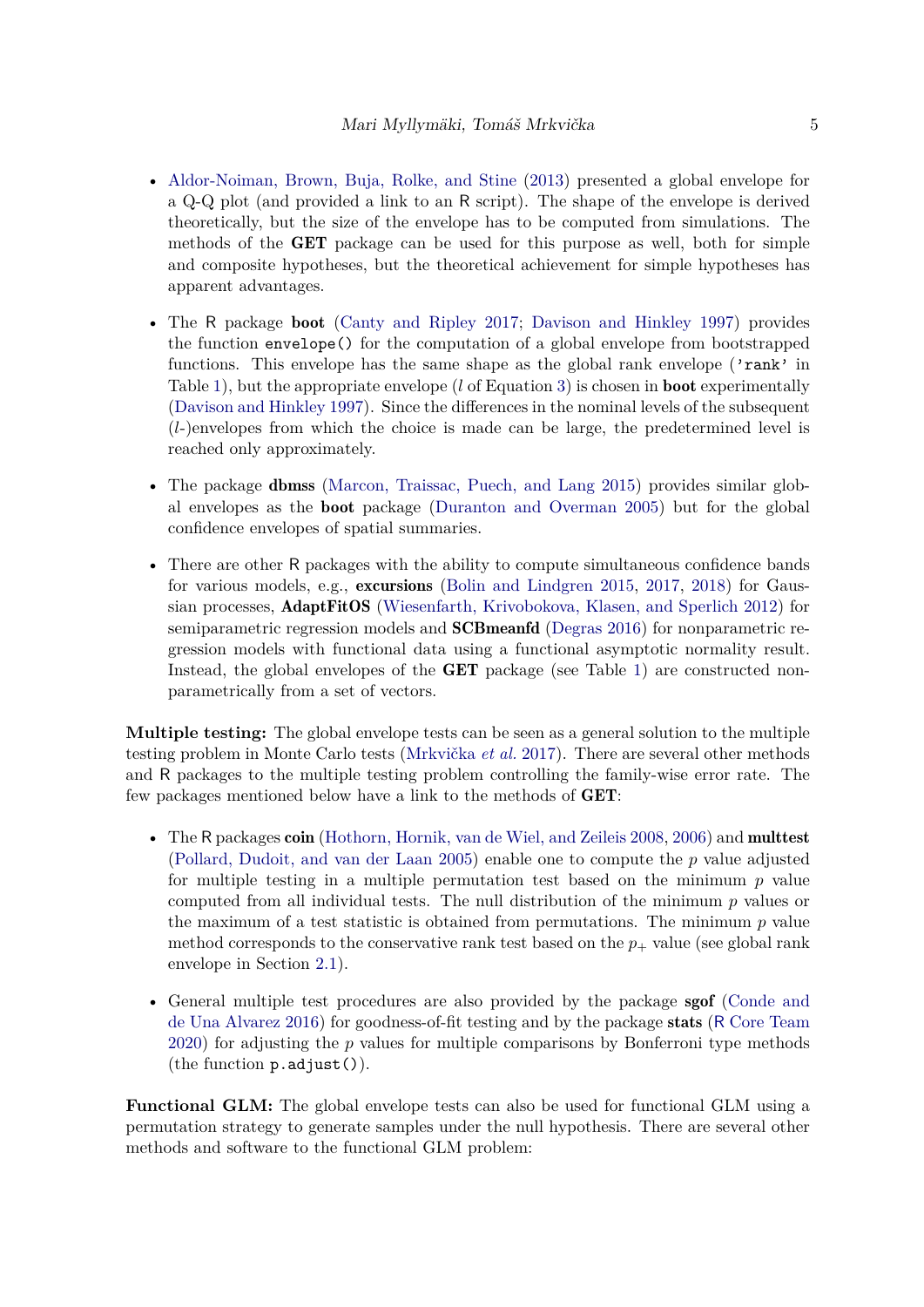- The PALM software [\(Winkler](#page-36-3) *et al.* [2014\)](#page-36-3) allows for the computation of various functional GLM designs using permutation tests. The multiple testing problem is solved by an unscaled envelope constructed for the test statistic (e.g., *F* statistic).
- The R packages fda.usc [\(Febrero-Bande and Oviedo de la Fuente 2012\)](#page-32-7) and fdANOVA [\(Gorecki and Smaga 2017\)](#page-32-8) allow for the computation of functional ANOVA designs by several methods together with the computation of factor's significances. Similarly the package fda [\(Ramsay](#page-35-8) *et al.* [2017\)](#page-35-8) allows for computations in functional regression designs. However, to the best of our knowledge, these do not provide the IGI of tests of a factor significance.

# **2. Types of global envelopes and software**

<span id="page-5-0"></span>This section introduces seven global envelopes with intrinsic graphical interpretation as they are implemented in GET. All of these have been defined in earlier works as specified in Table [1,](#page-6-0) together with their short descriptions and specifications in the GET functions. The first four envelopes in Table [1](#page-6-0) ('rank', 'erl', 'cont', 'area') are completely non-parametric envelopes and are called global rank envelopes, because the extreme rank length, continuous and area envelopes are refinements to the rank envelope in order to treat the ties in the extreme rank measure on which the rank envelope is based. The 'st' and 'qdir' envelopes parameterize the marginal distributions of  $T_{k}$ ,  $k = 1, \ldots, d$ , by one or two parameters, respectively. Thus they can be regarded as approximations of the first four envelopes.

As described above, the construction of a global envelope is based on a measure *M*. The calculation of different measures in the GET package is provided by the function forder() (functional ordering). Most often, the user however calls either central\_region() for constructing central regions with IGI or global\_envelope\_test() for performing global envelope tests (equipped with *p* values as well). Both functions utilize forder() for the calculation of the measures *M*. The most important arguments of these functions are

```
central_region(curve_sets, type = 'erl', coverage = 0.50, ...)
global envelope test(curve sets, type = 'erl', alpha = 0.05, ...)
```
where the multivariate or functional data are provided in curve\_sets, type specifies type of the global envelope (see Table [1](#page-6-0) and descriptions in Section [2.1\)](#page-6-1), and the coverage or level of the global envelope is specified by coverage or alpha  $(= 1$ –coverage), respectively. Additionally, one can, for example, specify the one or two-sided alternative, i.e., whether only small or large values of  $\mathbf{T}_i$  or both should be considered extreme. These two functions are the core functions for global envelopes in the package GET: given an appropriate set of curves, or, in fact vectors, they can be used for producing global envelopes of Table [1](#page-6-0) in all tasks (i)-(iv) listed in Section [1.](#page-0-0)

Different objects are supported for the data in curve\_sets (see help files of the functions and examples below), but the basic form provided by the **GET** package is a curve\_set object that can be constructed by the function create\_curve\_set() simply providing a list containing the observed and/or simulated curves, and optionally the (one- or two-dimensional) argument values where the curves have been observed (see Section [3.2](#page-15-0) for an example). The function create\_curve\_set() takes care of checking the appropriateness of the data, and saving the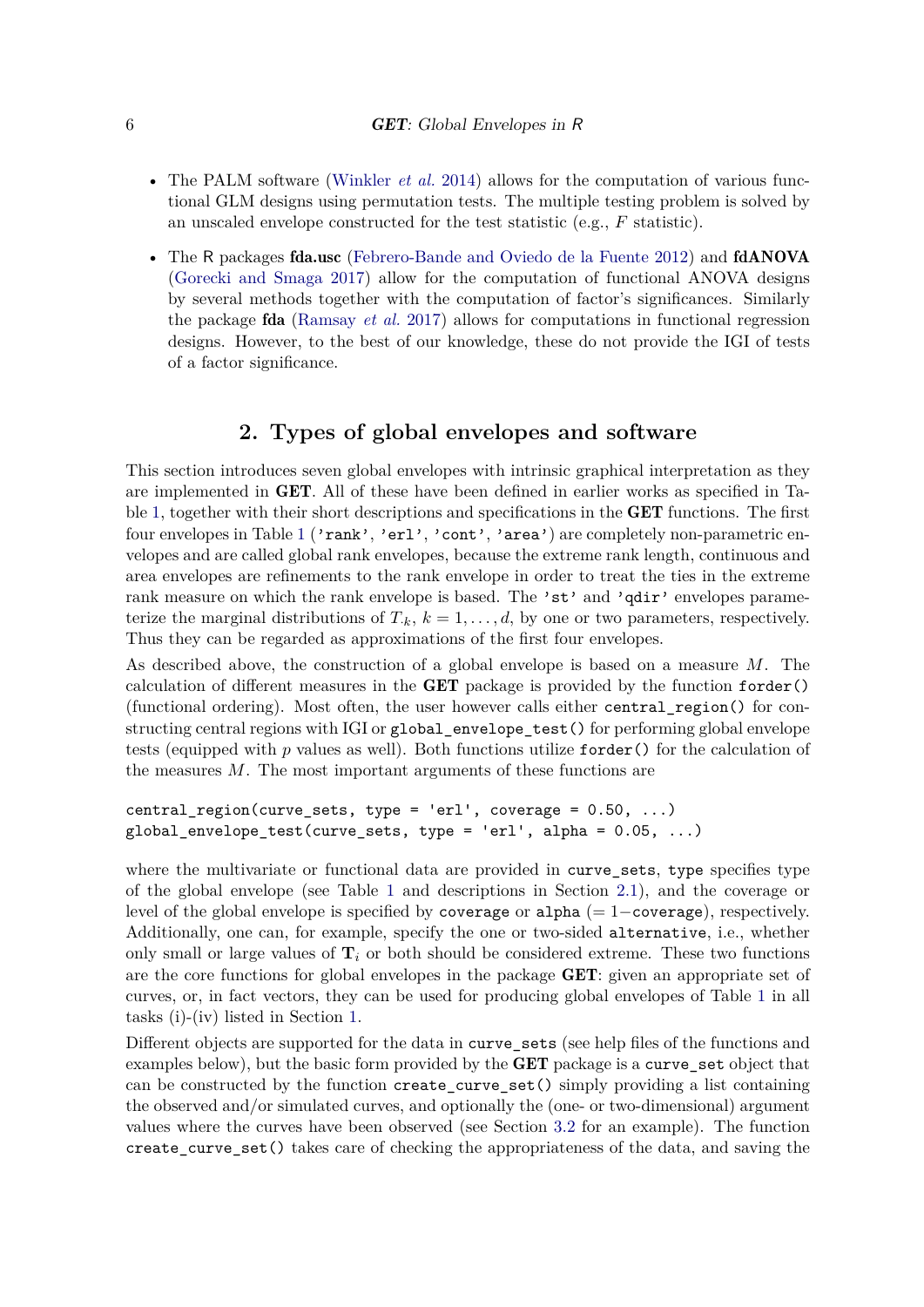| <b>Type</b> | Introduced in            | Description                                            |
|-------------|--------------------------|--------------------------------------------------------|
| 'rank'      | Myllymäki et al. (2017)  | Global rank envelope corresponding to the extreme      |
|             |                          | rank measure (with ties); unique ordering (or $p$ val- |
|             |                          | ue) provided additionally as specified in the argument |
|             |                          | ties, e.g., 'erl' for extreme rank lengths             |
| 'erl'       | Myllymäki<br>al.<br>et   | Global rank envelope corresponding to extreme rank     |
|             | $(2017)$ ; Narisetty and | length (ERL) measure                                   |
|             | Nair (2016); Mrkvička    |                                                        |
|             | $et \ al. (2020)$        |                                                        |
| $'$ cont'   | Hahn (2015); Mrkvička    | Global rank envelope corresponding to the continuous   |
|             | $et\ al.\ (2022)$        | rank measure                                           |
| 'area'      | Mrkvička et al. (2022)   | Global rank envelope corresponding to the area mea-    |
|             |                          | sure                                                   |
| 'qdir'      | Myllymäki et al. (2017,  | Directional quantile envelope test corresponding to    |
|             | 2015)                    | the directional quantile maximum absolute deviation    |
|             |                          | $(MAD)$ measure                                        |
| 'st'        | Myllymäki et al. (2017,  | Studentized envelope test corresponding to the stu-    |
|             | 2015)                    | dentized MAD measure                                   |
| 'unscaled'  | <b>Ripley</b> (1981)     | Unscaled envelope test corresponding to the classical, |
|             |                          | unscaled MAD measure. The envelope has a constant      |
|             |                          | width.                                                 |

<span id="page-6-0"></span>Table 1: Overview of different types of global envelopes in the GET package. The types 'erl', 'cont' and 'area' refine the type 'rank' by breaking the ties in the extreme ranks.

data in the form that contains the relevant information of the curves for global envelope methods, in particular for plotting the results with graphical interpretation (see examples in Section [3\)](#page-13-0).

In addition to constructing global envelopes from a set of curves, the central\_region() and global\_envelope\_test() functions provide combined central regions or combined global envelope tests (see Section [2.2\)](#page-10-0) if the user provides a list consisting of (appropriate) sets of curves in the argument curve\_sets. The GET package also provides functions for specific tasks (see Table [2](#page-7-0) and the examples in Section [3\)](#page-13-0). These functions utilize central\_region() and global\_envelope\_test() for the global envelope construction. In addition, many of these functions take care of preparing the simulations or permutations for the specific task. The print() and plot() methods are available for the objects obtained as the output of the global envelope methods of GET. The plots present the results with IGI. They are produced using the ggplot2 package [\(Wickham 2016\)](#page-36-7).

After defining the different types of global envelopes in Section [2.1,](#page-6-1) combined global envelopes and adjusted global envelope tests for composite null hypothesis are described in Sections [2.2](#page-10-0) and [2.3,](#page-11-0) respectively. Further, guidance is given for choosing the type of the global envelope in Section [2.4.](#page-12-0)

### <span id="page-6-1"></span>**2.1. Definitions of global envelopes**

Here different types of global envelopes are defined for the general vectors  $\mathbf{T}_i = (T_{i1}, \ldots, T_{id})$ ,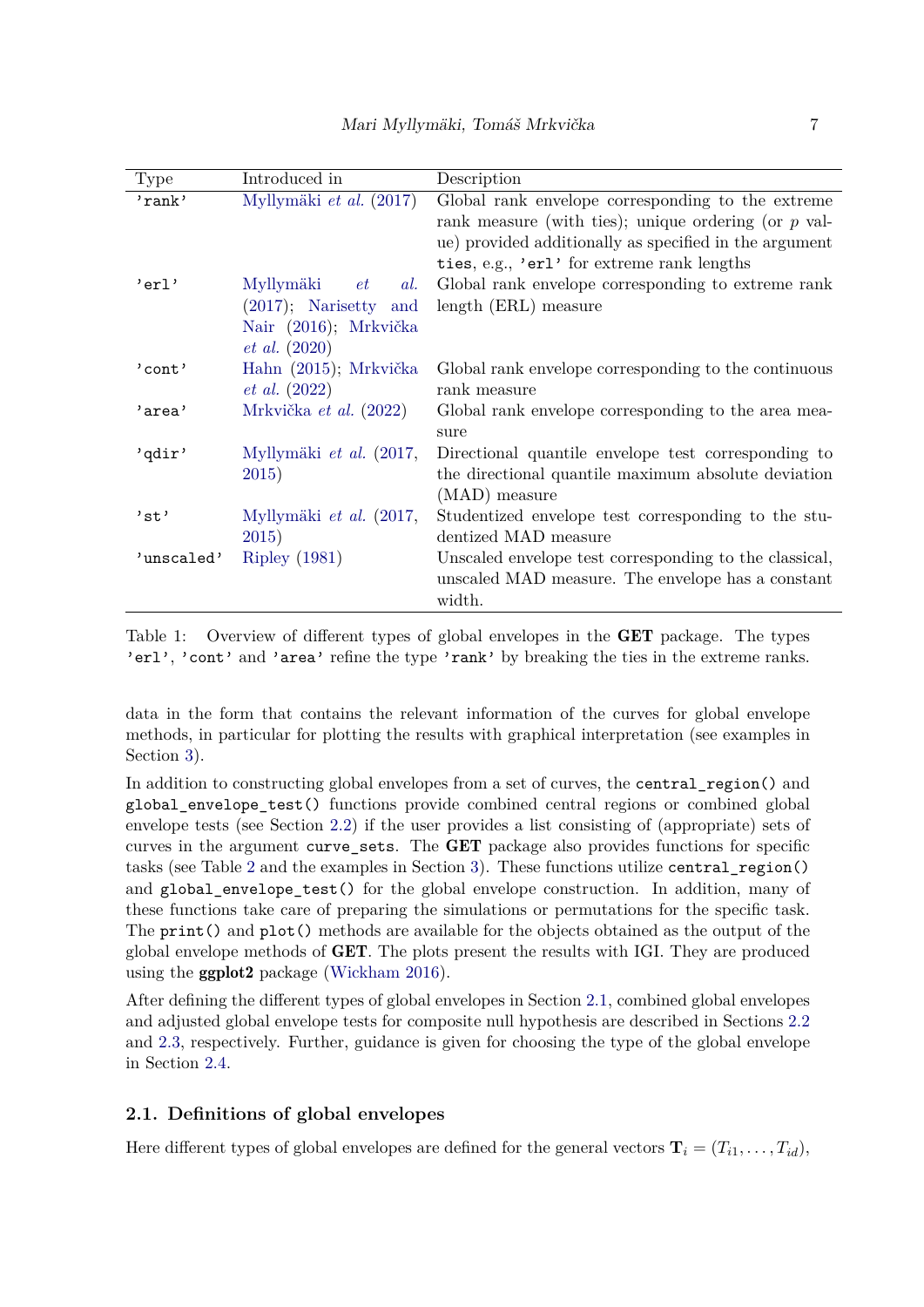8 **GET**: Global Envelopes in R

| Function name           | Description                                                      |
|-------------------------|------------------------------------------------------------------|
| create_curve_set()      | Create a curve set out of a list in the right form               |
| central_region()        | Central regions or global envelopes or confidence bands with     |
|                         | IGI (see types in Table 1)                                       |
| global_envelope_test()  | Global envelope tests (see types in Table 1)                     |
| forder()                | Different measures for ordering the multivariate statistics      |
|                         | from the most extreme to least extreme one                       |
| fBoxplot()              | Functional boxplot based on a central region with IGI            |
| graph.fanova()          | One-way ANOVA tests for functional data with graphical           |
|                         | interpretation (Mrkvička et al. 2020)                            |
| frank.fanova()          | One-way functional ANOVA tests based on the global en-           |
|                         | velopes applied to $F$ values (Mrkvička <i>et al.</i> 2020)      |
| graph.flm()             | Non-parametric graphical tests of significance in functional     |
|                         | general linear model (GLM) (Mrkvička et al. 2021)                |
| frank.flm()             | $F$ -rank functional GLM, i.e., global envelope tests applied to |
|                         | $F$ values in permutation inference for the GLM (Mrkvička        |
|                         | $et\ al.\ 2022)$                                                 |
| GET.compile()           | Adjusted global envelope tests for composite null hypotheses     |
| GET.necdf()             | Graphical $n$ sample test of correspondence of distribution      |
|                         | functions                                                        |
| $GET.\text{spatialF}()$ | Testing global and local covariate effects in point process      |
|                         | models (Myllymäki et al. 2020)                                   |
|                         |                                                                  |

<span id="page-7-0"></span>Table 2: Key functions in the GET package.

 $i = 1, \ldots, s$ . Some of the measures have been defined for functions in original publications (e.g., [Myllymäki](#page-34-0) *et al.* [2017;](#page-34-0) [Narisetty and Nair 2016\)](#page-35-1), however here it is assumed that the functions have already been discretized as demanded in practice.

#### *Global rank envelope*

<span id="page-7-1"></span>The extreme rank  $R_i$  of the vector  $\mathbf{T}_i$  is defined as the minimum of its pointwise ranks, namely

$$
R_i = \min_{k=1,\dots,d} R_{ik},\tag{2}
$$

where the pointwise rank  $R_{ik}$  is the rank of the element  $T_{ik}$  among the corresponding elements  $T_{1k}, T_{2k}, \ldots, T_{sk}$  of the *s* vectors such that the lowest ranks correspond to the most extreme values of the statistics. How the pointwise ranks are determined depends on whether a onesided or a two-sided global envelope (test) is to be constructed: Let  $r_{1k}, r_{2k}, \ldots, r_{sk}$  be the raw ranks of  $T_{1k}, T_{2k}, \ldots, T_{sk}$ , such that the smallest  $T_{ik}$  has rank 1. In the case of ties, the raw ranks are averaged. The pointwise ranks are then calculated as

$$
R_{ik} = \begin{cases} r_{ik}, & \text{for the one-sided case, where small } T \text{ is considered extreme} \\ s+1-r_{ik}, & \text{for the one-sided case, where large } T \text{ is considered extreme} \\ \min(r_{ik}, s+1-r_{ik}), & \text{for the two-sided case.} \end{cases}
$$

The extreme rank measure  $R_i$  induces an ordering of  $\mathbf{T}_i = (T_{i1}, \ldots, T_{id})$  which can be used to detect the extremeness of the vectors among each other. Given that  $T_1$  is the observed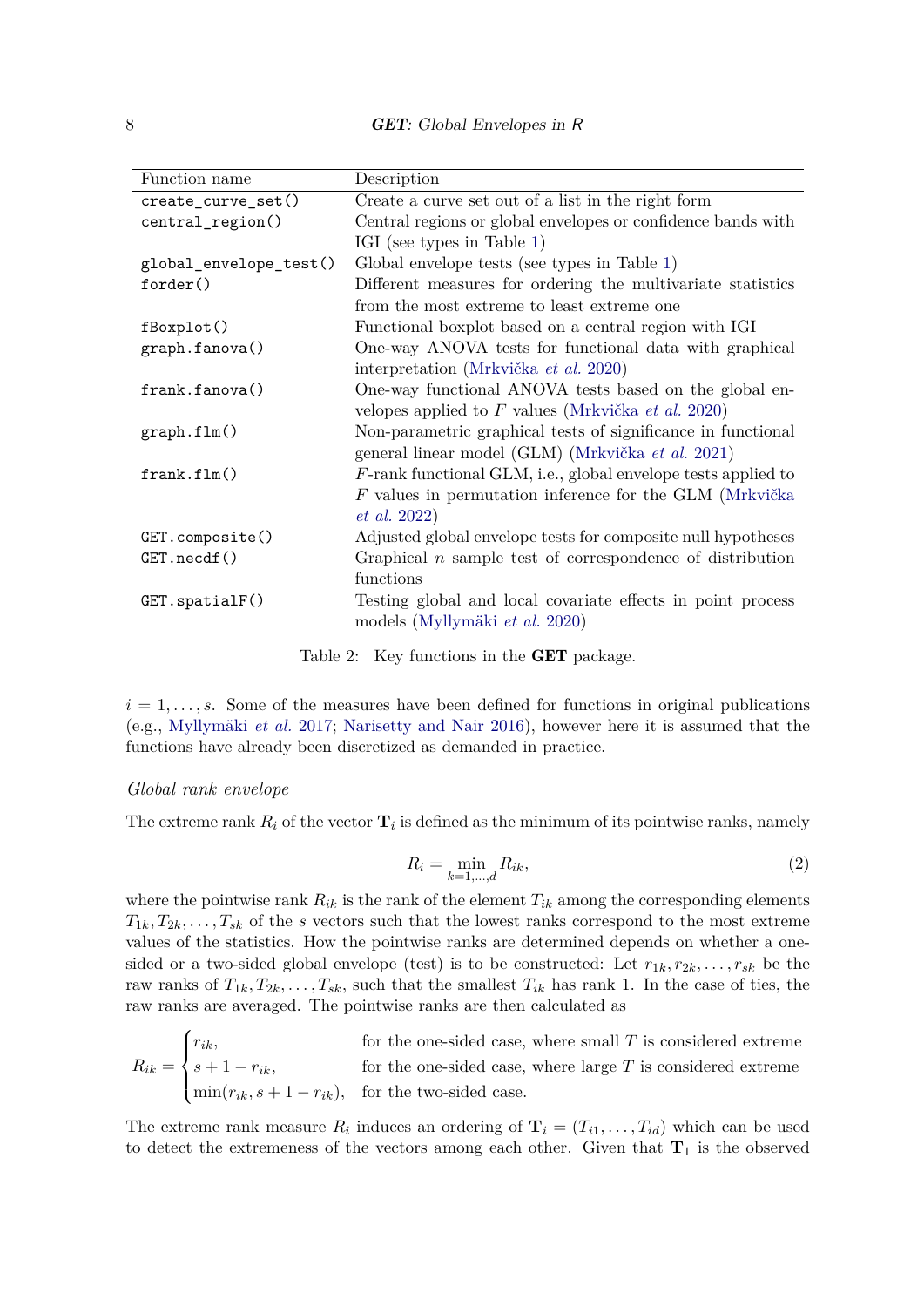vector in the Monte Carlo of permutation test, the (conservative) *p* value of the test is equal to  $p_{+} = \sum_{i=1}^{s} \mathbf{1}(R_i \leq R_1)/s$ . Since the extreme rank can have many ties, the test is also equipped with the liberal *p* value,  $p_-=\sum_{i=1}^s \mathbf{1}(R_i < R_1)/s$ . Then, when  $\alpha$  falls inside the *p*-interval  $(p_-, p_+]$ , the decision of the test is not defined.

The  $100(1 - \alpha)\%$  global rank envelope induced by this measure is defined through

<span id="page-8-0"></span>
$$
\mathbf{T}_{\text{low }k}^{(l)} = \min_{i=1,\dots,s}^{l} T_{ik} \quad \text{and} \quad \mathbf{T}_{\text{upp }k}^{(l)} = \max_{i=1,\dots,s}^{l} T_{ik} \quad \text{for } k = 1,\dots,d,
$$
 (3)

by taking  $l = R_{(\alpha)}$ , according to the point 1. of IGI (see Definition [1.1\)](#page-2-0). Here min<sup>l</sup> and max<sup>l</sup> denote the *l*-th smallest and largest values, respectively, and  $l = 1, 2, \ldots, |s/2|$ .

Since the extreme rank can achieve many ties, it is necessary to have a large *s* for the global rank envelope. The following three refinements of the extreme rank solve the ties problem and enable use of a smaller *s*.

#### *Global extreme rank length (ERL) envelope*

The extreme rank length (ERL) measure [\(Myllymäki](#page-34-0) *et al.* [2017;](#page-34-0) [Narisetty and Nair 2016\)](#page-35-1) refines the extreme rank measure by breaking the ties in the extreme ranks  $R_i$  by taking into account also the number of  $R_{ik}$  which are equal to  $R_i$ . Further, the numbers of ranks equal to  $R_i + 1$ ,  $R_i + 2$ , ... are used to break any remaining ties.

Formally, the ERL measure of  $\mathbf{T}_i$  is defined based on the vector of the pointwise ordered ranks  $\mathbf{R}_i = (R_{i[1]}, R_{i[2]}, \dots, R_{i[d]})$ , where the ranks are arranged from smallest to largest, i.e.,  $R_{i[k]} \leq R_{i[k']}$  whenever  $k \leq k'$ . While the extreme rank given in Equation [2](#page-7-1) corresponds to  $R_i = R_{i[1]}$ , the ERL measure takes all these ranks into account by the reverse lexical ordering. The ERL measure of  $\mathbf{T}_i$  is defined as

$$
E_i = \frac{1}{s} \sum_{i'=1}^{s} \mathbf{1}(\mathbf{R}_{i'} \prec \mathbf{R}_i)
$$
\n(4)

where

$$
\mathbf{R}_{i'} \prec \mathbf{R}_i \quad \Longleftrightarrow \quad \exists \, n \leq d : R_{i'[k]} = R_{i[k]} \forall \, k < n, \ R_{i'[n]} < R_{i[n]}.
$$

The division by *s* leads to normalized ranks that obtain values between 0 and 1. Consequently, the ERL measure corresponds to the extremal depth of [Narisetty and Nair](#page-35-1) [\(2016\)](#page-35-1).

The probability of having a tie in the ERL measure is rather small, thus practically the ERL solves the ties problem. The final *p* value of a Monte Carlo test is  $p_{\text{erl}} = \sum_{i=1}^{s} \mathbf{1}(E_i \le E_1)/s$ . Let  $E_{(\alpha)}$  be defined according to the point 1. of IGI and  $I_{\alpha} = \{i \in 1, \ldots, s : E_i \ge E_{(\alpha)}\}$  be the index set of vectors less or as extreme as  $E_{(\alpha)}$ . Then the 100(1 –  $\alpha$ )% global ERL envelope induced by *E<sup>i</sup>* is

<span id="page-8-1"></span>
$$
\mathbf{T}^{(\alpha)}_{\text{low }k} = \min_{i \in I_{\alpha}} T_{ik} \quad \text{and} \quad \mathbf{T}^{(\alpha)}_{\text{upp }k} = \max_{i \in I_{\alpha}} T_{ik} \quad \text{for } k = 1, \dots, d,
$$
 (5)

see [Narisetty and Nair](#page-35-1) [\(2016\)](#page-35-1) and [Mrkvička](#page-34-5) *et al.* [\(2020\)](#page-34-5).

#### *Global continuous rank envelope*

The ties can alternatively be broken by the continuous rank measure [\(Hahn 2015;](#page-33-11) [Mrkvička](#page-34-7) *[et al.](#page-34-7)* [2022\)](#page-34-7) which refines the extreme rank measure by considering instead of the (discrete)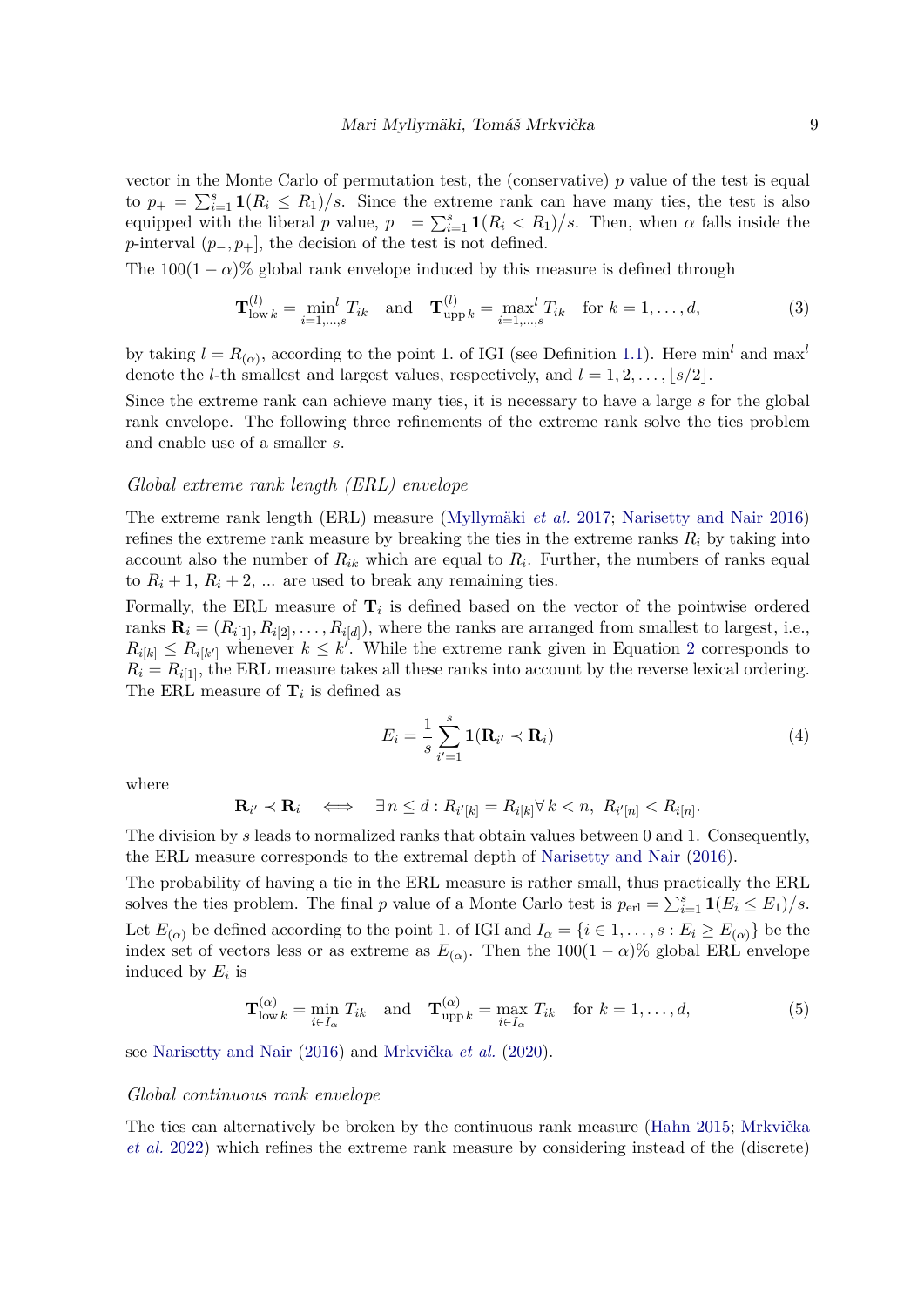pointwise ranks  $R_{ik}$  continuous pointwise ranks  $C_{ik}$  defined by the ratios of  $T_{ik}$  to the closest other  $T_{ik}$ ,  $j = 1, ..., s, j \neq i$ .

Formally, the continuous rank measure is

$$
C_i = \frac{1}{s} \min_{k=1,\dots,d} C_{ik},
$$

where *s* scales the values to interval from 0 to 1. The definition of pointwise continuous ranks  $C_{ik}$  depends again on whether a one-sided or two-sided global envelope (test) is to be constructed. The pointwise continuous ranks can be calculated as

$$
C_{ik} = \begin{cases} c_{ik}, & \text{for the one-sided case, where small } T \text{ is considered extreme} \\ s - c_{ik}, & \text{for the one-sided case, where large } T \text{ is considered extreme} \\ \min(c_{ik}, s - c_{ik}), & \text{for the two-sided case.} \end{cases}
$$

where  $c_{ik}$  is defined as follows: Let  $T_{[1]k} \leq T_{[2]k} \leq \cdots \leq T_{[s]k}$  denote the ordered set of values  $T_{ik}$ *, i* = 1*,* 2*, . . . , s.* Then

$$
c_{[i]k} = i - 1 + \frac{T_{[i]k} - T_{[i-1]k}}{T_{[i+1]k} - T_{[i-1]k}}, \quad \text{for } i = 2, 3, \dots, s - 1,
$$

and

$$
c_{[1]k} = \exp\left(-\frac{T_{[2]k} - T_{[1]k}}{T_{[s]k} - T_{[2]k}}\right), \quad c_{[s]k} = s - \exp\left(-\frac{T_{[s]k} - T_{[s-1]k}}{T_{[s-1]k} - T_{[1]k}}\right)
$$

*.*

If the probability to have ties among  $T_{ik}$ ,  $i = 1, \ldots s$ , is zero, then the probability of ties among *C*<sub>*ik*</sub> is zero as well. If ties appear among  $T_{ik}$ ,  $i = 1, \ldots s$ , such that  $T_{[i-1]k} < T_{[i]k} = \cdots$  $T_{[j]k} < T_{[j+1]k}$ , then the continuous rank is defined as  $c_{[l]k} = \frac{i+j}{2} - \frac{1}{2}$  $\frac{1}{2}$  for  $l = i, \ldots, j$ . If there are no ties, then  $ceil(c_{[i]k}) = i$ , which is the ordinary rank of  $T_{[i]k}$ . For the ties  $c_{[i]k} = r_{[i]k} - \frac{1}{2}$  $\frac{1}{2}$ , where  $r_{[i]k}$  is the ordinary rank of  $T_{[i]k}$ .

The *p* value of the univariate Monte Carlo test is  $p_{\text{cont}} = \sum_{i=1}^{s} \mathbf{1}(C_i \leq C_1)/s$ . The  $100(1-\alpha)\%$ global continuous rank envelope induced by  $C_i$  is constructed in the same way as global ERL envelope (see Equation [5\)](#page-8-1), i.e., as a hull of  $\mathbf{T}_i$  which have measured  $C_i \geq C_{(\alpha)}$ , where  $C_{(\alpha)}$  is defined according to the point 1. of IGI.

### *Global area rank envelope*

Another refinement of rank envelope is the area rank measure [\(Mrkvička](#page-34-7) *et al.* [2022\)](#page-34-7),

$$
A_i = \frac{1}{s} \left( R_i - \frac{1}{d} \sum_{k=1}^d (R_i - C_{ik}) \mathbf{1}(C_{ik} < R_i) \right).
$$

Thus, the area measure breaks the ties in the extreme ranks by the sum (area) of the differences between the extreme rank  $R_i$  and the pointwise continuous rank  $C_{ik}$  from those  $k = 1, \ldots, d$ where the continuous rank is smaller than the extreme rank. The univariate Monte Carlo test is performed based on  $A_i$  with  $p_{area} = \sum_{i=1}^{s} \mathbf{1}(A_i \le A_1)/s$ . The  $100(1-\alpha)\%$  global area rank envelope induced by  $A_i$  is constructed similarly as the global ERL and continuous rank envelopes (see Equation [5\)](#page-8-1).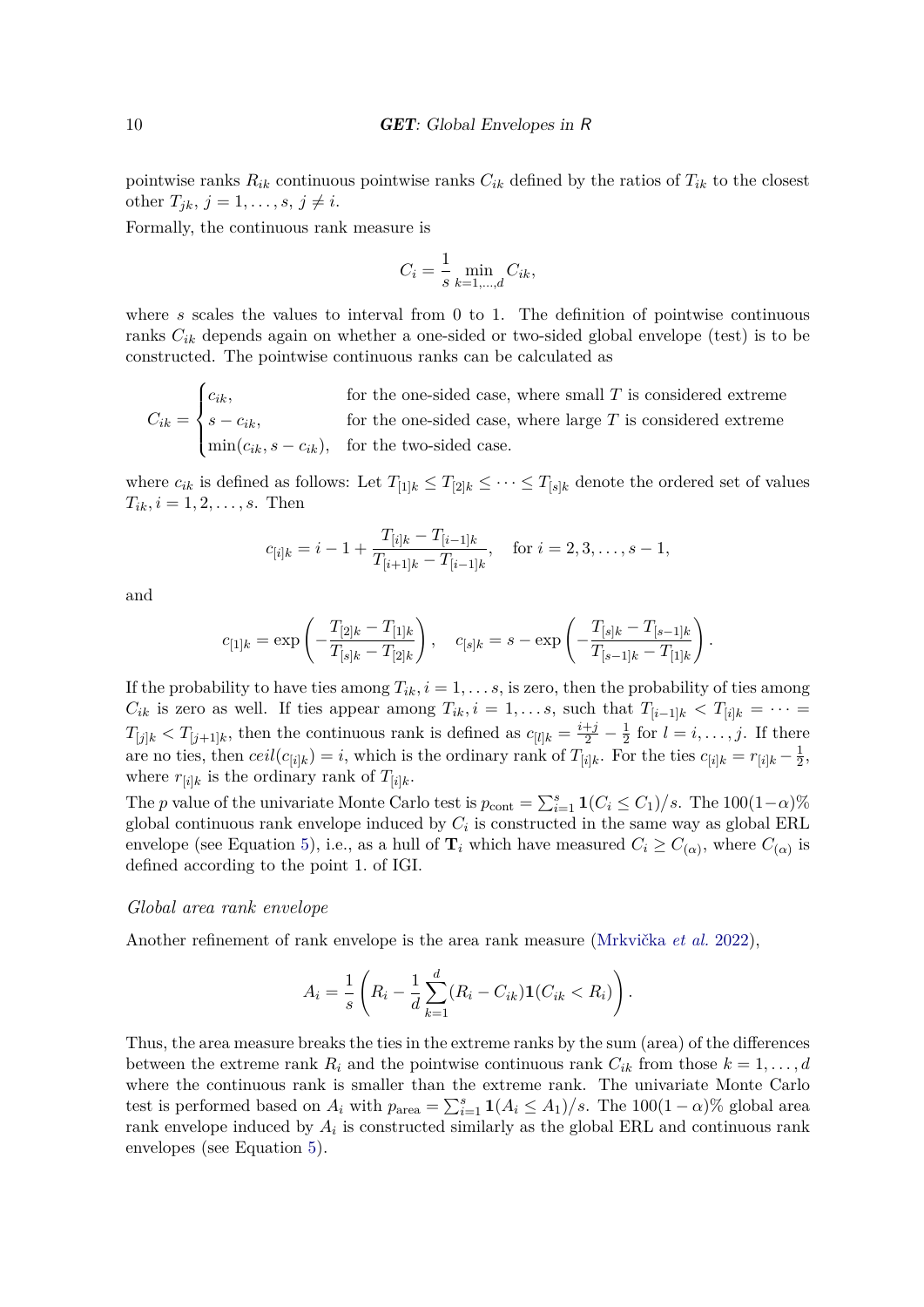#### *Global directional quantile, studentized and unscaled envelope*

The above four global envelopes are based on the whole distributions of  $T_k$ ,  $k = 1, \ldots, d$ . It is also possible to approximate the distribution by a few sample characteristics. The sample characteristics are in the package **GET** estimated from  $T_{ik}$ ,  $i = 1, \ldots, s$ , for each k.

*The global directional quantile envelope* uses the expectation  $T_{0k}$ ,  $\beta$ % upper  $\overline{T}_{k}$  and lower  $T_k$  quantiles to approximate the distributions. Setting  $\beta = 2.5$  was used in [Myllymäki](#page-34-0) *et al.* [\(2017\)](#page-34-0); setting  $\beta = 25$  can also be useful especially for defining the 50% central region from a low number of functions. Note that *β* has to be greater than 100*/s* in order to be able to estimate the  $\beta$  and  $1 - \beta$  quantiles. The directional quantile measure [\(Myllymäki](#page-34-11) *et al.* [2015,](#page-34-11) [2017\)](#page-34-0)  $D_i$  is defined as

$$
D_i = \max_k \left( \mathbf{1}(T_{ik} \ge T_{0k}) \frac{T_{ik} - T_{0k}}{|\overline{T}_{.k} - T_{0k}|} + \mathbf{1}(T_{ik} < T_{0k}) \frac{T_{0k} - T_{ik}}{|\underline{T}_{.k} - T_{0k}|} \right),\tag{6}
$$

From historical reasons,  $D_i$  is defined to be bigger for more extreme vectors. The same holds for the following two measures. The univariate Monte Carlo test is performed based on *D<sup>i</sup>* with  $p_{\text{qdir}} = \sum_{i=1}^{s} \mathbf{1}(D_i \geq D_1)/s$ , and the 100(1 – *α*)% global directional quantile envelope induced by  $D_i$  is defined by

$$
\mathbf{T}_{\text{low }k}^{(l)} = T_{0k} - D_{(\alpha)}|\underline{T}_{\cdot k} - T_{0k}|\quad \text{and}\quad \mathbf{T}_{\text{upp }k}^{(l)} = T_{0k} + D_{(\alpha)}|\overline{T}_{\cdot k} - T_{0k}|\quad \text{for } k = 1,\dots,d,\tag{7}
$$

where  $D_{(\alpha)}$  is taken according to the point 1. of IGI.

*The global studentized envelope* approximates the distribution of  $T_k$ ,  $k = 1, \ldots, d$ , instead by the expectation  $T_{0k}$  and the standard deviation  $sd(T_k)$ . The studentized measure [\(Myllymäki](#page-34-11) *[et al.](#page-34-11)* [2015,](#page-34-11) [2017\)](#page-34-0) is

$$
S_i = \max_k \left| \frac{T_{ik} - T_{0k}}{\text{sd}(T_{.k})} \right|,\tag{8}
$$

and the univariate Monte Carlo test is performed based on  $s_i$  with  $p_{st} = \sum_{i=1}^s \mathbf{1}(S_i \geq S_1)/s$ . The  $100(1 - \alpha)$ % global studentized envelope induced by  $S_i$  is defined by

$$
\mathbf{T}_{\text{low }k}^{(l)} = T_{0k} - S_{(\alpha)}\mathrm{sd}(T_{\cdot k}) \quad \text{and} \quad \mathbf{T}_{\text{upp }k}^{(l)} = T_{0k} + S_{(\alpha)}\mathrm{sd}(T_{\cdot k}) \quad \text{for } k = 1,\dots,d,\qquad(9)
$$

where  $S_{(\alpha)}$  is taken according to the point 1. of IGI.

*The global unscaled envelope* considered for the sake of completeness has its origin in the classical Kolmogorov-Smirnov statistic. The unscaled measure  $U_i$  can be defined as  $U_i$  =  $\max_k |T_{ik} - T_{0k}|$ , the univariate Monte Carlo test performed based on  $U_i$  has the *p* value  $p_{\text{unsc}} = \sum_{i=1}^{s} \mathbf{1}(U_i \ge U_1)/s$ , and the 100(1 – *α*)% global unscaled envelope induced by  $u_i$  is given by

$$
\mathbf{T}_{\text{low }k}^{(l)} = T_{0k} - U_{(\alpha)} \quad \text{and} \quad \mathbf{T}_{\text{upp }k}^{(l)} = T_{0k} + U_{(\alpha)} \quad \text{for } k = 1, ..., d,
$$
 (10)

where  $U_{(\alpha)}$  is taken according to the point 1. of IGI. A problem of this envelope is that its width is the same along the whole domain, thus it cannot account for the changes in the variability of the distributions *T*·*<sup>k</sup>* across different *k*s [\(Myllymäki](#page-34-11) *et al.* [2015,](#page-34-11) [2017\)](#page-34-0).

### <span id="page-10-0"></span>**2.2. Combined global envelopes**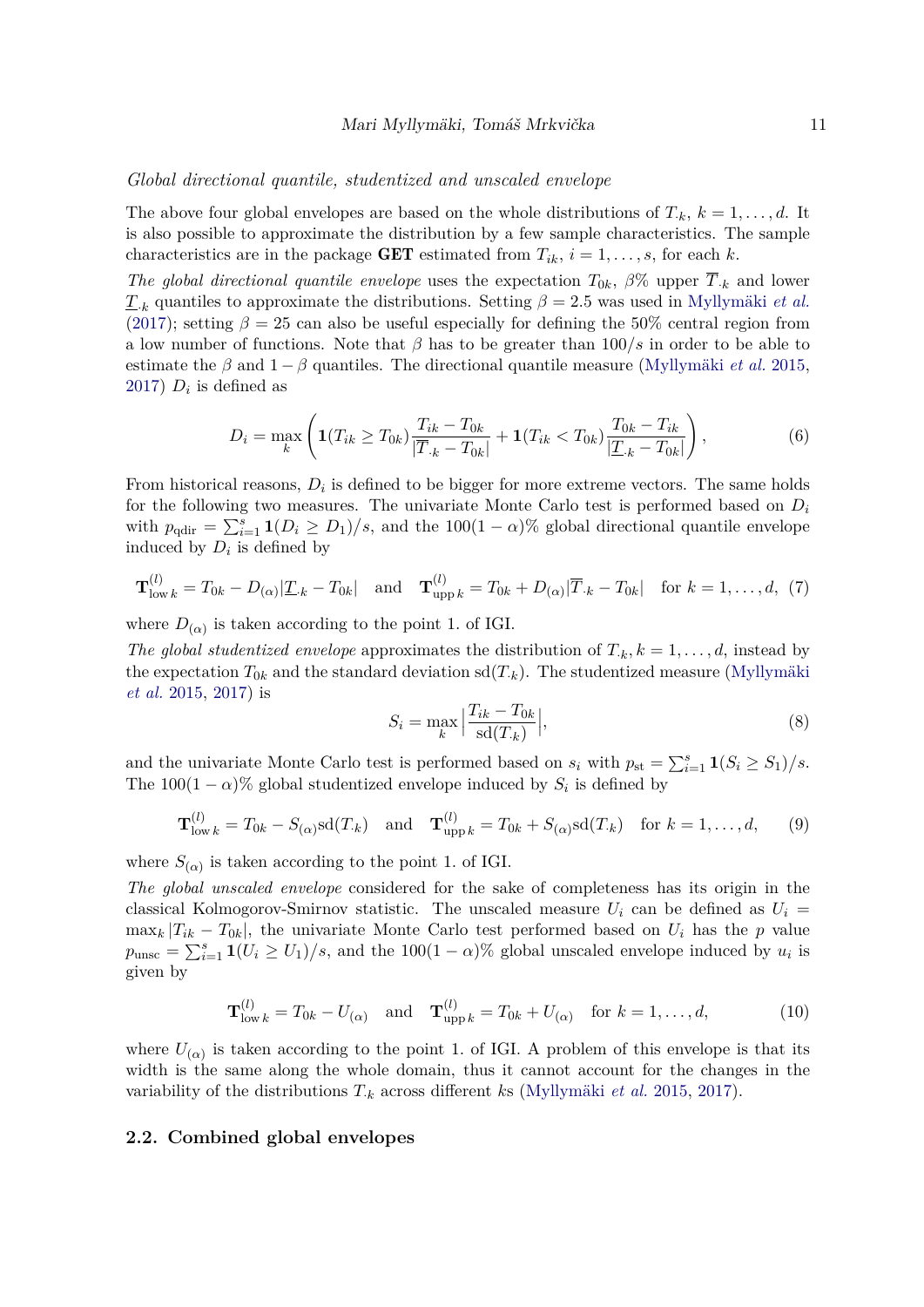Assume that there are *G* vectors  $\mathbf{T}_i^j = (T_i^j)$  $T_{i1}^j, \ldots, T_{id_j}^j$ ,  $j = 1, \ldots, G, i = 1, \ldots, s$ , and the construction of a global envelope is wanted jointly for all of them. A combined global envelope test can be made in two different ways.

In the *two-step combining procedure*, first, a measure is chosen for each  $j = 1, \ldots, G$  and computed for the vectors  $\mathbf{T}_i^j$  $\overline{a}$ <sub>*i*</sub>, *i* = 1, ..., *s*. Let the resulting measures be  $m_i^j$  $\frac{J}{i}$ . As the second step, the one-sided extreme rank length is applied to the new vector  $\mathbf{T}'_i = (m_i^1, m_i^2, \ldots, m_i^G)$ of the measures. As a result, a joint sorting of vectors  $\mathbf{T}_i^1, \ldots, \mathbf{T}_i^G, i = 1, \ldots, s$ , is obtained and a joint extreme rank length measure  $E_i$  is attached to every  $i = 1, \ldots, s$ . The *p* value of the combined Monte Carlo test is  $p_{\text{erl}} = \sum_{i=1}^{s} \mathbf{1}(E_i \le E_1)/s$ , and the common  $100(1-\alpha)\%$ global envelope is constructed similarly as the  $100(1-\alpha)\%$  global extreme rank length envelope (Equation [5\)](#page-8-1): Let  $E_{(\alpha)}$  be defined according to the point 1. of IGI and  $I_{\alpha} = \{i \in 1, \ldots, s : E_i \geq 0\}$  $E_{(\alpha)}$ } be the index set of vectors less or as extreme as  $E_{(\alpha)}$ . Then the common 100(1 – *α*)% global envelope is

$$
\mathbf{T}_{\text{low }k}^{(\alpha),j} = \min_{i \in I_{\alpha}} T_{ik}^j \quad \text{and} \quad \mathbf{T}_{\text{upp }k}^{(\alpha),j} = \max_{i \in I_{\alpha}} T_{ik}^j \quad \text{for } k = 1,\dots,d_j, j = 1,\dots,G. \tag{11}
$$

The extreme rank length measure is chosen in the second step because it gives the same weight to every component (even when  $d_j$ ,  $j = 1, \ldots, G$ , are different or even if different measures are used in the first step), it is based on ranks only and it achieves almost no ties.

In cases where  $d_1 = \ldots = d_G (= d)$ , it is also possible to use a simple *one-step combining procedure*. Then the global envelope (any of those in Table [1\)](#page-6-0) is constructed for the long vectors

$$
\mathbf{T}_i = (T_{i1}^1, \dots, T_{id}^1, T_{i1}^2, \dots, T_{id}^2, \dots, T_{i1}^G, \dots, T_{id}^G), \quad i = 1, \dots, s.
$$

An example of using the one-step combining is when  $\mathbf{T}_i = (T_{i1}, \ldots, T_{id}), i = 1, \ldots, s$ , is a multivariate vector and  $T_{ik} = (t_{ik}^1, \ldots, t_{ik}^J)$  are vectors of *J* elements. Then it is possible to separate the dimensions into a set of *J* marginal vectors, i.e.,  $(t_{i1}^1, \ldots, t_{id}^1), \ldots, (t_{i1}^J, \ldots, t_{id}^J)$ and apply the one-step combining procedure. Further, it is possible to add other vectors expressing the correlation between the elements of the vectors, e.g.,  $(t_{i1}^1 t_{i1}^2 - t_{01}^1 t_{01}^2, \ldots, t_{id}^1 t_{id}^2$  $t_{0d}^1 t_{0d}^2$ ). Here  $t_0^j$  $\frac{j}{0k}$  denotes the expectation of  $t^j_{\cdot,k}$ .

The graphical functional ANOVA and GLM (see the functions in Table [2\)](#page-7-0) use the one-step combining procedure to merge the mean or contrast vectors under inspection, because in this case all the vectors have the same structure (see Sections [3.5](#page-20-0) and [3.6](#page-23-0) and [Mrkvička](#page-34-5) *[et al.](#page-34-5)* [2020;](#page-34-5) [Mrkvička](#page-34-6) *et al.* [2021\)](#page-34-6). On the other hand, for generality, the default combining procedure of global envelope construction functions in GET is the two-step procedure, which is presented for the first time here as an improvement of the combined tests of [Mrkvička](#page-34-1) *[et al.](#page-34-1)* [\(2017\)](#page-34-1) (see an example in Section [3.1\)](#page-13-1). The combined envelopes are implemented in the central region() and global envelope test() functions as mentioned above, and the one- or two-step procedure can be specified in the argument nstep (either 1 or 2).

### <span id="page-11-0"></span>**2.3. Adjusted global envelopes for composite null hypotheses**

The Monte Carlo tests for which the global envelopes are constructed are exact only in the case when the null hypothesis is simple, i.e., when no parameters have to be estimated. This is the case in permutation tests of task (iii), but in task (ii) the null hypothesis can often be composite, i.e., some parameters of the null model have to be estimated. In such a composite case, the classical Monte Carlo test can be liberal or conservative. This problem can be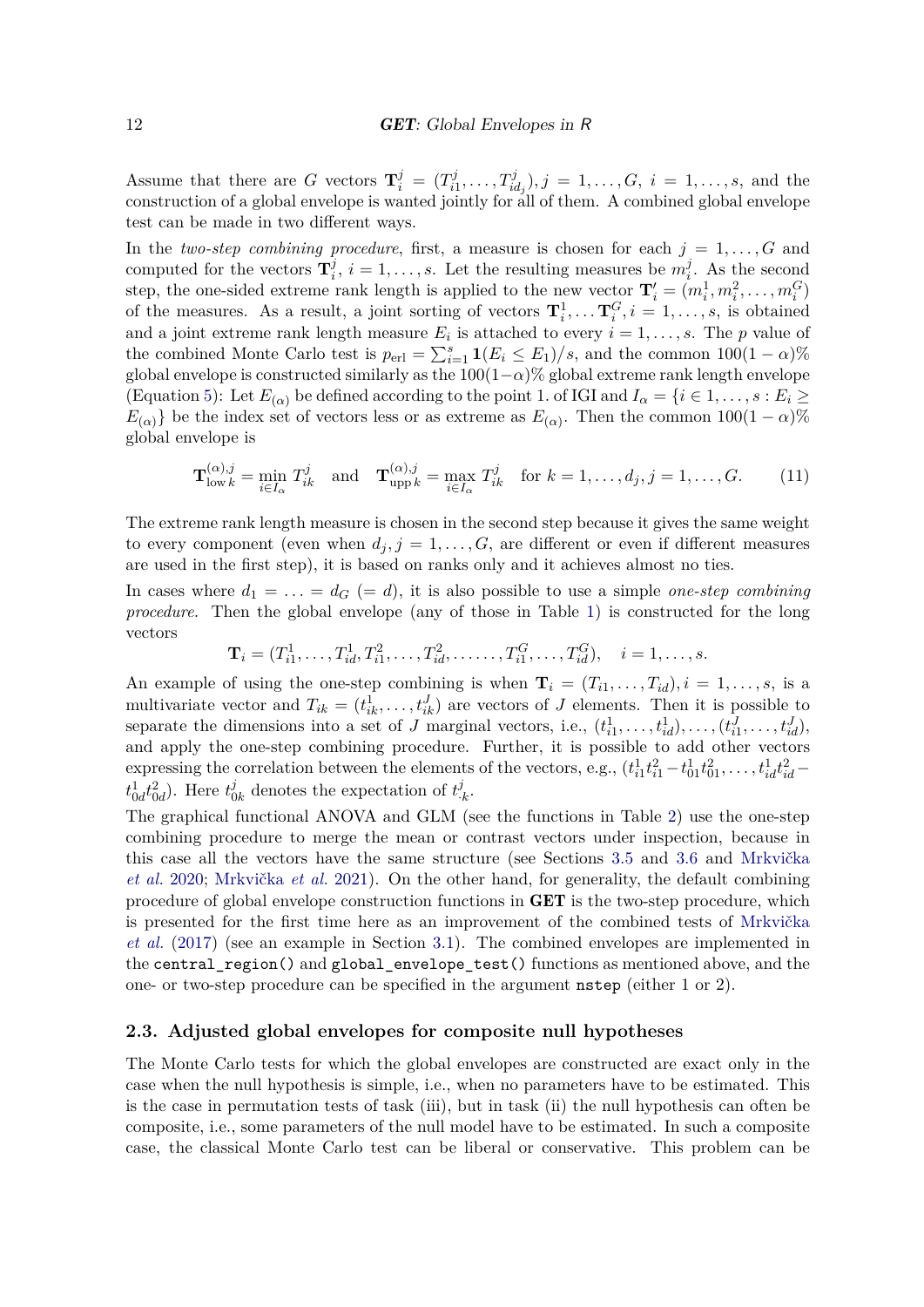solved by a two-stage procedure, where in the first stage the level of the test is estimated. Such a procedure was first introduced by [Dao and Genton](#page-31-6) [\(2014\)](#page-31-6) for Monte Carlo tests. [Myllymäki](#page-34-0) *et al.* [\(2017\)](#page-34-0) extended this adjusted method for global envelopes. [Baddeley](#page-30-3) *et al.* [\(2017\)](#page-30-3) improved the procedure further in order to obtain an exact significance level. Here the procedure of [Baddeley](#page-30-3) *et al.* [\(2017\)](#page-30-3) is summarized and extended for global envelopes as implemented in GET.

Let *M* denote the chosen measure and  $\alpha$  the chosen significance level. Let  $\mathbf{T}_1$  be the test vector computed from the data.

- 1. Estimate the parameters  $\theta_1$  of the null model.
- 2. Simulate  $s_2-1$  replicates of the data from the null model with the estimated parameters  $\hat{\theta}_1$ , and compute the test vectors  $\mathbf{T}^1_1 = \mathbf{T}_1, \mathbf{T}^1_2, \ldots, \mathbf{T}^1_{s_2}$  (create a curve\_set of vectors,  $C_1$ ).
- 3. Simulate another *s* − 1 replicates of the data from the null model with the parameters  $\hat{\theta}_1$  and estimate the parameters of the null model from each of them  $(\hat{\theta}_i, i = 2, \ldots, s)$ ,
- 4. For every  $i = 2, \ldots, s$ , simulate  $s_2 1$  replicates from the null model with parameters  $\hat{\theta}_i$ , and compute the test vectors  $\mathbf{T}_1^i, \mathbf{T}_2^i, \ldots, \mathbf{T}_{s_2}^i$  (create a curve\_set object of vectors, *Ci*).
- 5. For each set of curves  $C_i$ ,  $i = 1, 2, \ldots, s$ , compute the Monte Carlo  $p$  value  $p_i =$  $\sum_{j=1}^{s_2} 1(M_j^i \leq M_1^i)/s_2$ , where  $M_1^i, \ldots, M_{s_2}^i$  are the chosen measure computed for  $\mathbf{T}_1^i, \ldots, \mathbf{T}_{s_2}^i$ .
- 6. The adjusted MC *p* value is  $p_{\text{adj}} = \sum_{j=1}^{s} \mathbf{1}(p_i \leq p_1)/s$ .
- 7. Let  $p^{\alpha}$  denote the lower  $\alpha$  quantile of the sample  $p_1, \ldots, p_s$ . Construct the chosen  $100(1-p^{\alpha})\%$  global envelope from  $\mathbf{T}_1^1, \ldots, \mathbf{T}_{s_2}^1$ .

This adjusted test is implemented in the GET.composite () function of the GET package. If the user provides the required sets of curves, the function prepares the steps 5.-7. For spatial point pattern testing, simulations (steps 2.-4.) can also be performed utilizing the spatstat package. Examples can be found in the help page of GET.composite() in R and in Section [3.3.](#page-18-0)

### <span id="page-12-0"></span>**2.4. Which measure to use for computing the global envelope?**

In a typical application one needs to choose one of the measures with IGI (see Table [1\)](#page-6-0). In general, the first five types of Table [1](#page-6-0) instead of the last two, 'st' and 'unscaled', can be recommended based on previous studies [\(Myllymäki](#page-34-11) *et al.* [2015,](#page-34-11) [2017\)](#page-34-0). Regarding the choice between the first five types, when one can afford a large number of simulations in cases (ii)-(iv) of Section [1,](#page-0-0) one can very well use the type 'erl' that is based only on the ranks, thus also suiting particularly well for combined tests (see Section [2.2\)](#page-10-0). On the other hand, any other choice is also fine, because the 'rank', 'erl', 'cont' and 'area' measures lead to an equivalent outcome for a large number of simulations or permutations. However, the definition of *large* depends on the situation. A simulation study presented in [Myllymäki](#page-34-12) [and Mrkvička](#page-34-12) [\(2020\)](#page-34-12) gives guidance on the required number of simulations under different scenarios (see also the supplement S2 of [Myllymäki](#page-34-0) *et al.* [2017\)](#page-34-0).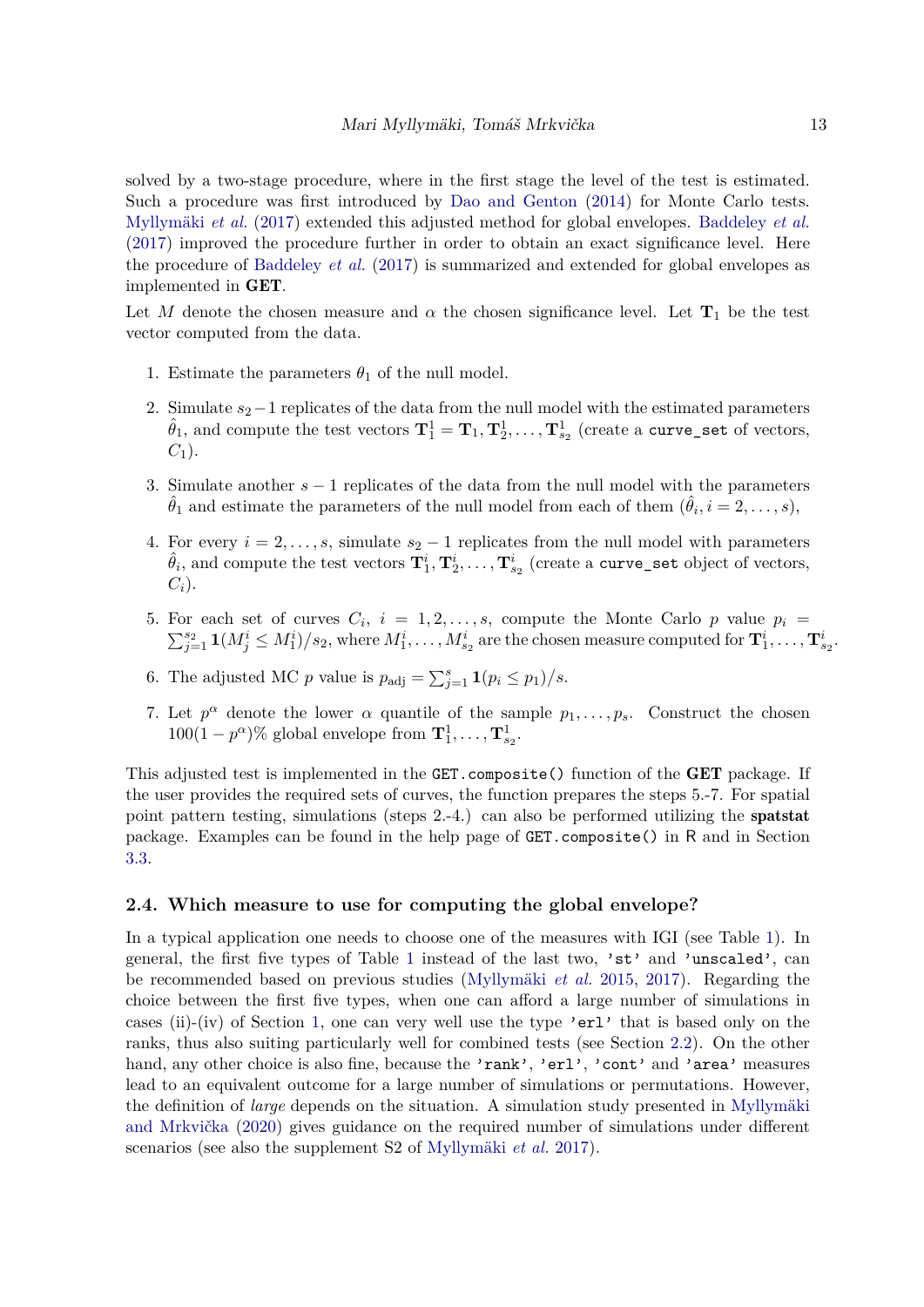Another situation arises in case (i) with a low number of vectors or functions, or in cases (ii)-(iv) where the simulations or permutations are too time consuming to have large number of them. Then the choice of the measure plays a role. Based on our experience supported by the simulation study of [Myllymäki and Mrkvička](#page-34-12) [\(2020\)](#page-34-12), the 'erl' and 'area' measures are typically good choices for the integral type of extremeness where the vector  $\mathbf{T}_i$  is extreme in the set of vectors for a large range of its components. On the other hand, the 'cont' and 'qdir' measures are most sensitive to the maximum type of extremeness, i.e., the case where  $\mathbf{T}_i$  is extreme only for a few of its components, but also the 'area' measure performs well. Thus, if no particular type of extremeness is expected a priori, the 'area' measure is often a good compromise, since it is sensitive to the amount of outlyingness (similarly as 'erl') and to the value of outlyingness (similarly as 'cont' and 'qdir').

### **3. Illustrations**

### <span id="page-13-1"></span><span id="page-13-0"></span>**3.1. Central regions for sets of functions**

The R package fda contains Berkeley Growth Study data [\(Ramsay and Silverman 2005\)](#page-35-11) of the heights of 39 boys and 54 girls from ages 1 to 18 and the ages at which the data were collected. As an example, we investigated whether there are any outliers in the girls regarding their annual heights and changes within years. First two curve\_set objects were created containing the raw heights and the differences within the years (see Figure [1\)](#page-14-0):

```
R> library("fda")
R> years <- paste(1:18)R> curves \leq growth [['hgtf']][years,]
R> cset1 <- create_curve_set(list(r = as.numeric(years), obs = curves))
R> cset2 <- create_curve_set(list(r = as.numeric(years[-1]),
     obs = curves[-1,] - curves[-nrow(curves),]])
```
Ordering the functions from the most extreme to the least extreme by the 'area' measure, the 8th girl was observed to have the most extreme heights and the 15th girl the most extreme changes (below the first ten most extreme girl indices are printed):

```
R > A1 <- forder(cset1, measure = 'area'); order(A1)[1:10]
 [1] 8 13 29 48 42 25 7 38 18 40
R > A2 \leftarrow forder(cset2, measure = 'area'); order(A2)[1:10]
 [1] 15 7 3 8 25 52 19 16 24 5
```
Generally, ordering with respect to heights or height differences leads to two different orderings of the girls. Joint ordering can be done by combining these two by the ERL measure as described in Section [2.2.](#page-10-0) In R, the two sets of curves need to be provided in a list to the function forder():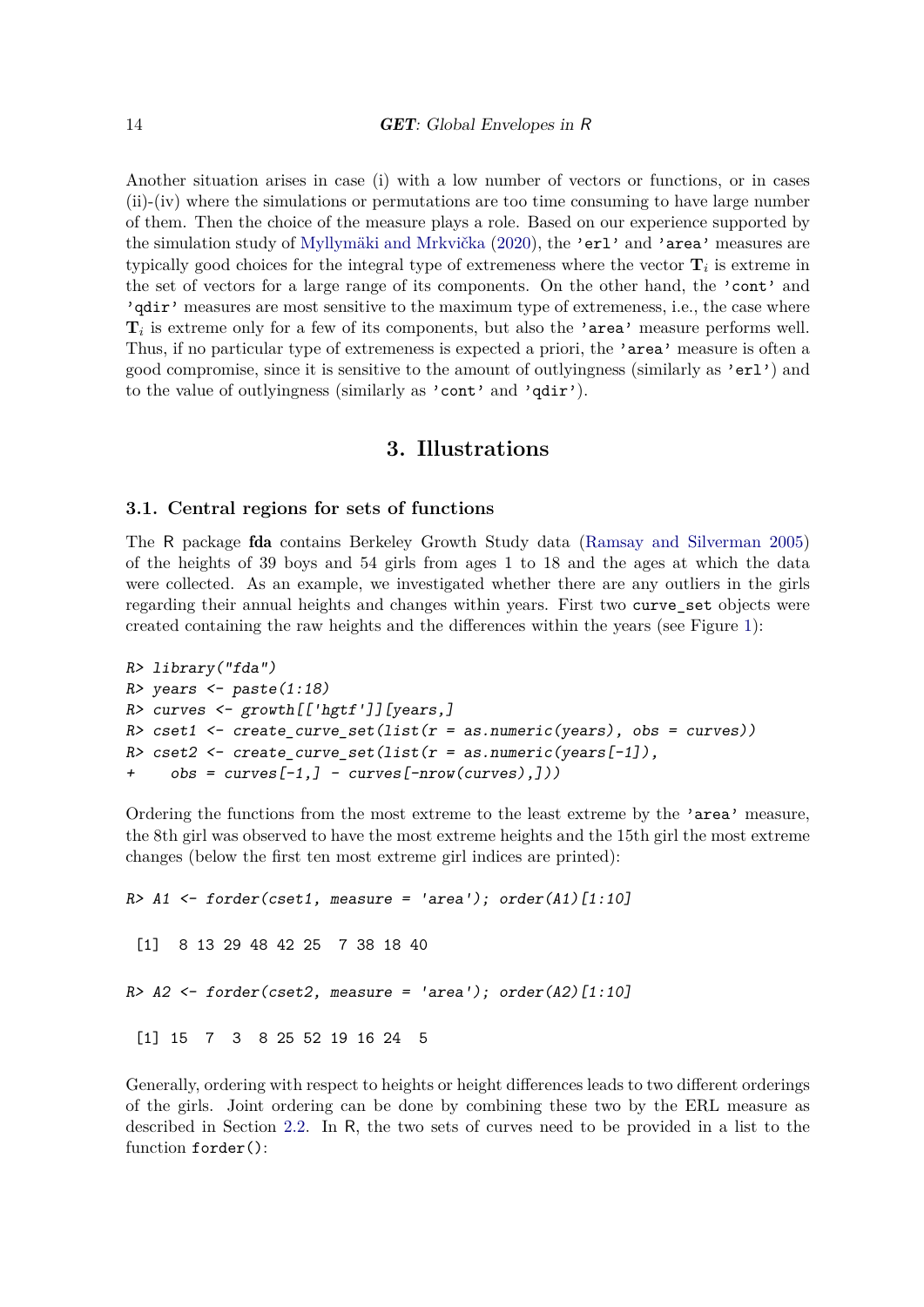```
R> csets <- list(Height = cset1, Change = cset2)
R > A <- forder(csets, measure = 'area'); order(A)[1:10]
```
[1] 8 15 7 13 3 29 48 25 42 52

Figure [1](#page-14-0) highlights the curves of the three most extreme girls. The plots of the two sets of curves were produced using the GET and ggplot2 packages and combined by the patchwork package [\(Pedersen 2020\)](#page-35-12):

```
R> library("ggplot2")
R> library("patchwork")
R> cols <- c("#21908CFF", "#440154FF", "#5DC863FF")
R> p1 <- plot(cset1, idx = order(A)[1:3], col_idx = cols) +
+ labs(x = "Age (years)", y = "Height")
R> p2 <- plot(cset2, idx = order(A)[1:3], col_idx = cols) +
+ labs(x = "Age (years)", y = "Change")
R> p1 + p2 + plot layout(guides = "collect")
```


<span id="page-14-0"></span>Figure 1: The heights (left) and height differences (right) of the 54 girls of the growth data of the R package fda at ages from 1 to 18. Three girls having the most extreme curves (joint ordering by the area measure) are highlighted with the colors specified in the legend.

The labels were above redefined for the default plots by the function labs() of the ggplot2 package. In general, parts of the default plots of GET can be edited in this manner using ggplot2 functions such as labs().

By using the functional boxplot [\(Sun and Genton 2011\)](#page-36-8) with the same measure, an investigation can be made into whether the most extreme girls are outliers with respect to height or its change. Figure [2](#page-15-1) shows the 50% central region and the functional boxplot with the inflation factor 1.5 jointly for the heights and their changes obtained by: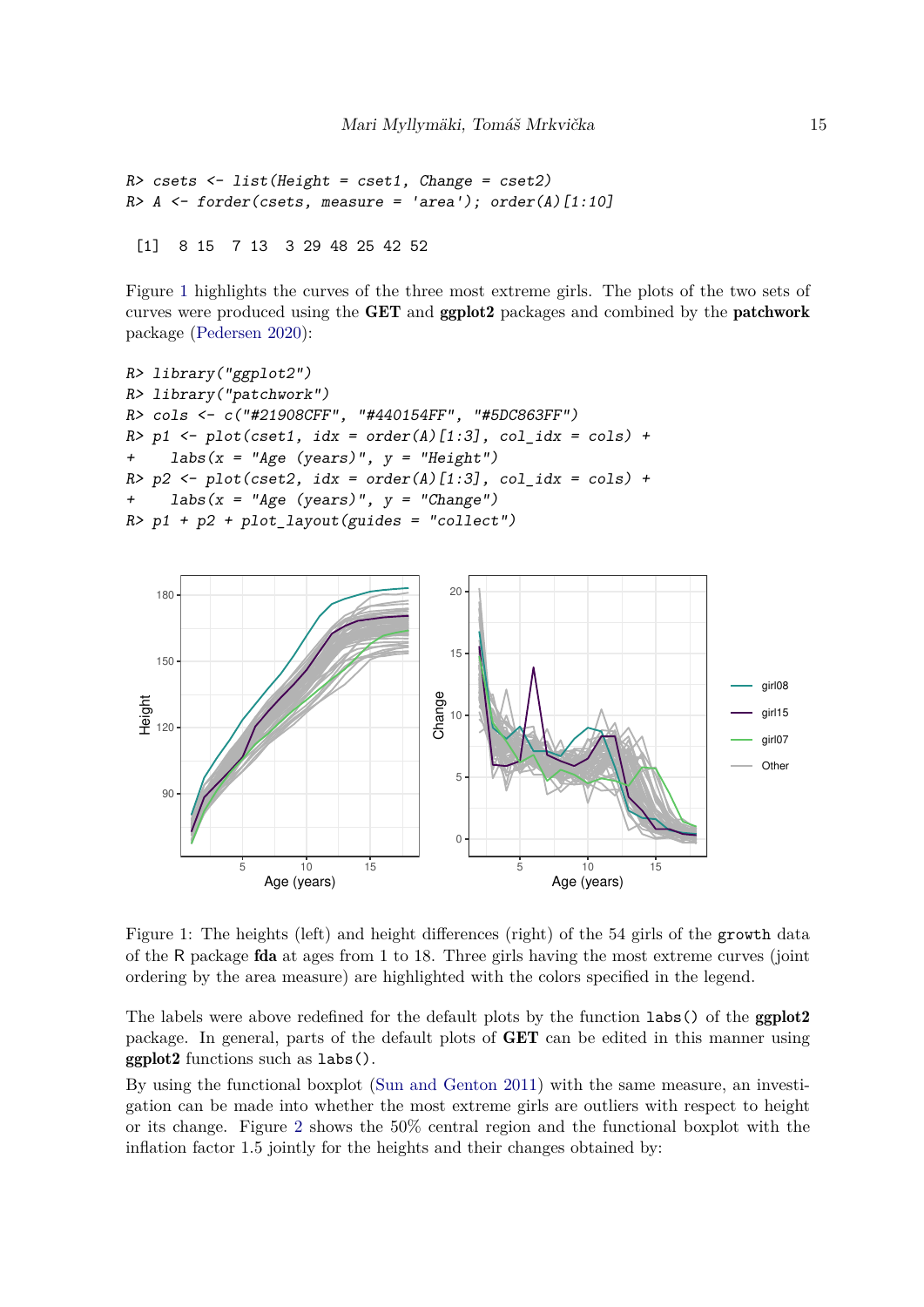```
R> res \leftarrow fBoxplot(csets, type = 'area', factor = 1.5)
R> plot(res) + labs(x = "Age (years)", y = "Value")
```


<span id="page-15-1"></span>Figure 2: The functional boxplot (entire gray band) using the 50% central region (inner dark gray band) and the expansion factor 1.5 jointly for the heights and changes of heights of the 54 girls (see Figure [1\)](#page-14-0). The solid line is an observed data function (vector) that goes outside the functional boxplot (the 15th girl in the data).

One can see that one of the girls (the 15th girl in fact) is an outlier, because she has grown extraordinarily much in her sixth year. However, the highest height curve of Figure [1](#page-14-0) (left) is not regarded as an outlier with the given specifications.

It is important to note that the combined central region computed using any measure of Table [1](#page-6-0) has IGI. On the contrary, central regions computed with the use of band depths in the fda package do not satisfy IGI. [Narisetty and Nair](#page-35-1) [\(2016\)](#page-35-1) proposed central regions and functional boxplots based on the ERL measure (see Table [1\)](#page-6-0) and compared them to those based on band depths.

### <span id="page-15-0"></span>**3.2. Monte Carlo goodness-of-fit testing for simple hypotheses: complete spatial randomness**

Figure [3](#page-16-0) shows the locations of 67 large trees (with height  $>$  25 m) in an area of size 75 m  $\times$ 75 m from an uneven aged multi-species broadleaf nonmanaged forest in Kaluzhskie Zaseki, Russia [\(Grabarnik and Chiu 2002;](#page-32-9) [van Lieshout 2010\)](#page-36-9). The *x*- and *y*-coordinates of the locations are available in the data adult\_trees in the GET package.

The test of complete spatial randomness (CSR) is a typical first step in analyzing a spatial point pattern such as the tree pattern of Figure [3.](#page-16-0) CSR along with other hypotheses for spatial point patterns are commonly tested using an estimator of a summary function that is a function of distance *r*, e.g., Ripley's *K* function or its transformation  $L(r) = \sqrt{K(r)/\pi} - r$ for  $r \geq 0$  [\(Ripley 1977;](#page-35-13) [Besag 1977\)](#page-30-5). In this context, one typically resorts to the Monte Carlo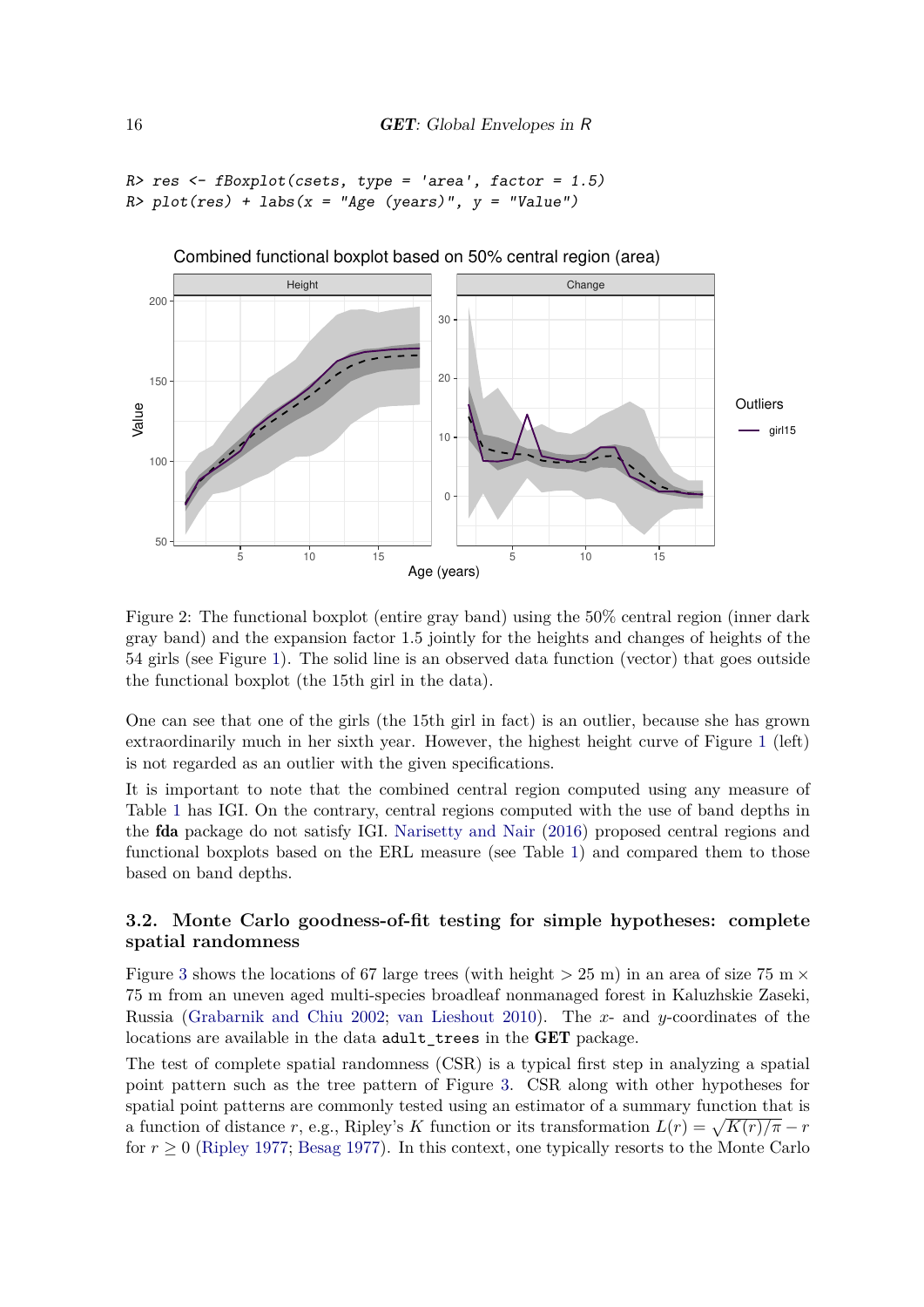

<span id="page-16-0"></span>Figure 3: Locations of 67 trees with height  $>$  25 m observed in an area of 75 m  $\times$  75 m.

simulation (see, e.g., [Illian, Penttinen, Stoyan, and Stoyan 2008;](#page-33-12) [Diggle 2013;](#page-32-10) [Myllymäki](#page-34-0) *et al.* [2017\)](#page-34-0). First, this example is used to show the general steps to prepare a global envelope test for testing a simple hypothesis. Second, it is shown how the same example of testing a simple hypothesis for a spatial point pattern can be performed by utilizing the R package spatstat. The testing of a simple hypothesis does not require the estimation of any model parameters, and the one-stage test illustrated below can be used. In the case of a composite null hypothesis, the level of the test needs to be adjusted, see Sections [2.3](#page-11-0) and [3.3.](#page-18-0)

### *General setup for simple hypotheses*

The first step of a Monte Carlo test is to generate nsim simulations under the null hypothesis and to calculate the chosen test function (vector) for the data and simulations. Here the functions runifpoint() and Lest() of spatstat are used to generate a simulation from the binomial process (CSR with the number of points fixed to the observed number of points in the pattern X) and to estimate the centred *L*-function for a pattern, respectively:

```
R> library("spatstat.core")
R> data("adult_trees")
R > X \leftarrow as.ppp(adult\_trees, W = square(75))R> nsim <- 999
R> obs.L <- Lest(X, correction = "translate")
R> r <- obs. L[[r']]R> obs <- obs.L[['trans']] - r
R> sim <- matrix(nrow = length(r), ncol = nsim)
R> for(i in 1:nsim) {
+ sim.X <- runifpoint(ex = X)
     sim[, i] <- Lest(sim.X, correction = "translate", r = r)[['trans']] - r
+ }
```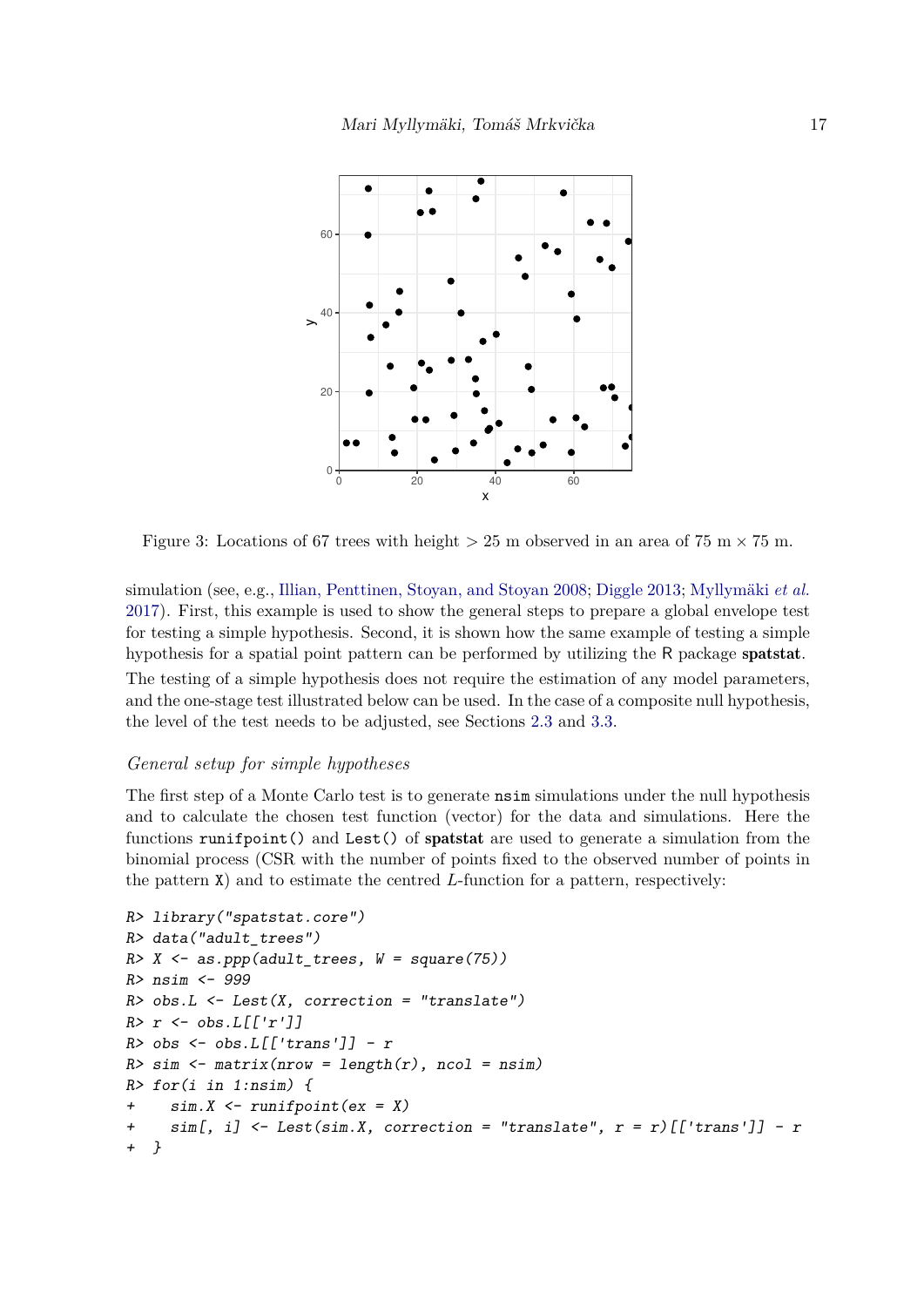Thereafter, a curve\_set object can be constructed by the function create\_curve\_set() providing a list of the argument values where the test vectors were evaluated  $(r)$ , the observed vector (obs) and the simulated vectors (sim\_m):

R> cset  $\leq$  create\_curve\_set(list( $r = r$ , obs = obs, sim\_m = sim))

The final step is to make the global envelope test on the given set of vectors:

```
R> res \leq global_envelope_test(cset, type = "erl")
R> plot(res) + ylab(expression(italic(hat(L)(r)-r)))
```


 $-$  - Central function  $-$  Data function

<span id="page-17-0"></span>Figure 4: The global envelope test for the CSR of the tree pattern of Figure [3](#page-16-0) using the centred *L*-function. The gray band represents the 95% global envelope (ERL).

In this manner, the global envelope test can be constructed for any simple hypothesis and any test vector, as long as one can generate the simulations and calculate the test vectors.

The test output is shown in Figure [4](#page-17-0) (left), which shows no evidence against CSR (see more detailed description in [Myllymäki](#page-34-0) *et al.* [2017,](#page-34-0) Section S4).

### *Simple hypothesis for a point pattern utilizing the* R *package* spatstat

For point process testing, the **GET** package and global envelope test() support the use of the R package spatstat [\(Baddeley](#page-30-2) *et al.* [2015\)](#page-30-2) for the simulations and calculations of the summary functions by the function envelope(): the object returned by envelope() can simply be given to the function global\_envelope\_test() in the argument curve\_sets. Importantly, the functions must be saved setting savefuns = TRUE in the envelope() call:

```
R > env \leq envelope(X, nsim = 999, fun = "Lest", correction = "translate",
+ transform = expression(-r), simulate = expression(runifpoint(ex = X)),
    savefuns = TRUE, verbose = FALSE)R res \leq global envelope test(env, type = "erl")
```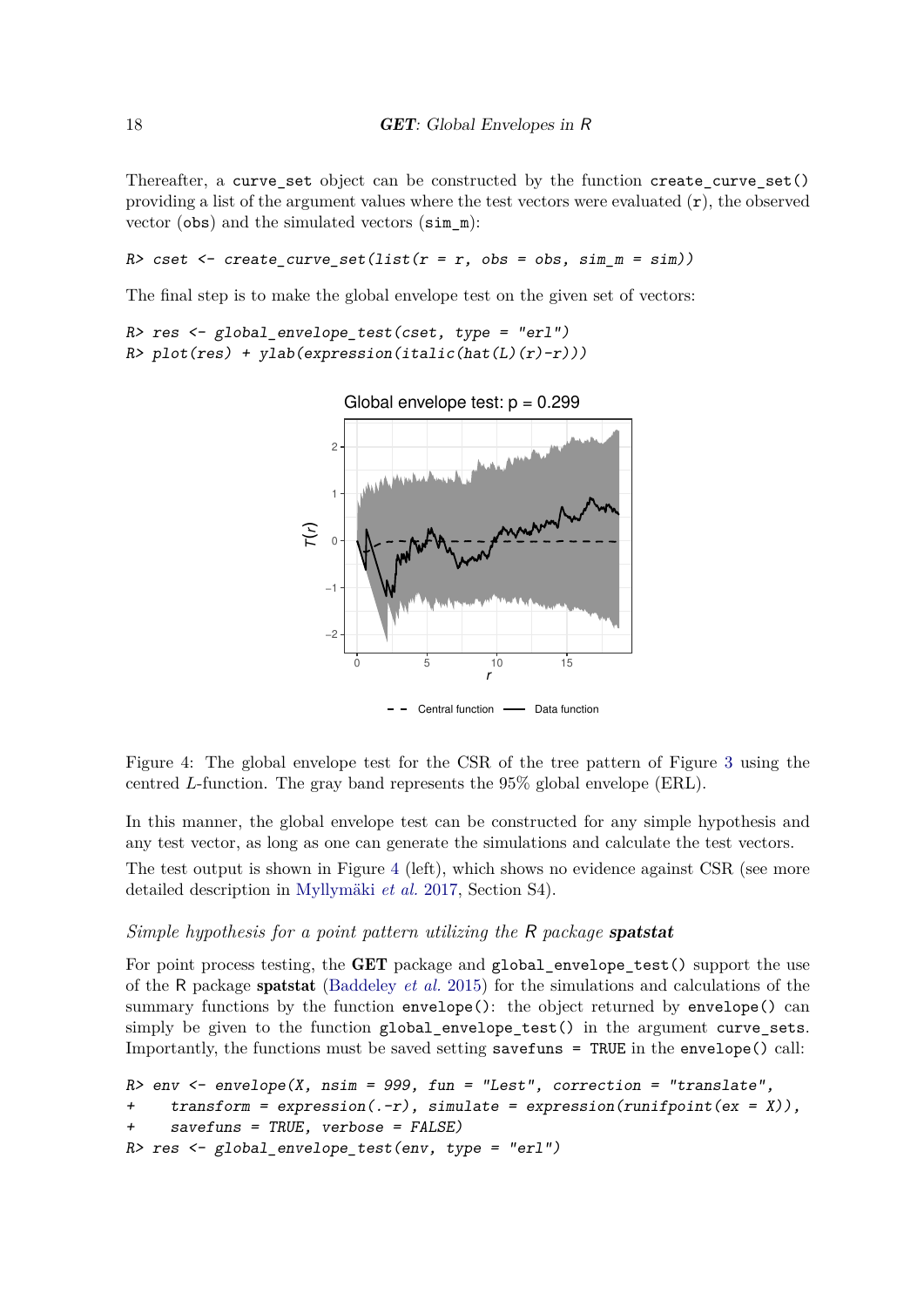Above the arguments fun, correction and transform define the summary function to be calculated (the latter two parameters are passed to the function Lest()) and simulate specifies how the patterns are simulated under the null hypothesis (here CSR). The result can be plotted similarly as above.

Further examples of use of the GET package for point pattern analysis are given in an accompanying vignette available in R by typing library("GET") and vignette("pointpatterns").

### <span id="page-18-0"></span>**3.3. Monte Carlo goodness-of-fit testing for composite hypotheses: graphical normality test**

[Aldor-Noiman](#page-30-4) *et al.* [\(2013\)](#page-30-4) provided a graphical test for normality for simple hypotheses (i.e., known parameters of sample distribution) based on a qq-plot envelope, whose shape was derived from theoretical properties of quantiles of the uniform distribution. They also provided a version of this algorithm for composite hypotheses (i.e., unknown parameters of sample distribution). However, according to our unpublished study, this test does not achieve the required significance level. Therefore, the example of the exact adjustment for the composite hypothesis is provided here, based on the two-stage procedure of [Baddeley](#page-30-3) *[et al.](#page-30-3)* [\(2017\)](#page-30-3) (see Section [2.3\)](#page-11-0). For simplicity, in this example, this adjustment is applied directly to the empirical distribution functions. Apparently, the adjustment could also be applied to the qq-plot envelopes of [Aldor-Noiman](#page-30-4) *et al.* [\(2013\)](#page-30-4).

The normality test is illustrated for nitrogen oxides  $(NO<sub>x</sub>)$  emission levels available in the data poblenou from the R package fda.usc [\(Febrero-Bande and Oviedo de la Fuente 2012\)](#page-32-7). The data contains  $NO_x$  emission levels  $(\mu g/m^3)$  measured every hour by a control station close to an industrial area in Poblenou in Barcelona (Spain) for 115 days from 23 February to 26 June,  $2005$ . NO<sub>x</sub> is a pollutant which is caused by combustion processes in sources that burn fuels, e.g., motor vehicles, electric utilities, and industries [\(Febrero, Galeano, and González-](#page-32-11)[Manteiga 2008\)](#page-32-11). In Section [3.5,](#page-20-0) the whole functional trajectories of 24 h observations are studied, but for illustration purposes, here the attention is restricted to the  $NO<sub>x</sub>$  levels at 10 am.

A general solution to make the adjusted test is to prepare all the required simulations and provide them to the function GET.composite() in arguments X and X.ls. Let

```
R> library("fda.usc")
R> data("poblenou")
R> dat <- poblenou[['nox']][['data']][,'H10']
R> n <- length(dat)
```
Thus dat is a vector containing the data values and *n* is the number of observations. First, the parameters of the normal distribution are estimated (1. step of the algorithm of Section [2.3\)](#page-11-0)

```
R> mu <- mean(dat)
R> sigma \leq sd(dat)
```
and, using the function ecdf() of the R package stats (R [Core Team 2020\)](#page-35-7), the empirical cumulative distribution functions are calculated for the data and for nsimsub replicates of *n* simulations from the fitted normal distribution (2. step):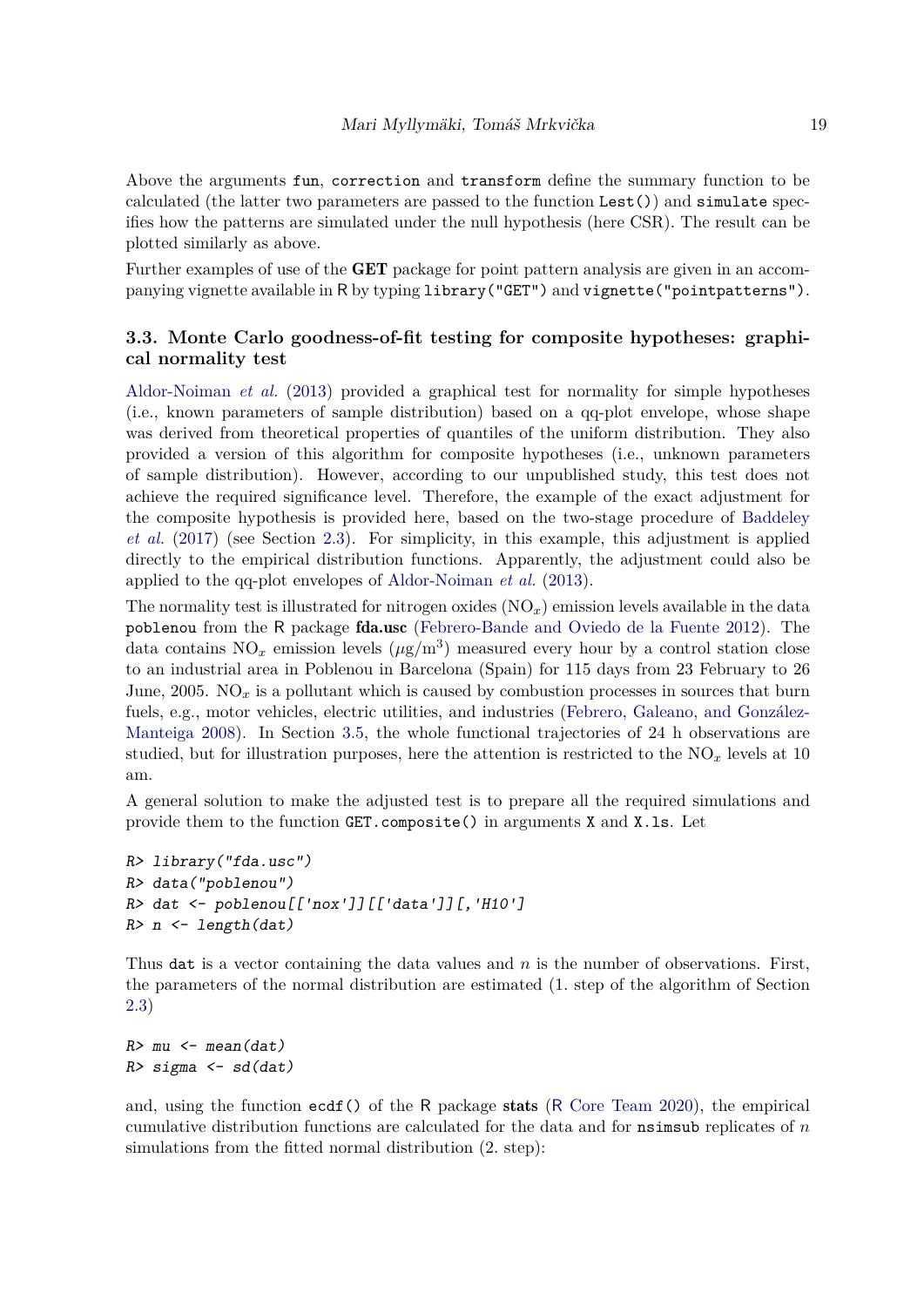```
R> nsim \leq nsimsub \leq 199 # The number of simulations
R> r <- seq(min(dat), max(dat), length = 100)
R> obs \leq stats::ecdf(dat)(r)
R> sim \leq sapply(1:nsimsub, function(i) {
+ x \le rnorm(n, mean = mu, sd = sigma)
+ stats::ecdf(x)(r)+ })
R> cset <- create_curve_set(list(r = r, obs = obs, sim_m = sim))
```
Here the last command creates a curve\_set object of the observed and simulated empirical cumulative distribution functions. Thereafter, another nsim replicates of the *n* simulations from the fitted model are simulated, and the same calculations as above for the data are done for each of these simulations (steps 3.-4. of the algorithm of Section [2.3\)](#page-11-0):

```
R> cset.ls <- list()
R> for(rep in 1:nsim) {
+ x \le - rnorm(n, mean = mu, sd = sigma)+ mu2 \le -mean(x)sigma2 \leftarrow sd(x)obs2 \leftarrow stats::ecdf(x)(r)\text{sim2} <- sapply(1:nsimsub, function(i) {
+ x2 \leq -rnorm(n, mean = mu2, sd = sigma2)+ stats::ecdf(x2)(r)+ })
+ \csc{1} s[[rep]] \leq \csc{1} x + \csc{1} z + \csc{1} z + \csc{1} z + \csc{1} z + \csc{1} z + \csc{1} z + \csc{1} z + \csc{1} z + \csc{1} z + \csc{1} z + \csc{1} z + \csc{1} z + \csc{1} z + \csc{1} z + \csc{1} z + \csc{1} z + \csc{1} z + \csc{1} z + \csc{1} z + \csc{1} z + \csc{1} z + \csc{1} z + \csc{1} z + \csc{1} z + \csc{1+ sim m = sim2)+ }
```
Thus, the list cset.ls contains all the simulations from the second stage of the algorithm. As a final step, GET.composite() can be used to prepare the adjusted test:

```
R> res <- GET.composite(X = cset, X.ls = cset.ls, type = 'erl')
R> plot(res) + labs(x = "N0x", y = "Ecdf")
```
Figure [5](#page-20-1) (left) shows the test result for the  $NO<sub>x</sub>$  levels at 10 am. One can see that the normality does not hold according to the test: the estimated distribution function is skewed to the right with respect to the normal envelope. Therefore, we further applied the same normality test to the logarithm of the  $NO<sub>x</sub>$  values as well, and then the normality hypothesis was not rejected (Figure [5,](#page-20-1) right).

### <span id="page-19-0"></span>**3.4. Graphical** *n***-sample test of correspondence of distribution functions**

The graphical *n*-sample test of correspondence of distribution functions serves as a simple example of permutation tests. Figure [6](#page-21-0) shows the empirical cumulative distribution functions (ECDFs) obtained by the ecdf() of the R package stats (R [Core Team 2020\)](#page-35-7) for the heights of the 54 girls and 39 boys of the growth data (see above, and [Ramsay and Silverman 2005\)](#page-35-11) at ages 10 (left) and 14 (right). A global envelope test can be performed to investigate whether the two (or more generally  $n$ ) distribution functions differ from each other significantly and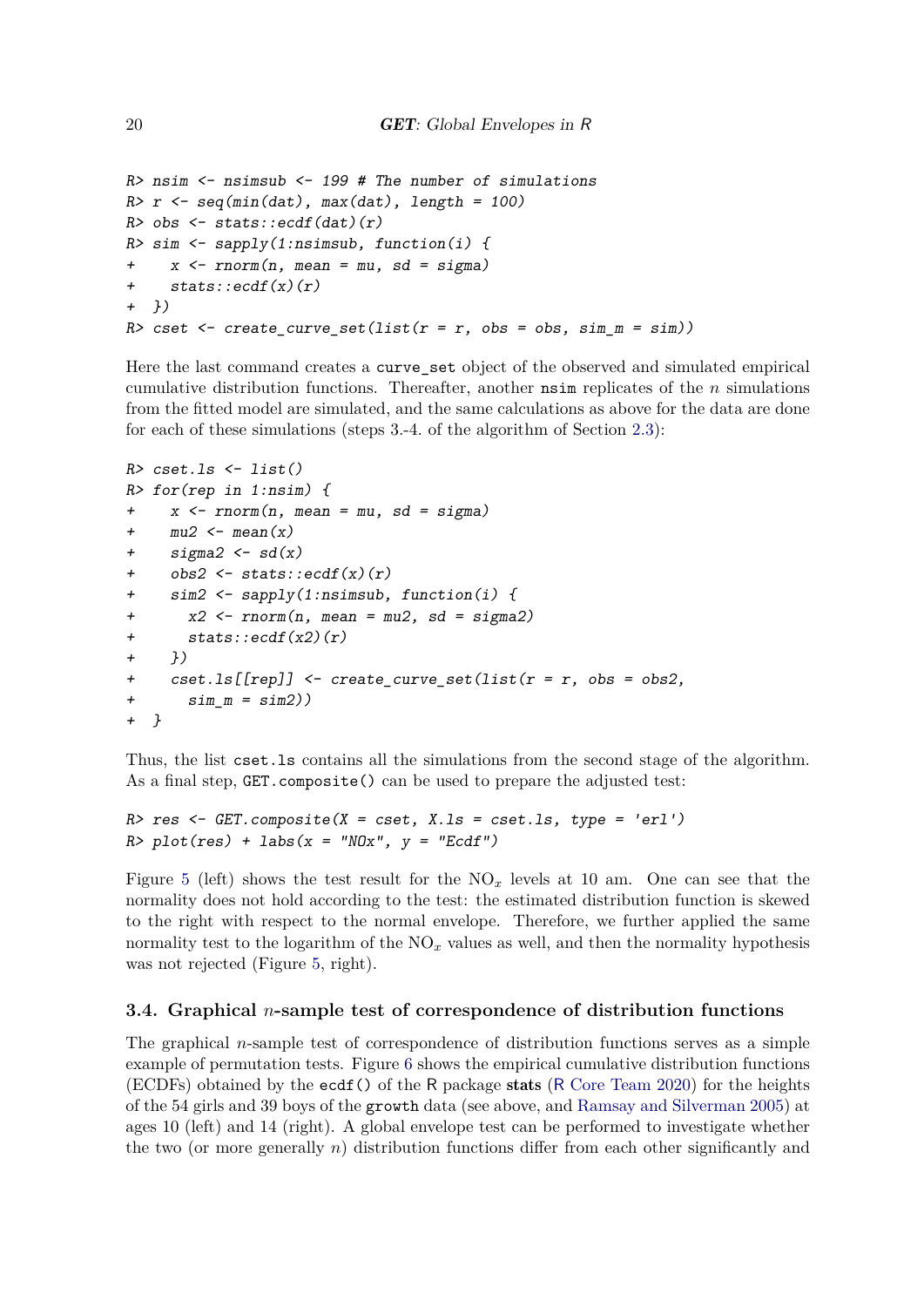

<span id="page-20-1"></span>Figure 5: Graphical normality test for the  $NO_x$  (left) and logarithm of the  $NO_x$  (right) levels at 10 am. The gray band represents the 95% global envelope (ERL). Red dots are attached to the data function outside the envelope.

how they differ. This test is a generalization of the two-sample Kolmogorov-Smirnov test with a graphical interpretation. Here it is assumed that the heights in the sample *i* are an i.i.d. sample from the distribution  $F_i(r)$ ,  $i = 1, \ldots, n$ , and the hypothesis  $F_1(r) = \cdots = F_n(r)$ is to be tested. The simulations under the null hypothesis that the distributions are the same can be obtained by permuting the individuals of the groups. The GET package provides the wrapper function GET.necdf() that can be used to compare *n* distribution functions graphically,  $n = 2, 3, \ldots$ . The (default) test vector is

$$
\mathbf{T}=(\hat{F}_1(r),\ldots,\hat{F}_n(r)),
$$

where  $\hat{F}_i(r) = (\hat{F}_i(r_1), \dots, \hat{F}_i(r_k))$  is the ECDF of the *i*th sample evaluated at argument values  $r = (r_1, \ldots, r_k)$ . To test the equality of distributions, one simply needs to provide the samples as a list (code for age 10 shown here) for **GET**.necdf() and plot the object returned by GET.necdf() (Figure [7,](#page-21-1) left):

R> fm10.l <- list(Girls = growth\$hgtf["10",], Boys = growth\$hgtm["10",]) R> res10 <- GET.necdf(fm10.l, nsim = 1999) R> plot(res10)

The height distributions at age 10 do not differ from each other significantly, but at age 14 the boys are taller, particularly with a difference that the proportion of girls reaching a height of around 175 cm is much lower (Figure [7,](#page-21-1) right).

### <span id="page-20-0"></span>**3.5. Graphical functional one-way ANOVA**

The use of the function graph.fanova() of the GET package for the graphical functional one-way ANOVA is illustrated using the data set poblenou of the R package fda.usc [\(Febrero-](#page-32-7)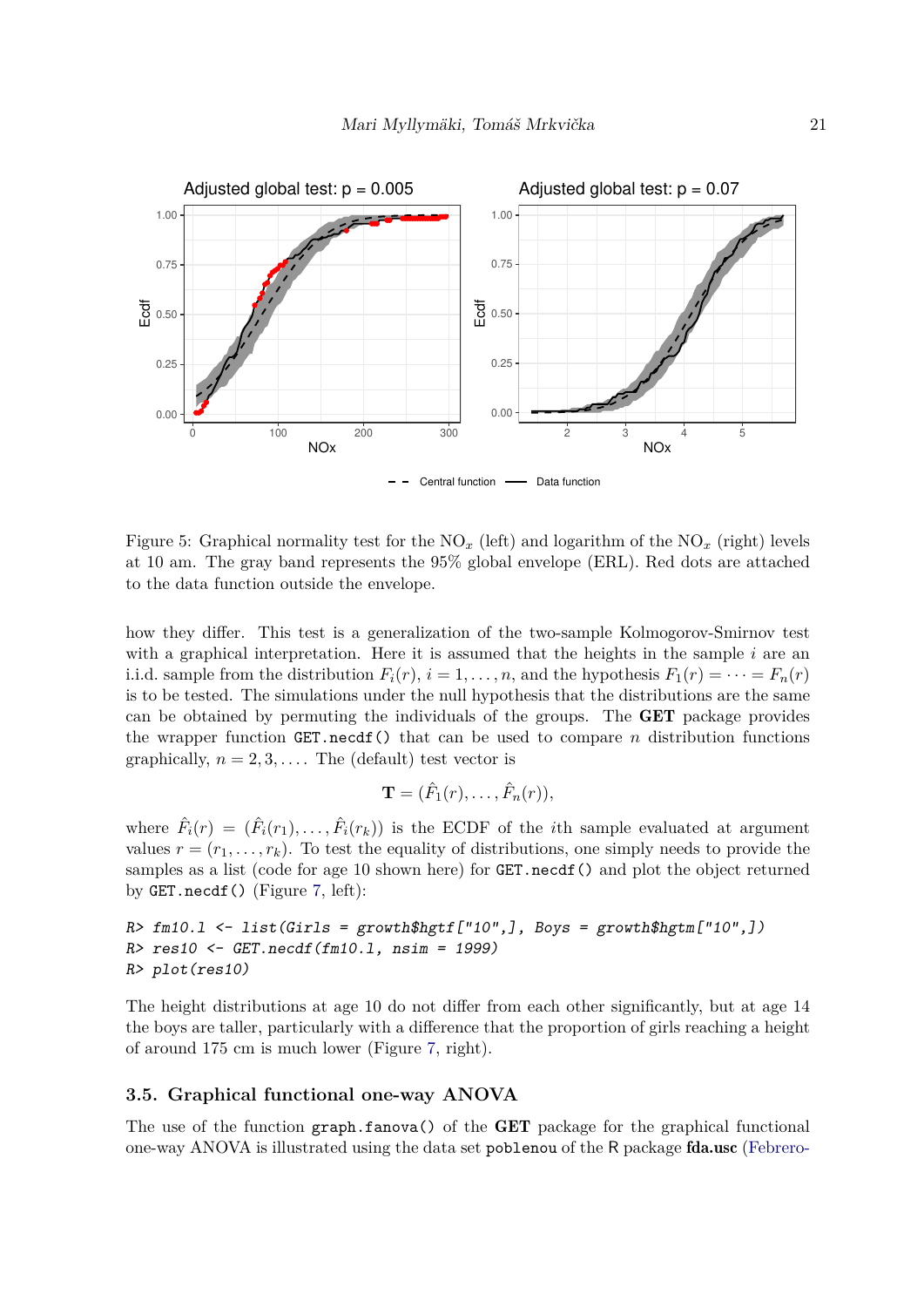

<span id="page-21-0"></span>Figure 6: The empirical cumulative distribution functions of the heights of the 54 girls and 39 boys of the growth data of the R package fda at ages 10 (left) and 14 (right).



<span id="page-21-1"></span>Figure 7: Global envelope tests for comparison of the empirical cumulative distribution functions of the heights of the girls and boys (see Figure [6\)](#page-21-0). Red color indicates the heights where the observed distribution functions go outside the 95% global envelope (ERL; gray bands). Left: Age 10; Right: Age 14.

[Bande and Oviedo de la Fuente 2012,](#page-32-7) see also Section [3.3](#page-18-0) above). The trajectories of the 24 h observations of the NO*<sup>x</sup>* levels for Monday-Thursday (MonThu), Friday (Fri) and non-working days (Free) including weekend and festive days (Figure [8\)](#page-22-0) are compared. For the purposes of this example, a factor vector Type was prepared containing the type of the day for each of the 115 days having levels "MonThu", "Fri" and "Free":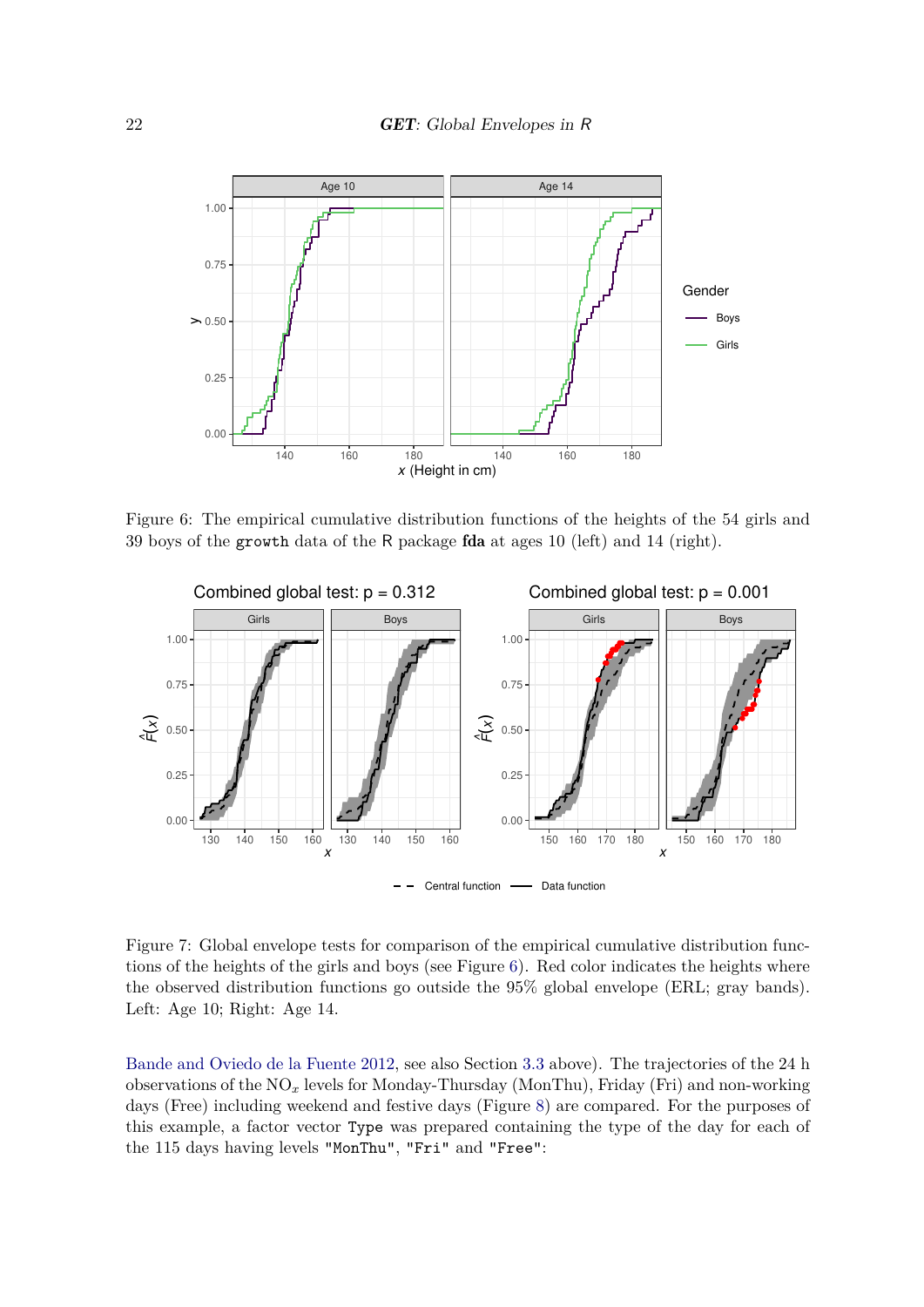```
R> library("fda.usc")
R> data("poblenou")
R> fest <- poblenou$df$day.festive; week <- as.integer(poblenou$df$day.week)
R> Type <- vector(length = length(fest))
R > Type [fest == 1 | week >= 6] <= "Free"R> Type[fest == 0 & week %in% 1:4] <- "MonThu"
R > Type [fest == 0 & week == 5] < - "Fri"R> Type <- factor(Type, levels = c("MonThu", "Fri", "Free")))
            MonThu Fri Free
  400
```


<span id="page-22-0"></span>Figure 8: The NO*<sup>x</sup>* levels for Monday-Thursday (Mon-Thu), Friday (Fri) and non-working days (Free) including weekend and festive days in Poblenou for 115 days from 23 February to 26 June, 2005. The color of the daily curves is according to the maximum  $NO_x$  level  $(\mu g/m^3)$ of the day.

Assuming that the NO<sub>*x*</sub> levels  $T_{ij}(r)$  at times  $r \in R = [0, 24]$  are i.i.d. samples from stochastic processes  $SP(\mu_j, \gamma_j)$  with mean functions  $\mu_j(r)$ ,  $r \in R$ , and covariance functions  $\gamma_j(s, t)$ ,  $s, t \in R$ , for  $j = 1, \ldots, J$ , the groups of NO<sub>x</sub> levels can be compared by means of the graphical functional ANOVA [\(Mrkvička](#page-34-5) *et al.* [2020\)](#page-34-5). The hypothesis

<span id="page-22-2"></span>
$$
H_0: \mu_1(r)=\ldots=\mu_J(r), r\in R,
$$

can be tested by the test statistic

$$
\mathbf{T} = (\overline{T}_1(\mathbf{r}), \overline{T}_2(\mathbf{r}), \dots, \overline{T}_J(\mathbf{r})),
$$
\n(12)

where  $\overline{T}_j(\mathbf{r}) = (\overline{T}_j(r_1), \ldots, \overline{T}_j(r_K))$  is the mean of functions in the *j*th group at the arguments  $r \in R$  evaluated in practice at the discrete number of arguments  $r_1, \ldots, r_K$  (here each hour of the day). The hypothesis can be equivalently expressed as

$$
H'_0: \mu_{j'}(r) - \mu_j(r) = 0, r \in R, j' = 1, \dots, J-1, j = j', \dots, J
$$

and an alternative test statistic is

<span id="page-22-1"></span>
$$
\mathbf{T}' = (\overline{T}_1(\mathbf{r}) - \overline{T}_2(\mathbf{r}), \overline{T}_1(\mathbf{r}) - \overline{T}_3(\mathbf{r}), \dots, \overline{T}_{J-1}(\mathbf{r}) - \overline{T}_J(\mathbf{r})).
$$
\n(13)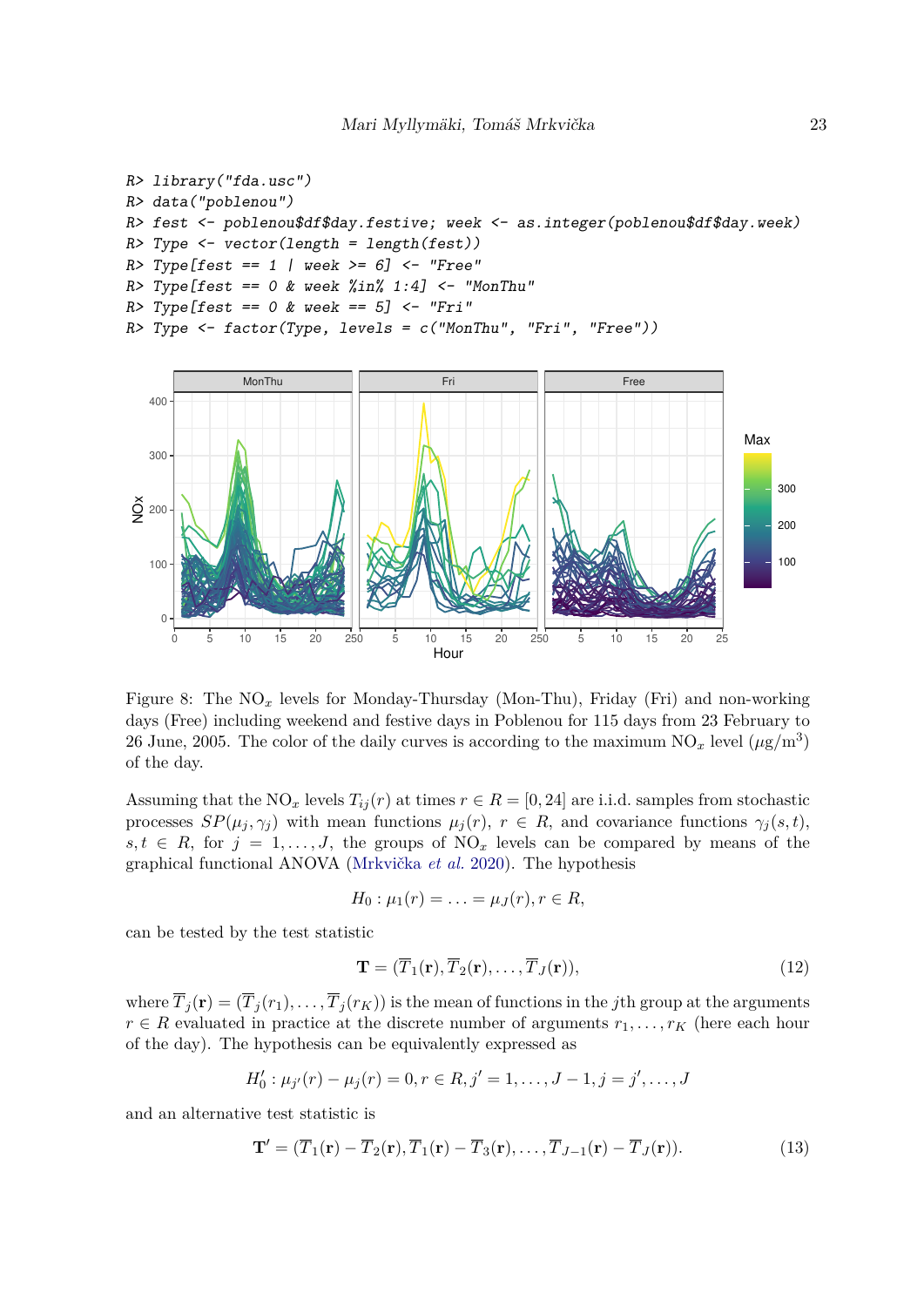The latter test statistic (Equation [13\)](#page-22-1) can be obtained by setting contrasts = TRUE in the call of graph.fanova().

[Febrero](#page-32-11) *et al.* [\(2008\)](#page-32-11) assumed heteroscedasticity of working and non-working days, therefore we also applied correction for unequal variances to the three groups by rescaling the functions  $T_{ij}(r)$  of *J* groups (here  $J = 3$ ) containing  $n_1, \ldots, n_J$  functions observed on the finite interval  $R = [0, 24]$  by the transformation

<span id="page-23-1"></span>
$$
Y_{ij}(r) = \frac{T_{ij}(r) - \overline{T_j}(r)}{\sqrt{\text{Var}(T_j(r))}} \cdot \sqrt{\text{Var}(T(r))} + \overline{T_j}(r), \quad j = 1, \dots, J, \ i = 1, \dots, n_j,
$$
 (14)

where the group sample mean  $\overline{T}_i(r)$  and overall sample variance  $\text{Var}(T(r))$  are involved to keep the mean and variability of the functions at the original scale. The group sample variance  $Var(T_i(r))$  corrects the unequal variances. This scaling is applied to the set of curves given to the function graph.fanova() if the user specifies variances = "unequal" (the default is no correction, variances = "equal"). Because these test vectors (Equations [12](#page-22-2) and [13\)](#page-22-1) are asymptotically exchangeable for permutations for the case of unequal variances and the null hypothesis of equal means only under the assumption of normality of stochastic processes  $SP(\mu_i, \gamma_i)$  [\(Mrkvička](#page-34-5) *et al.* [2020\)](#page-34-5), the log transformation was applied to the NO<sub>*x*</sub> values prior to the transformation (Equation [14\)](#page-23-1):

```
R> cset \leq create curve set(list(r = 0:23,
+ obs = t(log(poblenou[['nox']][['data']]))))
```
To sample from the null hypotheses, the simple permutation of raw functions among the groups is performed. The permutations and the global envelope test can be done by the graph.fanova() function (Figure [9\)](#page-24-0):

```
R> res.c <- graph.fanova(nsim = 2999, curve_set = cset, groups = Type,
    variances = "unequal", contrasts = TRUE)R> plot(res.c)
```
Thus, the test rejects the null hypothesis  $H'_{0}$  that the differences between the groups would be zero and shows that on Monday-Thursday and Friday the  $(\log)$  NO<sub>x</sub> levels are significantly larger than on free days basically during the whole day with peaks around 8 am and 4 pm. The difference between Monday-Thursday and Friday was not significant.

The graphical functional ANOVA allows one to detect either a) which groups deviate from the mean (default) or b) which specific groups are different (option contrasts = TRUE). The example above was for the latter. Note that this test directly has the nature of a post hoc test. Furthermore, both versions of the test allow one to identify which *r* values lead to the potential rejection of the null hypothesis.

When a graphical interpretation for group specific differences is not of interest but the area of rejection is, instead of graph.fanova() it is possible to apply the one-way functional ANOVA based on the *r*-wise F statistics,  $r \in R$ . This test is implemented in the function **frank.fanova().** For the log  $NO_x$  data, the test result was that there are differences between the groups for the hours from 5 am to 6 pm (figure omitted).

### <span id="page-23-0"></span>**3.6. Functional GLM**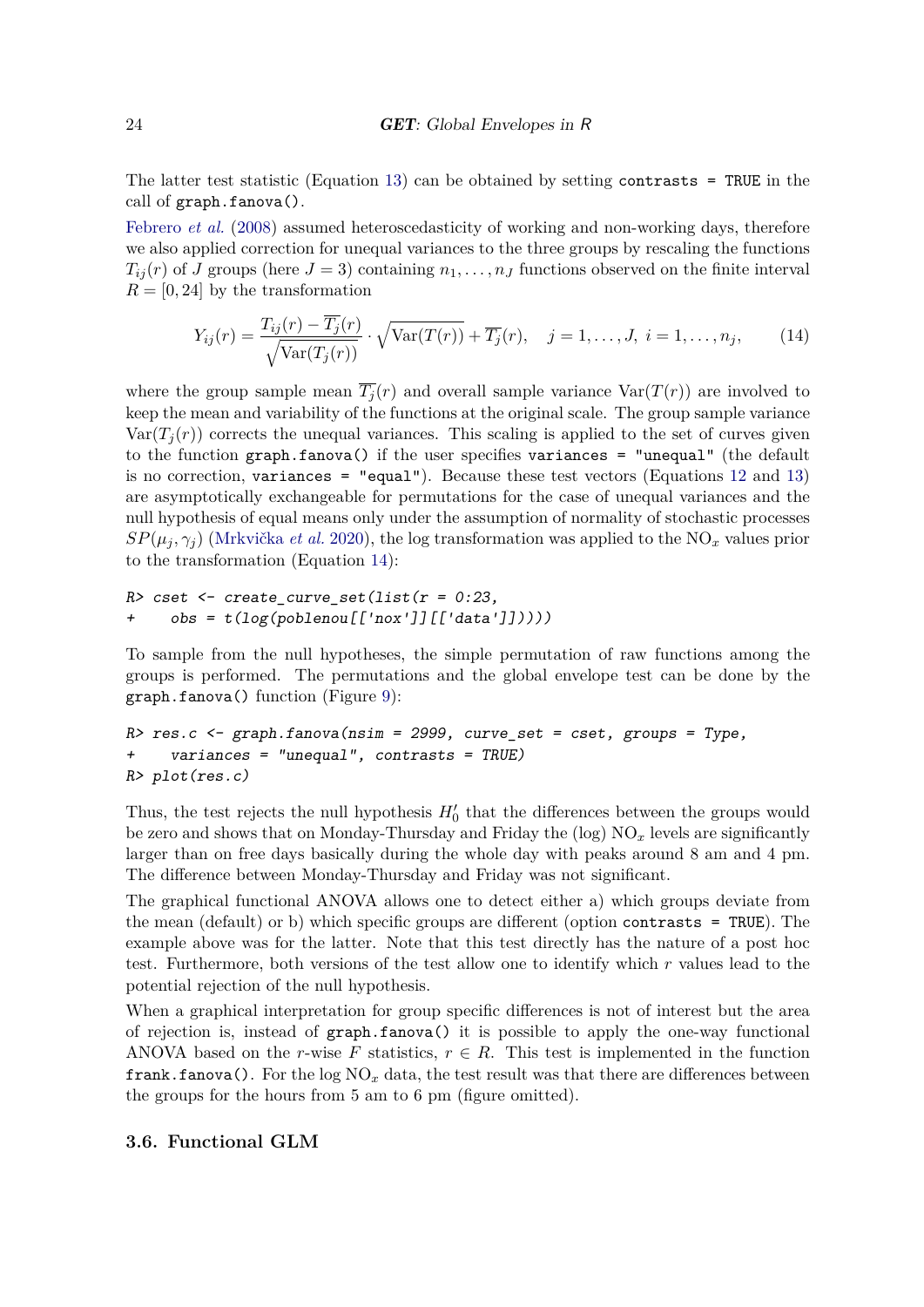

<span id="page-24-0"></span>Figure 9: The output of the graphical functional ANOVA to test the difference between the type of the day on the log  $NO<sub>x</sub>$  levels observed each hour (*r*) of the day. The 95% global envelope (ERL; gray band) accompanied with the observed differences between the group means (solid line with red dots when outside the envelope).

Similar type of methods as in the functional one-way ANOVA above can be used in a more general setup of functional general linear models (GLMs). The global envelopes for functional GLMs are illustrated here by an example of a small subset of the autism brain imaging data collected by resting state functional magnetic resonance imaging (R-fMRI) [\(Di Martino, Yan,](#page-32-12) [Li, Denio, Castellanos, Alaerts, Anderson, Assaf, Bookheimer, Dapretto, and et al. 2014\)](#page-32-12). The preprocessed fMRI data contains measurements from 514 individuals with the autism spectrum disorder (ASD) and 557 typical controls (TC), where subjects with low quality on imaging data or having a large proportion of the missing values were removed. The imaging measurement for local brain activity at resting state was fractional amplitude of low frequency fluctuations [\(Zou, Zhu, Yang, Zuo, Long, Cao, Wang, and Zang 2008\)](#page-36-10). The data considered here and available as the data object abide\_9002\_23 in the GET package contains data from one of the 116 different anatomical regions in the brain partitioning being based on the anotomical automatic labeling system of [Tzourio-Mazoyer, Landeau, Papathanassiou,](#page-36-11) [Crivello, Etard, Delcroix, Mazoyer, and Joliot](#page-36-11) [\(2002\)](#page-36-11). The studied region is the right Crus Cerebellum 1 region of the brain at one slice (23) accompanied with three subject-specific factors, i.e., group (autism and control), sex and age. Figure [10](#page-25-0) obtained by

```
R> data("abide_9002_23")
R> plot(abide_9002_23$curve_set, idx = c(1, 27))
```
shows the data for two subjects, illustrating the small region used as the example. In the examples below, the effect of the group on the images is studied in the presence of nuisance factors sex and age.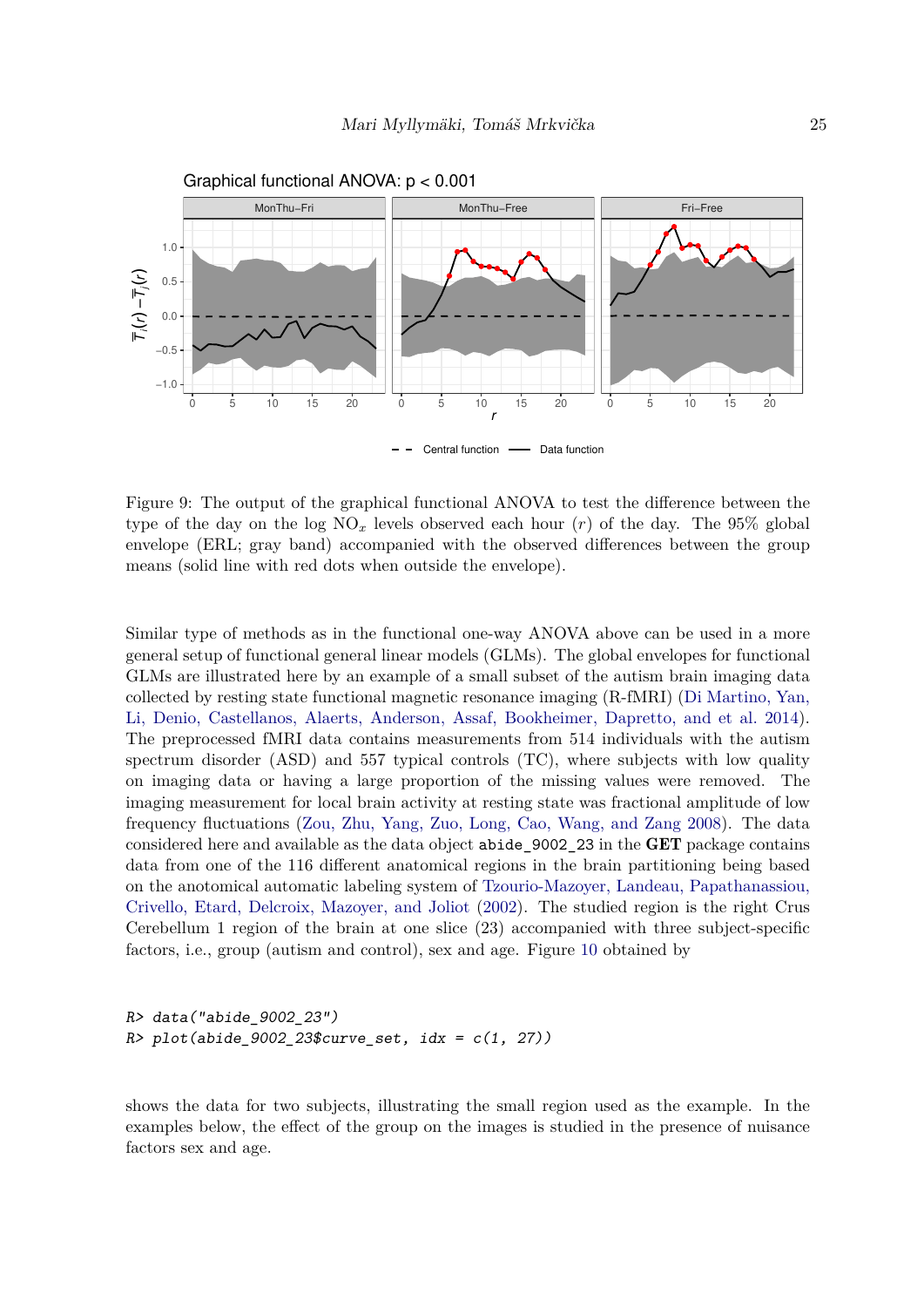

<span id="page-25-0"></span>Figure 10: The example brain image data in the right Crus Cerebellum 1 region at a slice for one subject from the autism group (subject number 1) and one from the control group (subject number 27).

### *Graphical functional GLM*

The functional GLM is the general linear model

<span id="page-25-1"></span>
$$
\mathbf{Y}(r) = \mathbf{X}(r)\beta(r) + \mathbf{Z}(r)\gamma(r) + \epsilon(r)
$$
\n(15)

where the argument  $r \in \{1, \ldots, d\}$  determines the component of the vector or the spatial point or pixel of an image. For every argument  $r$ , a one-dimensional GLM is considered with  $\mathbf{X}(r)$ being a  $n \times k$  matrix of regressors of interest (here *z*),  $\mathbf{Z}(r)$  being a  $n \times l$  matrix of nuisance regressors (here the constant 1 and group),  $\mathbf{Y}(r)$  being a  $n \times 1$  vector of observed data, and  $\epsilon(r)$  being a  $n \times 1$  vector of random errors with a mean of zero and a finite variance  $\sigma^2(r)$  for every  $r \in I$ . Further,  $\beta(r)$  and  $\gamma(r)$  are the regression coefficient vectors of dimensions  $k \times 1$ and  $l \times 1$ , respectively, and the null hypothesis to be tested is

$$
H_0: \beta_i(r) = 0, \quad \forall r = 1, \dots, d, \quad \forall i = 1, \dots, k,
$$

where  $\beta_i(r)$  are the elements of the  $\beta(r)$ . For a continuous factor of interest  $k = 1$  and  $\beta(r)$ serves as the test statistic. For a discrete factor of interest, in the default setup, *k* is equal to the number of groups of the discrete factor, adding the additional condition that  $\sum_i \beta_i(r) = 0$ for all  $r \in \{1, \ldots d\}$ . Similarly, for interaction of a continuous and a discrete factor, k is also equal to the number of groups of the categorical factor, adding the same additional condition. For the interaction of two discrete factors, *k* is equal to the product of the numbers of groups of the discrete factors, adding the same additional condition. The default test statistic for a discrete factor consist of  $\beta_i(r)$  for all  $r = 1, \ldots, d$  and  $i = 1, \ldots, k$ . This test allows to detect which groups deviate from the zero (mean). An alternative test statistic is obtained by the setting the argument contrasts of the function graph.flm() to TRUE: then the test statistic is formed by all the pairwise differences between the group effects,  $\beta_i(r) - \beta_i(r)$  for all *r* and  $i \neq j$ ,  $1 \leq i \leq j \leq k$ . This test specifies which specific groups are different in the post hoc nature. Note that this also holds for interaction terms. Furthermore, all the options allow one to identify which of the components of the vector,  $r \in \{1, \ldots, d\}$ , lead to the potential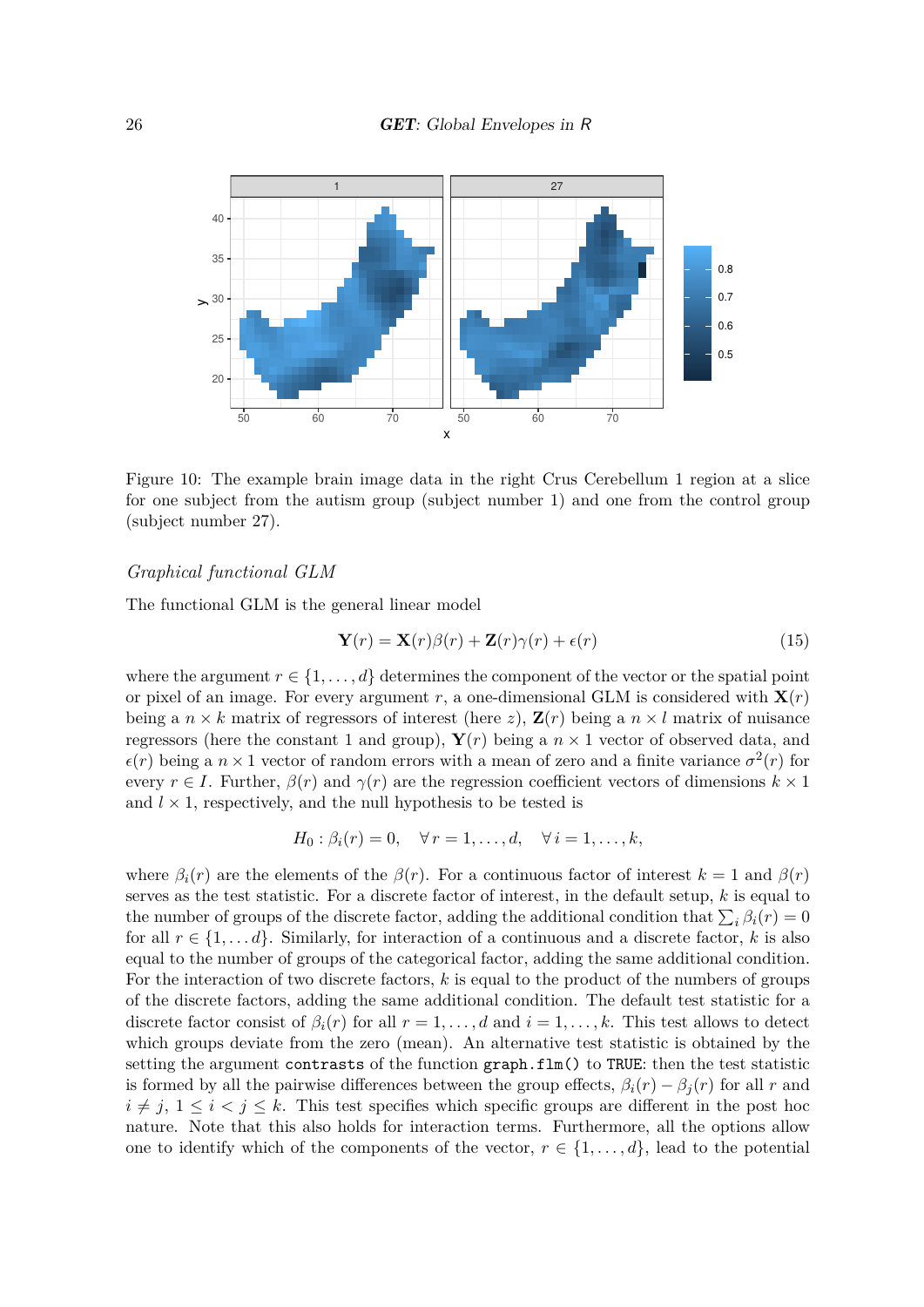rejection of the null hypothesis. Permutations under the null hypothesis are obtained using the Freedman-Lane procedure [\(Freedman and Lane 1983;](#page-32-3) [Mrkvička](#page-34-7) *et al.* [2022;](#page-34-7) [Mrkvička](#page-34-6) *[et al.](#page-34-6)* [2021\)](#page-34-6).

Often factors are given for the whole function, i.e., they do not depend on argument *r*, and so the matrices  $\mathbf{X}(r)$  and  $\mathbf{Z}(r)$  are identical for every r. These kind of constant factors (such as *z* and group in the considered example) can be provided in the argument factors of the graph.flm() function. However, this simplification is not necessary and factors varying in space can be provided in the argument curve sets, along with the data curves in a named list.

The functional GLM is performed by the function graph.flm():

```
R> res <- graph.flm(nsim = 999, formula.full = Y \sim Group + Sex + Age,
+ formula.reduced = Y ~ Sex + Age,
```

```
+ curve_sets = list(Y = abide_9002_23[['curve_set']]),
```

```
+ factors = abide_9002_23[['factors']], contrasts = TRUE,
```

```
+ GET.args = list(type = "area"))
```
Here the arguments formula.full and formula.reduced specify the full GLM and the GLM where the interesting factor has been dropped out, and the number of simulations is given in nsim. Further arguments to global\_envelope\_test() can be passed in GET.args, e.g., the type of the global envelope.

The r component of the abide  $9002\_23$  [['curve\_set']] object is a data frame with columns x, y, width and height, where the width and height give the width and height of the pixels placed at x and y. When such two-dimensional argument values are provided in a curve\_set object, the resulting default envelope plots produced by

### R> plot(res)

are two-dimensional as well (Figure [11\)](#page-27-1). Here only two groups were compared, and the plot shows that the brain measurements were lower in the autism group than in the control group in a part of the small example region (red locations in Figure [11\)](#page-27-1).

When the basic assumption of the homoscedasticity in the linear model [\(15\)](#page-25-1) for every argument  $r$  is violated, it is important to handle it. One possibility is to apply transformations to the functions a priori as suggested by [Mrkvička](#page-34-5) *et al.* [\(2020\)](#page-34-5) and [Mrkvička](#page-34-6) *et al.* [\(2021\)](#page-34-6) (see Equation [\(14\)](#page-23-1)). Alternatively weighted least squares might be used for estimation of regression coefficients.

### *F-rank GLM*

In the *F*-rank GLM, the same linear model (Equation [15\)](#page-25-1) is fitted at each  $r \in \{1, \ldots, d\}$ and permutations under the null hypothesis are obtained similarly by the Freedman-Lane procedure as in the graphical functional GLM [\(Freedman and Lane 1983;](#page-32-3) [Mrkvička](#page-34-7) *et al.* [2022\)](#page-34-7). However, the test statistic is the classical *F* statistic (see, e.g., [Winkler](#page-36-3) *et al.* [2014\)](#page-36-3) which is calculated for the hypothesis that the data follows the simpler reduced model of the two proposed linear models that are nested within each other (given in formula.full and formula.reduced). The use of the function  $frank.flm()$  is similar to that of graph.flm():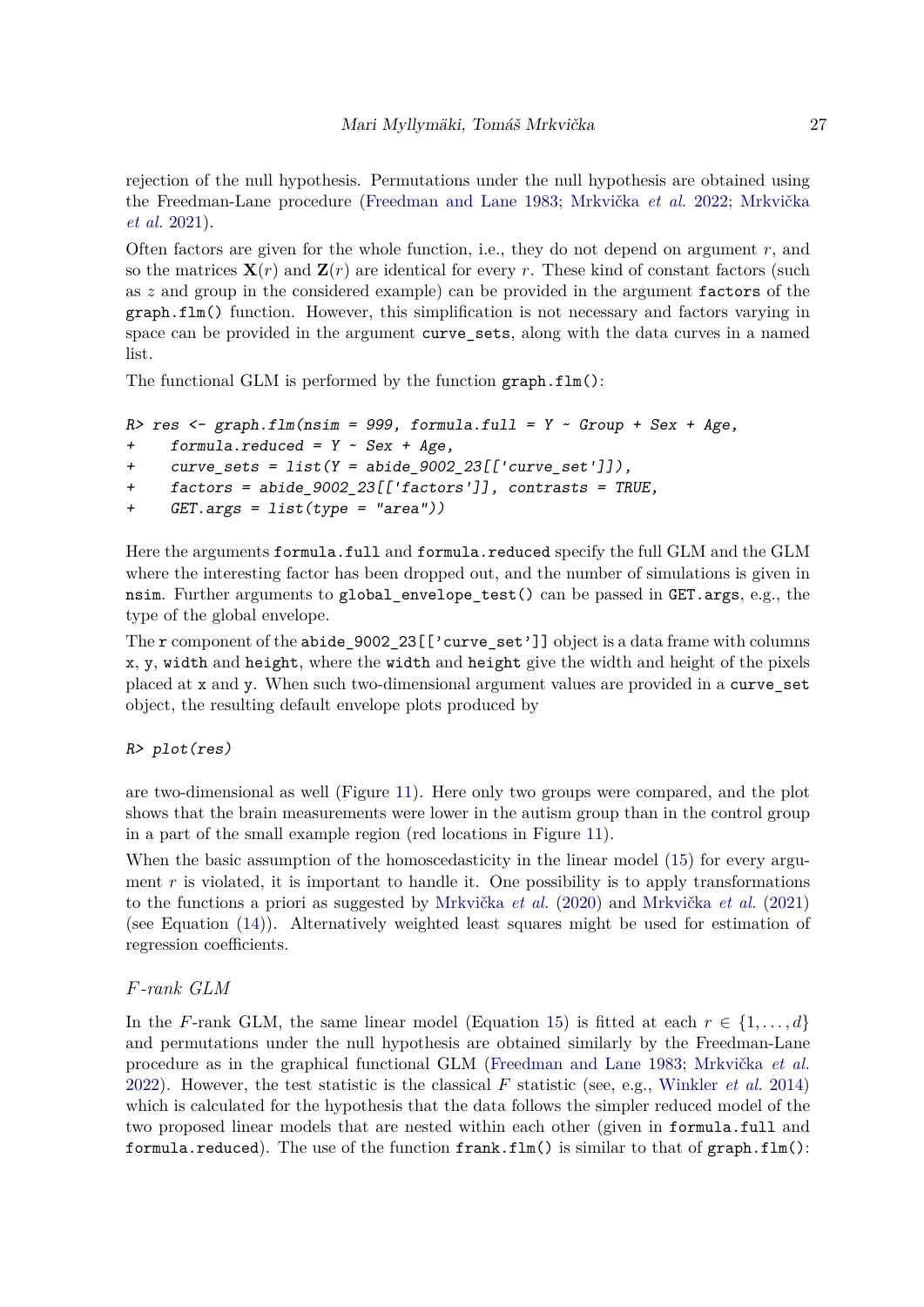

<span id="page-27-1"></span>Figure 11: Graphical functional GLM for testing the effect of the group (autism, control) in the brain image example: the observed difference (autism-control), the lower and upper bounds of the 95% global envelope (area), and the significant regions (red) where the observed coefficient goes below or above the envelope.

```
R> res.F <- frank.flm(nsim = 999, formula.full = Y \sim Group + Age + Sex,
+ formula.reduced = Y \sim Age + Sex,
     curve\_sets = list(Y = abide\_9002\_23[['curve\_set']]),+ factors = abide_9002_23[['factors']], GET.args = list(type = "area"))
R> plot(res.F)
```
Figure [12](#page-28-1) shows the test result of the *F*-rank GLM, which found significant differences between the groups approximately at the same pixels  $r \in \{1, \ldots, d\}$  of the brain image as the graphical functional GLM above. In general, for a factor with more than two groups, the *F*-rank GLM is however not able to tell between which specific groups of a discrete factor the differences occur (or which of the groups deviate from the mean). In the case of heteroscedasticy, the weighted least squares test statistics can be used instead [\(Christensen 2002\)](#page-31-12).

### <span id="page-27-0"></span>**3.7. Confidence band in polynomial regression**

The bootstrap procedure described in [Narisetty and Nair](#page-35-1) [\(2016\)](#page-35-1) can be used to compute the 95% global confidence band for the fitted curve in the linear or polynomial regression. In this example, regression data was simulated according to the cubic model  $f(x) = 0.8x - 1.8x^2 +$  $1.05x<sup>3</sup>$  for  $x \in [0, 1]$  with i.i.d. random noise (circles in Figure [13\)](#page-29-0). Then the data was fitted with cubic regression (black solid line in Figure [13\)](#page-29-0) and by permuting the residuals 2000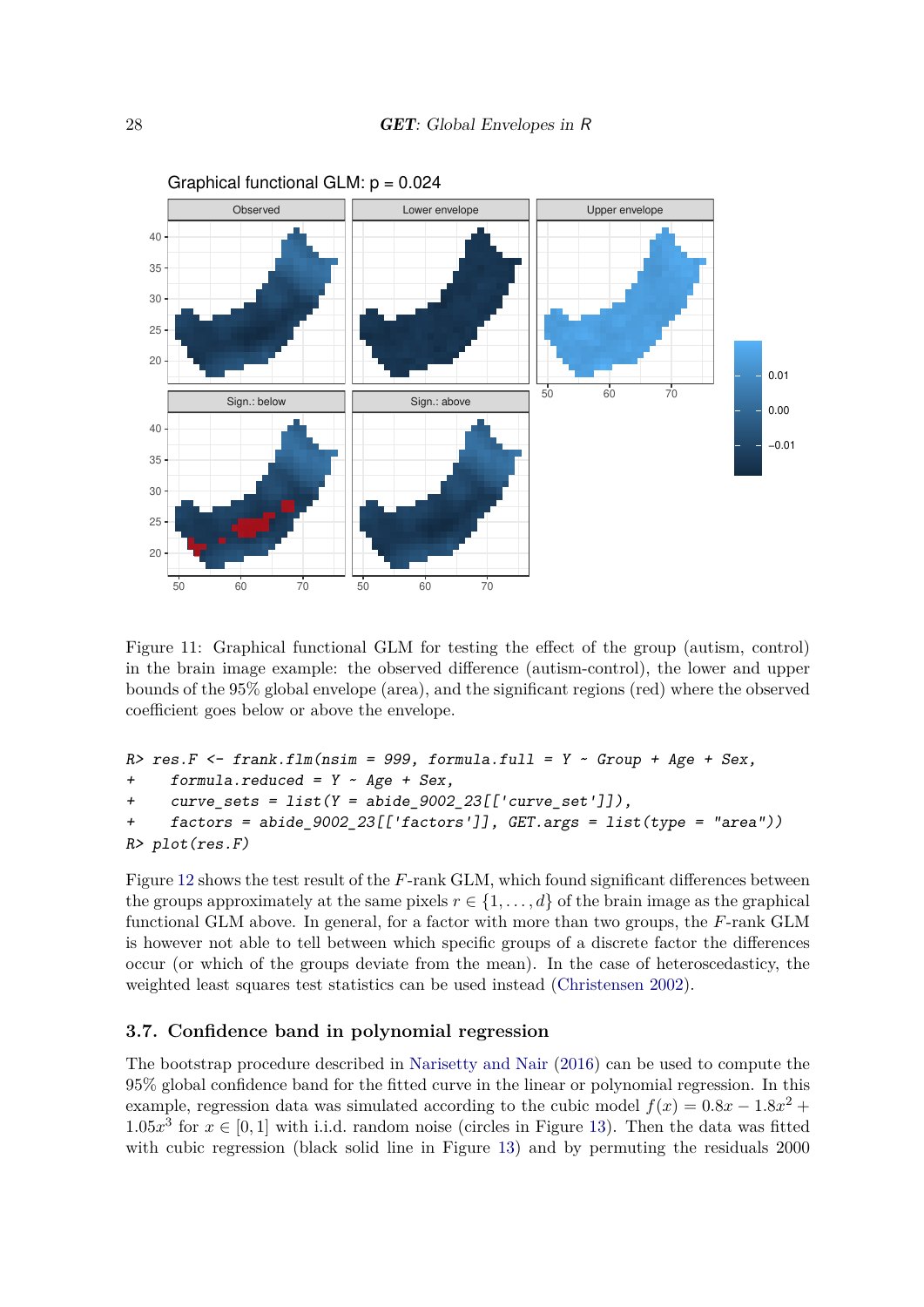

Global envelope test:  $p = 0.015$ Alternative = "greater"

<span id="page-28-1"></span>Figure 12: *F*-rank functional GLM for testing the effect of the group (autism, control) in the brain image example: the observed *F* statistic, the upper bound of the one-sided 95% global envelope (area), and the significant region (red) where the observed *F* statistic exceeds the envelope.

bootstrap samples were obtained and functions fitted (see more details about the bootstrap procedure in [Narisetty and Nair 2016\)](#page-35-1). Finally a 'curve\_set' object was constructed of these bootstrapped functions by the create\_curve\_set() function and the central\_region() function was applied to this set to obtain the 95% global confidence band.

The result of the procedure is shown in Figure [13.](#page-29-0) The code can be found in the help file of the function central region() in R.

**Remark 3.1** *Let one consider a theoretical 95% confidence band under the given bootstrap scheme. Based on a simulation experiment where the theoretical confidence band was computed from 200000 bootstrapped functions, we observed that the 95% confidence region computed as a convex hull from s functions converged to the theoretical one from inside for increasing s. The 95% confidence band computed as the extreme rank envelope from s functions (see Equation [3\)](#page-8-0) converged to the theoretical one from outside instead. Both these envelopes are finite approximations of the theoretical envelope. On the other hand, in the sense of Barnard's Monte Carlo test [\(Barnard 1963\)](#page-30-6), the global envelope test (convex hull) is exact for the given set of simulated functions. In the same sense, the confidence band reaches the given global level exactly under the given set of functions.*

# **4. Summary and discussion**

<span id="page-28-0"></span>We presented the **GET** package which was designed for global envelopes that are constructed for a general vector and have IGI (Definition [1.1\)](#page-2-0). The great advantage of these methods is their graphical output, which helps one to interpret the results in the various applications.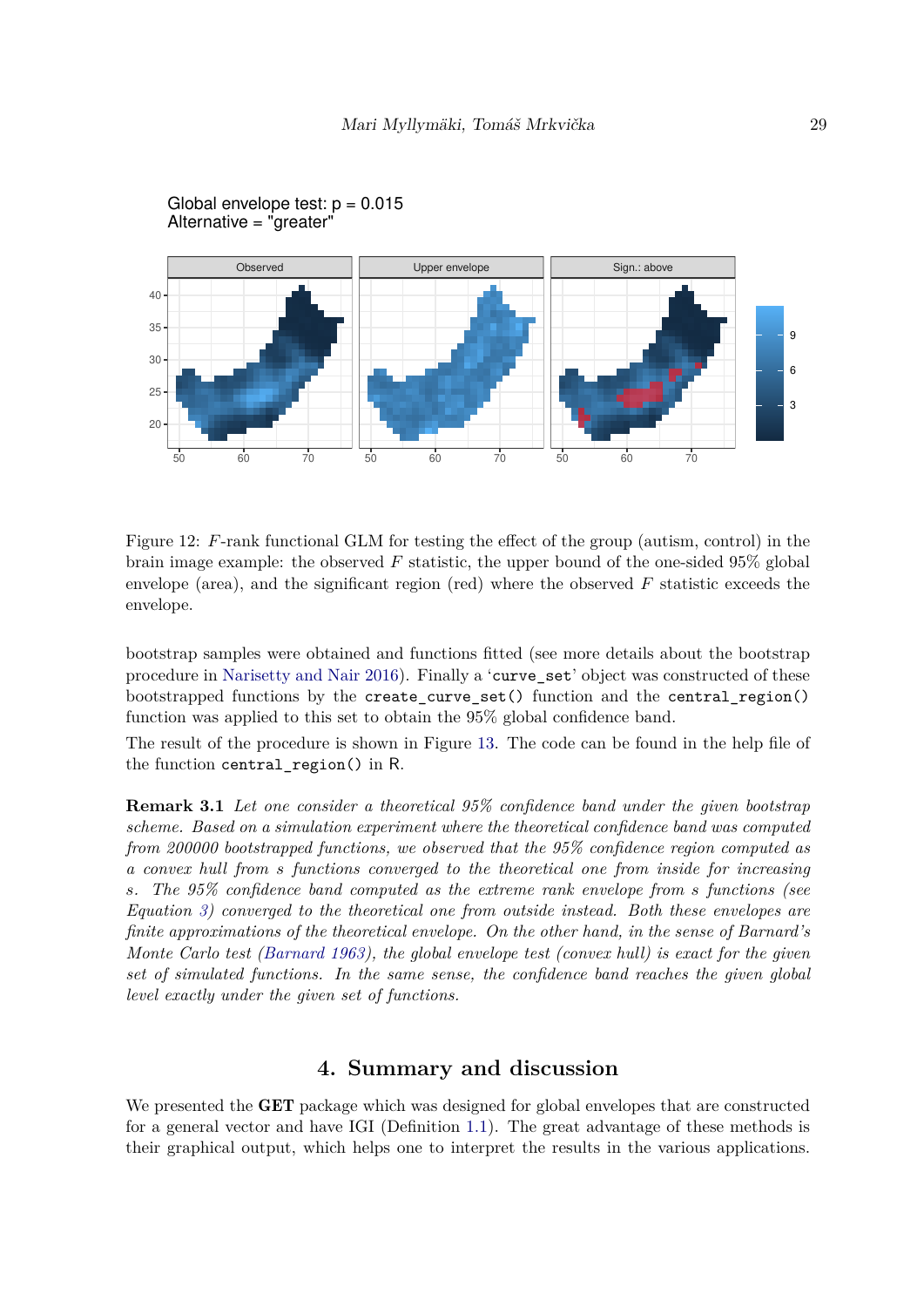

<span id="page-29-0"></span>Figure 13: The global 95% confidence band (ERL) for the cubic regression (gray band), the true function (solid line) from which the data points (dots) were simulated and the median calculated from the simulations (dashed line).

The package implements different types of global envelopes (see Table [1\)](#page-6-0) and their usage in general and for several specific problems (see Table [2\)](#page-7-0). Because the global envelopes can be used for so many different purposes specified in cases  $(i)-(iv)$  in Section [1,](#page-0-0) there are several other software, particularly other R packages, that deal with methods that can be used for the same purposes as the methods in GET. However, to the best of our knowledge, GET is the first package specializing to the global envelopes with IGI.

Besides the graphical interpretation, another advantage of the proposed global rank envelopes is their non-parametric (rank-based) nature, which ensures that the functional or multivariate data coming into the analysis can be inhomogeneous across the domain of their arguments and this phenomenon does not influence the result of the analysis. For example, before the methods discussed in this paper appeared, formal goodness-of-fit testing in spatial statistic was commonly based on the unscaled MAD test [\(Ripley 1981\)](#page-35-9) or its non-graphical integrated counterpart [\(Diggle 1979\)](#page-32-13). However, the result of these tests is influenced by unequal variability of the test function across its domain leading in general to loss of power [\(Myllymäki](#page-34-11) *[et al.](#page-34-11)* [2015,](#page-34-11) [2017\)](#page-34-0). A similar situation appears in the permutation GLM tests which, in the functional data analysis or neuroimage analysis (see, e.g., [Winkler](#page-36-3) *et al.* [2014\)](#page-36-3), are commonly based on the *F* statistic that standardizes the first and second moments of the data but not the high quantiles. Thus, when the data are inhomogeneous across the domain and non-normal, the commonly used *F*-max test (which is similar to the unscaled MAD test) is influenced by the inhomogeneous quantiles. The rank-based tests discussed here can then lead to higher power (for details see [Mrkvička](#page-34-7) *et al.* [2022\)](#page-34-7). Similarly, the rank based methods can adjust the shape of the central region to inhomogeneous distribution of the studied functions. Therefore, the global rank envelopes are a valuable tool in all these situations.

A further advantage of the rank tests is that it allows one to give equal weights to the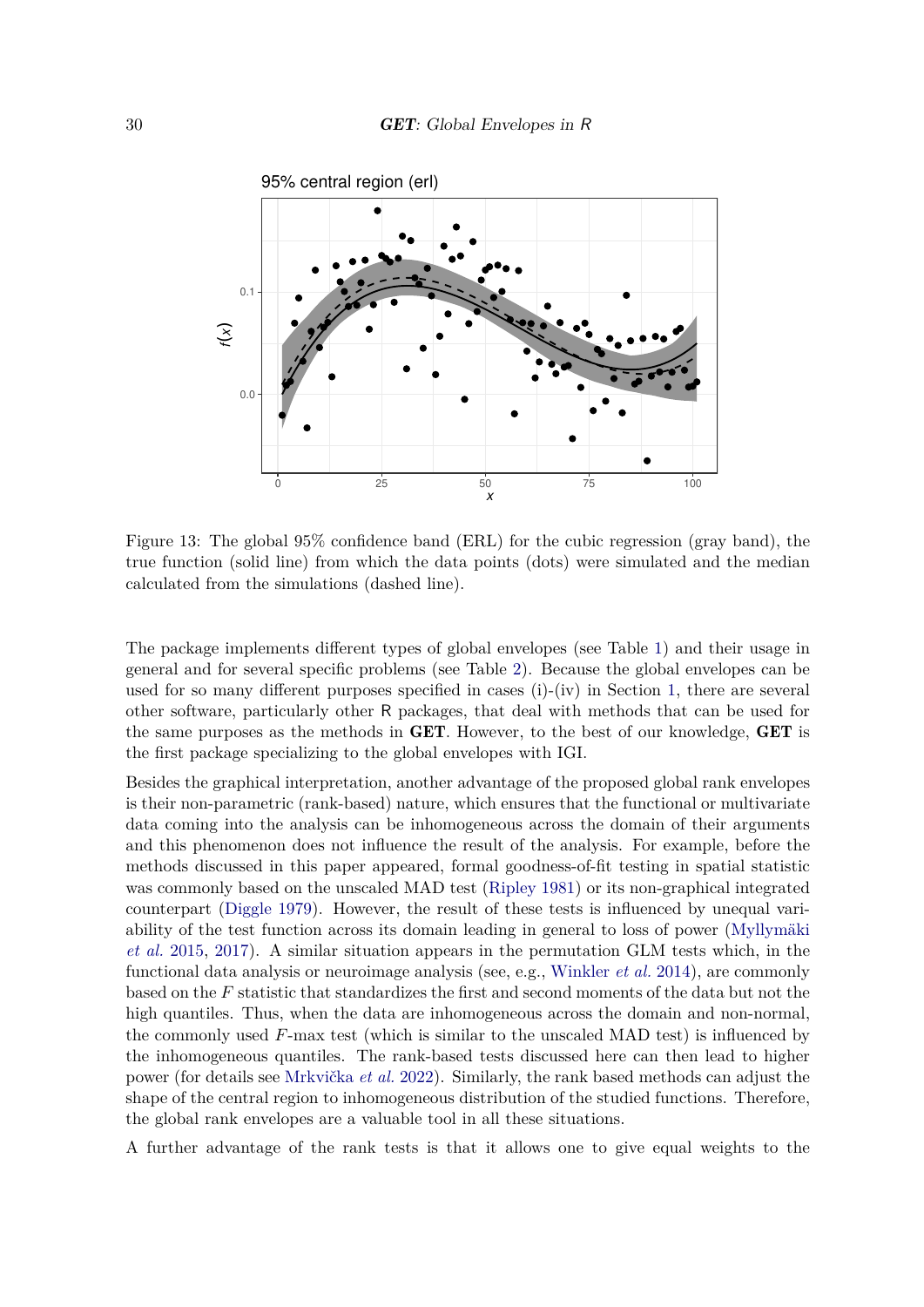components fed in. Thus, the method is particularly well suited also for multiple testing with several univariate or functional test statistics [\(Mrkvička](#page-34-1) *et al.* [2017\)](#page-34-1), for constructing central regions jointly for various transformations of the functions (for details see Dai *[et al.](#page-31-1)* [2020\)](#page-31-1), and for combining various dimensions of multidimensional functions or various functional elements of multivariate functions.

Finally, the good properties of the methods presented here are retained also in the case of testing a composite hypothesis: the two-stage Monte Carlo test is applicable to these graphical methods.

We are committed to developing the **GET** package further. For example, new types of global envelopes can be added, if such are invented, and support for specific applications or different type of data will be extended.

## **Acknowledgments**

MM was financially supported by the Academy of Finland (project numbers 295100, 306875 and 327211) and TM by the Grant Agency of Czech Republic (Project No. 19-04412S). The authors thank Pavel Grabarnik, Ute Hahn, Mikko Kuronen, Michael Rost and Henri Seijo for their contributions and suggestions of code, as well as Naveen Naidu Narisetty, Milan Jílek and Samuel Soubeyrand for their collaboration on developing global envelope methods.

# **References**

- <span id="page-30-4"></span>Aldor-Noiman S, Brown LD, Buja A, Rolke W, Stine RA (2013). "The Power to See: A New Graphical Test of Normality." *The American Statistician*, **67**(4), 249–260. [doi:](https://doi.org/10.1080/00031305.2013.847865) [10.1080/00031305.2013.847865](https://doi.org/10.1080/00031305.2013.847865).
- <span id="page-30-1"></span>Anderson M, Ter Braak C (2003). "Permutation Tests for Multi-Factorial Analysis of Variance." *Journal of Statistical Computation and Simulation*, **73**(2), 85–113. [doi:](https://doi.org/10.1080/00949650215733) [10.1080/00949650215733](https://doi.org/10.1080/00949650215733).
- <span id="page-30-0"></span>Anderson MJ, Robinson J (2001). "Permutation Tests for Linear Models." *Australian & New Zealand Journal of Statistics*, **43**(1), 75–88. [doi:10.1111/1467-842X.00156](https://doi.org/10.1111/1467-842X.00156).
- <span id="page-30-3"></span>Baddeley A, Hardegen A, Lawrence T, Milne RK, Nair G, Rakshit S (2017). "On Two-Stage Monte Carlo Tests of Composite Hypotheses." *Computational Statistics & Data Analysis*, **114**, 75–87. [doi:https://doi.org/10.1016/j.csda.2017.04.003](https://doi.org/https://doi.org/10.1016/j.csda.2017.04.003).
- <span id="page-30-2"></span>Baddeley A, Rubak E, Turner R (2015). *Spatial Point Patterns: Methodology and Applications with* R. Chapman and Hall/CRC Press, London.
- <span id="page-30-6"></span>Barnard GA (1963). "Discussion on 'The Spectral Analysis of Point Processes' (by M. S. Bartlett)." *Journal of the Royal Statistical Society B*, **25**, 294.
- <span id="page-30-5"></span>Besag JE (1977). "Comment on 'Modelling Spatial Patterns' by B. D. Ripley." *Journal of the Royal Statistical Society B*, **39**(2), 193–195.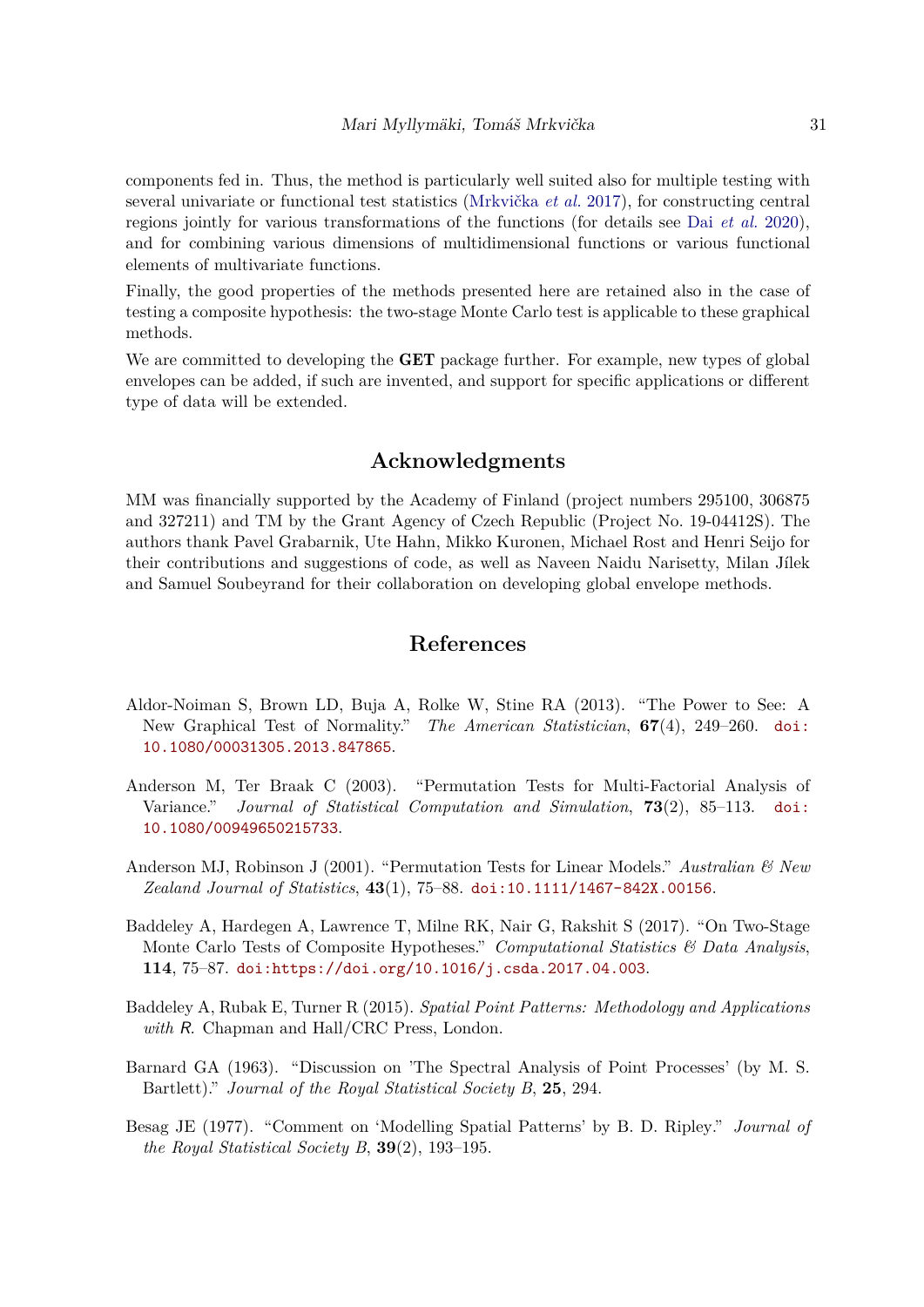- <span id="page-31-4"></span>Biscio CA, Møller J (2019). "The Accumulated Persistence Function, a New Useful Functional Summary Statistic for Topological Data Analysis, With a View to Brain Artery Trees and Spatial Point Process Applications." *Journal of Computational and Graphical Statistics*, **28**(3), 671–681. [doi:10.1080/10618600.2019.1573686](https://doi.org/10.1080/10618600.2019.1573686).
- <span id="page-31-8"></span>Bolin D, Lindgren F (2015). "Excursion and Contour Uncertainty Regions for Latent Gaussian Models." *Journal of the Royal Statistical Society B*, **77**(1), 85–106. [doi:10.1111/rssb.](https://doi.org/10.1111/rssb.12055) [12055](https://doi.org/10.1111/rssb.12055).
- <span id="page-31-9"></span>Bolin D, Lindgren F (2017). "Quantifying the Uncertainty of Contour Maps." *Journal of Computational and Graphical Statistics*, **26**(3), 513–524. [doi:10.1080/10618600.2016.](https://doi.org/10.1080/10618600.2016.1228537) [1228537](https://doi.org/10.1080/10618600.2016.1228537).
- <span id="page-31-10"></span>Bolin D, Lindgren F (2018). "Calculating Probabilistic Excursion Sets and Related Quantities Using excursions." *Journal of Statistical Software, Articles*, **86**(5), 1–20. [doi:10.18637/](https://doi.org/10.18637/jss.v086.i05) [jss.v086.i05](https://doi.org/10.18637/jss.v086.i05).
- <span id="page-31-5"></span>Brown P, Rai K, La Vecchia C, Rodriguez PS, Qu K, Brown MG, Shin HH, Tang X, Newcombe L, Suraweera W, Schultz C, Bogoch I, Gelband H, Nagelkerke N, Jha P (2020). "Mortality from COVID-19 in 12 Countries and 6 States of the United States." *medRxiv*. [doi:](https://doi.org/10.1101/2020.04.17.20069161) [10.1101/2020.04.17.20069161](https://doi.org/10.1101/2020.04.17.20069161).
- <span id="page-31-7"></span>Canty A, Ripley B (2017). boot*: Bootstrap* R *(*S-PLUS*) Functions*. R package version 1.3-20, URL <https://cran.r-project.org/package=boot>.
- <span id="page-31-2"></span>Chaiban C, Biscio C, Thanapongtharm W, Tildesley M, Xiao X, Robinson TP, Vanwambeke SO, Gilbert M (2019). "Point Pattern Simulation Modelling of Extensive and Intensive Chicken Farming in Thailand: Accounting for Clustering and Landscape Characteristics." *Agricultural Systems*, **173**, 335–344. [doi:https://doi.org/10.1016/j.agsy.2019.03.](https://doi.org/https://doi.org/10.1016/j.agsy.2019.03.004) [004](https://doi.org/https://doi.org/10.1016/j.agsy.2019.03.004).
- <span id="page-31-12"></span>Christensen R (2002). *Plane Answers to Complex Questions: The Theory of Linear Models*. Springer-Verlag, New York.
- <span id="page-31-3"></span>Clark CD, Ely JC, Spagnolo M, Hahn U, Hughes AL, Stokes CR (2018). "Spatial Organization of Drumlins." *Earth Surface Processes and Landforms*, **43**(2), 499–513. [doi:10.1002/esp.](https://doi.org/10.1002/esp.4192) [4192](https://doi.org/10.1002/esp.4192).
- <span id="page-31-11"></span>Conde IC, de Una Alvarez J (2016). sgof*: Multiple Hypothesis Testing*. R package version 2.3, URL <https://CRAN.R-project.org/package=sgof>.
- <span id="page-31-0"></span>Dai W, Genton MG (2018). "Functional Boxplots for Multivariate Curves." *Stat*, **7**(1), e190. [doi:10.1002/sta4.190](https://doi.org/10.1002/sta4.190).
- <span id="page-31-1"></span>Dai W, Mrkvička T, Sun Y, Genton MG (2020). "Functional Outlier Detection and Taxonomy by Sequential Transformations." *Computational Statistics & Data Analysis*, **149**, 106960. [doi:https://doi.org/10.1016/j.csda.2020.106960](https://doi.org/https://doi.org/10.1016/j.csda.2020.106960).
- <span id="page-31-6"></span>Dao NA, Genton MG (2014). "A Monte Carlo Adjusted Goodness-Of-Fit Test for Parametric Models Describing Spatial Point Patterns." *Journal of Computational and Graphical Statistics*, **23**, 497–517. [doi:10.1080/10618600.2012.760459](https://doi.org/10.1080/10618600.2012.760459).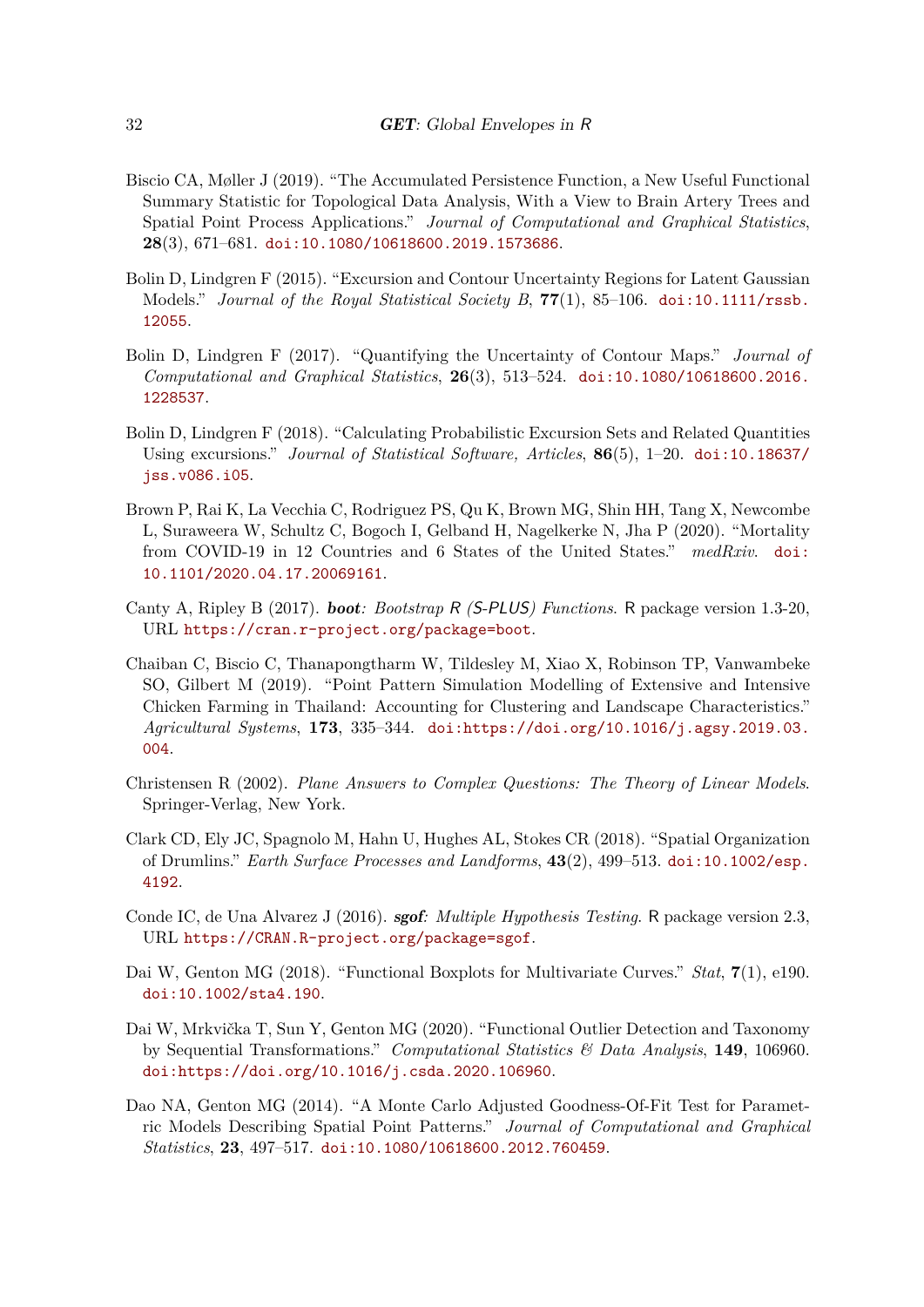- <span id="page-32-4"></span>Davison AC, Hinkley DV (1997). *Bootstrap Methods and Their Application*. Cambridge University Press, Cambridge.
- <span id="page-32-6"></span>Degras D (2016). SCBmeanfd*: Simultaneous Confidence Bands for the Mean of Functional Data*. R package version 1.2.2, URL <https://CRAN.R-project.org/package=SCBmeanfd>.
- <span id="page-32-1"></span>Després T, Vítková L, Bače R, Čada V, Janda P, Mikoláš M, Schurman JS, Trotsiuk V, Svoboda M (2017). "Past Disturbances and Intraspecific Competition as Drivers of Spatial Pattern in Primary Spruce Forests." *Ecosphere*, **8**(12), e02037. [doi:10.1002/ecs2.2037](https://doi.org/10.1002/ecs2.2037).
- <span id="page-32-12"></span>Di Martino A, Yan C, Li Q, Denio E, Castellanos F, Alaerts K, Anderson J, Assaf M, Bookheimer S, Dapretto M, et al (2014). "The Autism Brain Imaging Data Exchange: Towards a Large-Scale Evaluation of the Intrinsic Brain Architecture in Autism." *Molecular Psychiatry*, **19**, 659–667.
- <span id="page-32-13"></span>Diggle PJ (1979). "On Parameter Estimation and Goodness-of-Fit Testing for Spatial Point Patterns." *Biometrics*, **35**(1), 87–101. [doi:10.2307/2529938](https://doi.org/10.2307/2529938).
- <span id="page-32-10"></span>Diggle PJ (2013). *Statistical Analysis of Spatial and Spatio-Temporal Point Patterns*. 3 edition. CRC Press, Boca Raton. ISBN 978-0-340-74070-5.
- <span id="page-32-5"></span>Duranton G, Overman HG (2005). "Testing for Localization Using Micro-Geographic Data." *Review of Economic Studies*, **72**(4), 1077–1106.
- <span id="page-32-2"></span>Erfanifard Y, Stereńczak K, Miścicki S (2019). "Management Strategies Alter Competitive Interactions and Structural Properties of Norway Spruce in Mixed Stands of Bialowieża Forest, Poland." *Forest Ecology and Management*, **437**, 87–98. [doi:https://doi.org/10.](https://doi.org/https://doi.org/10.1016/j.foreco.2019.01.035) [1016/j.foreco.2019.01.035](https://doi.org/https://doi.org/10.1016/j.foreco.2019.01.035).
- <span id="page-32-11"></span>Febrero M, Galeano P, González-Manteiga W (2008). "Outlier Detection in Functional Data by Depth Measures, with Application to Identify Abnormal NOx Levels." *Environmetrics*, **19**(4), 331–345. [doi:10.1002/env.878](https://doi.org/10.1002/env.878).
- <span id="page-32-7"></span>Febrero-Bande M, Oviedo de la Fuente M (2012). "Statistical Computing in Functional Data Analysis: The R Package fda.usc." *Journal of Statistical Software, Articles*, **51**(4), 1–28. [doi:10.18637/jss.v051.i04](https://doi.org/10.18637/jss.v051.i04).
- <span id="page-32-3"></span>Freedman D, Lane D (1983). "A Nonstochastic Interpretation of Reported Significance Levels." *Journal of Business and Economic Statistics*, **1**(4), 292–298. [doi:10.2307/1391660](https://doi.org/10.2307/1391660).
- <span id="page-32-8"></span>Gorecki T, Smaga L (2017). fdANOVA*: Analysis of Variance for Univariate and Multivariate Functional Data*. R package version 0.1.0, URL [https://CRAN.R-project.org/package=](https://CRAN.R-project.org/package=fdANOVA) [fdANOVA](https://CRAN.R-project.org/package=fdANOVA).
- <span id="page-32-0"></span>Gotovac V, Helisová K, Ugrina I (2016). "Assessing Dissimilarity of Random Sets through Convex Compact Approximations, Support Functions and Envelope Tests." *Image Analysis & Stereology*, **35**(3), 181–193. [doi:https://doi.org/10.5566/ias.1490](https://doi.org/https://doi.org/10.5566/ias.1490).
- <span id="page-32-9"></span>Grabarnik P, Chiu SN (2002). "Goodness-of-Fit Test for Complete Spatial Randomness Against Mixtures of Regular and Clustered Spatial Point Processes." *Biometrika*, **89**(2), 411–421.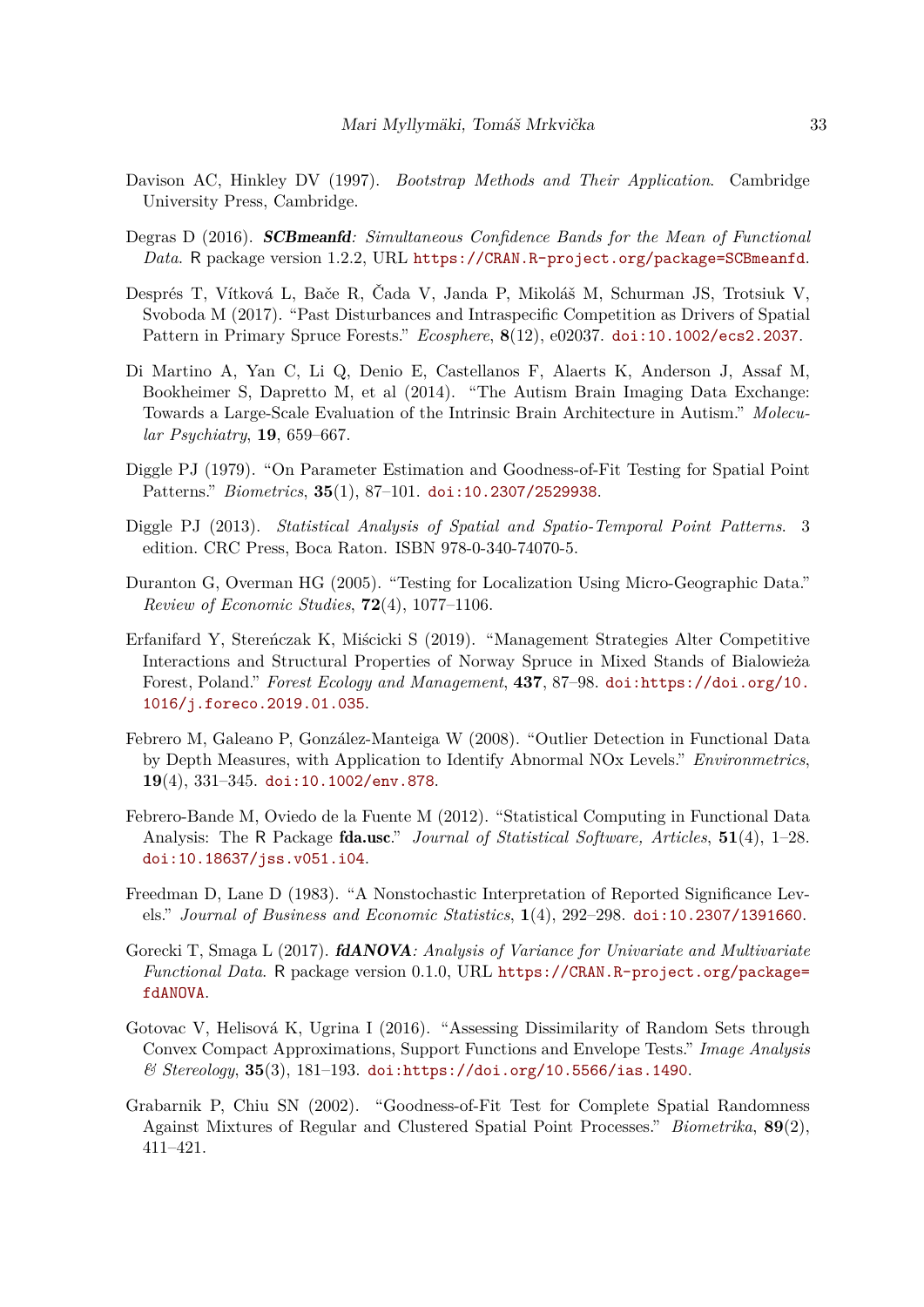- <span id="page-33-2"></span>Gusmán-M E, de la Cruz M, Espinosa CI, Escudero A (2018). "Focusing on Individual Species Reveals the Specific Nature of Assembly Mechanisms in a Tropical Dry-Forest." *Perspectives in Plant Ecology, Evolution and Systematics*, **34**, 94–101. [doi:https://doi.](https://doi.org/https://doi.org/10.1016/j.ppees.2018.07.004) [org/10.1016/j.ppees.2018.07.004](https://doi.org/https://doi.org/10.1016/j.ppees.2018.07.004).
- <span id="page-33-3"></span>Häbel H, Rajala T, Marucci M, Boissier C, Schladitz K, Redenbach C, Särkkä A (2017). "A Three-Dimensional Anisotropic Point Process Characterization for Pharmaceutical Coatings." *Spatial Statistics*, **22**, 306–320. [doi:https://doi.org/10.1016/j.spasta.2017.](https://doi.org/https://doi.org/10.1016/j.spasta.2017.05.003) [05.003](https://doi.org/https://doi.org/10.1016/j.spasta.2017.05.003).
- <span id="page-33-11"></span>Hahn U (2015). "A Note on Simultaneous Monte Carlo Tests." *Technical report*, Centre for Stochastic Geometry and advanced Bioimaging, Aarhus University.
- <span id="page-33-9"></span>Hothorn T, Hornik K, van de Wiel M, Zeileis A (2008). "Implementing a Class of Permutation Tests: The coin Package." *Journal of Statistical Software, Articles*, **28**(8), 1–23. [doi:](https://doi.org/10.18637/jss.v028.i08) [10.18637/jss.v028.i08](https://doi.org/10.18637/jss.v028.i08).
- <span id="page-33-10"></span>Hothorn T, Hornik K, van de Wiel MA, Zeileis A (2006). "A Lego System for Conditional Inference." *The American Statistician*, **60**(3), 257–263. [doi:10.1198/000313006X118430](https://doi.org/10.1198/000313006X118430).
- <span id="page-33-12"></span>Illian J, Penttinen A, Stoyan H, Stoyan D (2008). *Statistical Analysis and Modelling of Spatial Point Patterns*. Statistics in Practice, 1 edition. John Wiley & Sons, Chichester. ISBN 978-0-470-01491-2.
- <span id="page-33-0"></span>Koubek A, Pawlas Ze, Brereton T, Kriesche B, Schmidt V (2016). "Testing the Random Field Model Hypothesis for Random Marked Closed Sets." *Spatial Statistics*, **16**, 118–136. [doi:https://doi.org/10.1016/j.spasta.2016.03.001](https://doi.org/https://doi.org/10.1016/j.spasta.2016.03.001).
- <span id="page-33-1"></span>Kruuse M, Tempel E, Kipper R, Stoica RS (2019). "Photometric Redshift Galaxies as Tracers of the Filamentary Network." *Astronomy & Astrophysics*, **625**, A130. [doi:](https://doi.org/10.1051/0004-6361/201935096) [10.1051/0004-6361/201935096](https://doi.org/10.1051/0004-6361/201935096).
- <span id="page-33-4"></span>Lee A, Särkkä A, Madhyastha TM, Grabowski TJ (2017). "Characterizing Cross-Subject Spatial Interaction Patterns in Functional Magnetic Resonance Imaging Studies: A Two-Stage Point-Process Model." *Biometrical Journal*, **59**(6), 1352–1381. [doi:10.1002/bimj.](https://doi.org/10.1002/bimj.201600212) [201600212](https://doi.org/10.1002/bimj.201600212).
- <span id="page-33-6"></span>López-Pintado S, Romo J (2009). "On the Concept of Depth for Functional Data." *Journal of the American Statistical Association*, **104**(486), 718–734. [doi:10.1198/jasa.2009.0108](https://doi.org/10.1198/jasa.2009.0108).
- <span id="page-33-7"></span>López-Pintado S, Torrente A (2013). depthTools*: Depth Tools Package*. R package version 0.4, URL <https://CRAN.R-project.org/package=depthTools>.
- <span id="page-33-8"></span>Marcon E, Traissac S, Puech F, Lang G (2015). "Tools to Characterize Point Patterns: **dbmss** for R." *Journal of Statistical Software, Code Snippets*, **67**(3), 1–15. [doi:10.18637/jss.](https://doi.org/10.18637/jss.v067.c03) [v067.c03](https://doi.org/10.18637/jss.v067.c03).
- <span id="page-33-5"></span>Møller J, Christensen HS, Cuevas-Pacheco F, Christoffersen AD (2019). "Structured Space-Sphere Point Processes and K-Functions." *Methodology and Computing in Applied Probability*. [doi:10.1007/s11009-019-09712-w](https://doi.org/10.1007/s11009-019-09712-w).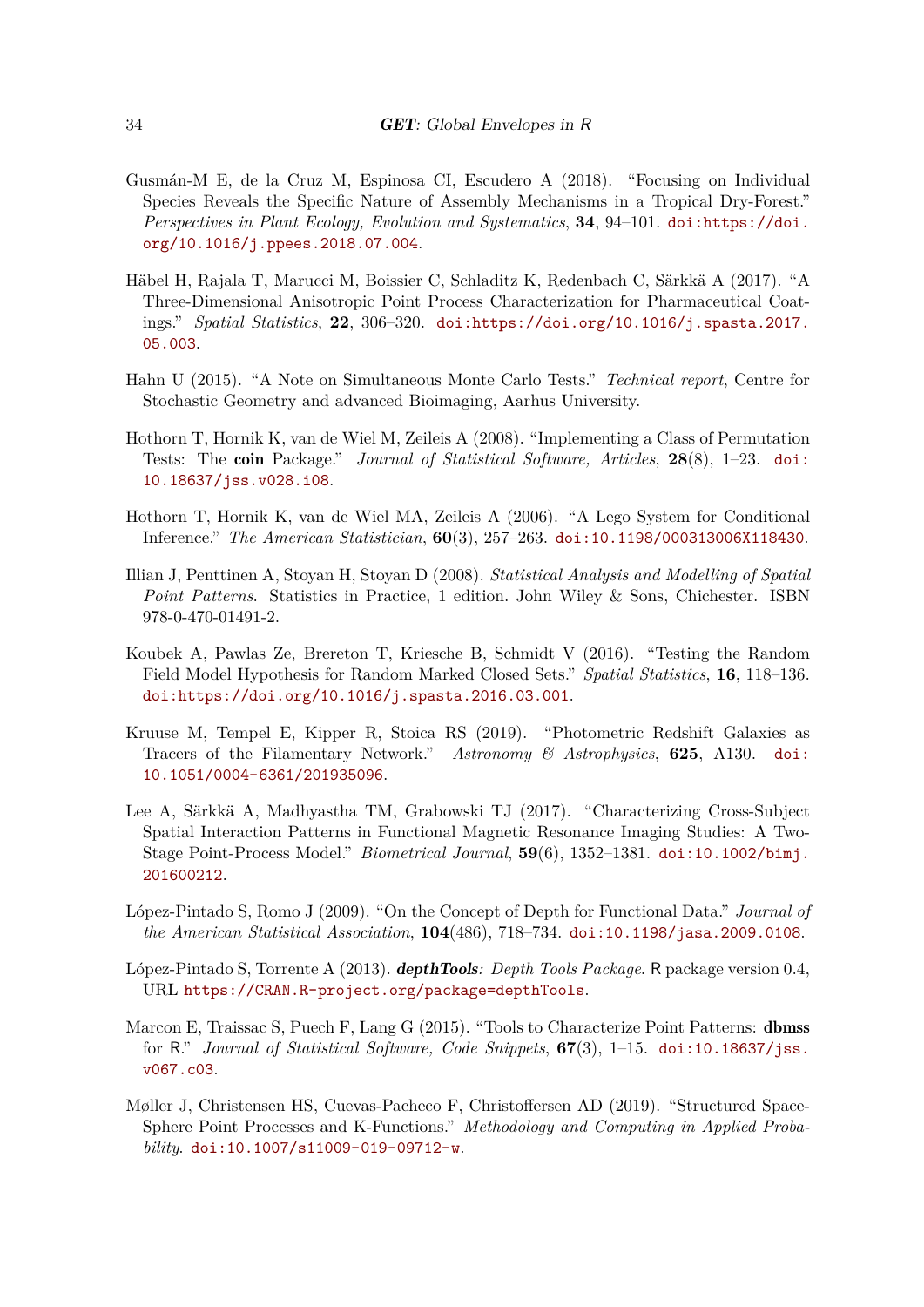- <span id="page-34-8"></span>Møller J, Ghorbani M, Rubak E (2016a). "Mechanistic Spatio-Temporal Point Process Models for Marked Point Processes, with a View to Forest Stand Data." *Biometrics*, **72**(3), 687–696. [doi:10.1111/biom.12466](https://doi.org/10.1111/biom.12466).
- <span id="page-34-9"></span>Møller J, Safavinanesh F, Rasmussen JG (2016b). "The Cylindrical *K*-Function and Poisson Line Cluster Point Processes." *Biometrika*, **103**(4), 937–954. [doi:10.1093/biomet/asw044](https://doi.org/10.1093/biomet/asw044).
- <span id="page-34-3"></span>Møller J, Waagepetersen R (2017). "Some Recent Developments in Statistics for Spatial Point Patterns." *Annual Review of Statistics and Its Application*, **4**(1), 317–342. [doi:](https://doi.org/10.1146/annurev-statistics-060116-054055) [10.1146/annurev-statistics-060116-054055](https://doi.org/10.1146/annurev-statistics-060116-054055).
- <span id="page-34-1"></span>Mrkvička T, Myllymäki M, Hahn U (2017). "Multiple Monte Carlo Testing, with Applications in Spatial Point Processes." *Statistics and Computing*, **27**(5), 1239–1255. [doi:10.1007/](https://doi.org/10.1007/s11222-016-9683-9) [s11222-016-9683-9](https://doi.org/10.1007/s11222-016-9683-9).
- <span id="page-34-6"></span>Mrkvička T, Roskovec T, Rost M (2021). "A Nonparametric Graphical Tests of Significance in Functional GLM." *Methodology and Computing in Applied Probability*, **23**, 593–612. [doi:10.1007/s11009-019-09756-y](https://doi.org/10.1007/s11009-019-09756-y).
- <span id="page-34-5"></span>Mrkvička T, Myllymäki M, Jílek M, Hahn U (2020). "A One-Way ANOVA Test for Functional Data with Graphical Interpretation." *Kybernetika*, **56**(3), 432–458. [doi:](https://doi.org/10.14736/kyb-2020-3-0432) [10.14736/kyb-2020-3-0432](https://doi.org/10.14736/kyb-2020-3-0432).
- <span id="page-34-7"></span>Mrkvička T, Myllymäki M, Kuronen M, Narisetty NN (2022). "New Methods for Multiple Testing in Permutation Inference for the General Linear Model." *Statistics in Medicine*, **41**(2), 276–297. [doi:10.1002/sim.9236](https://doi.org/10.1002/sim.9236).
- <span id="page-34-2"></span>Mrkvička T, Soubeyrand S, Myllymäki M, Grabarnik P, Hahn U (2016). "Monte Carlo Testing in Spatial Statistics, with Applications to Spatial Residuals." *Spatial Statistics*, **18**, 40–53. [doi:10.1016/j.spasta.2016.04.005](https://doi.org/10.1016/j.spasta.2016.04.005).
- <span id="page-34-10"></span>Murrell DJ (2018). "A Global Envelope Test to Detect Non-Random Bursts of Trait Evolution." *Methods in Ecology and Evolution*, **9**(7), 1739–1748. [doi:10.1111/2041-210X.](https://doi.org/10.1111/2041-210X.13006) [13006](https://doi.org/10.1111/2041-210X.13006).
- <span id="page-34-11"></span>Myllymäki M, Grabarnik P, Seijo H, Stoyan D (2015). "Deviation Test Construction and Power Comparison for Marked Spatial Point Patterns." *Spatial Statistics*, **11**, 19–34. [doi:](https://doi.org/http://dx.doi.org/10.1016/j.spasta.2014.11.004) [http://dx.doi.org/10.1016/j.spasta.2014.11.004](https://doi.org/http://dx.doi.org/10.1016/j.spasta.2014.11.004).
- <span id="page-34-4"></span>Myllymäki M, Kuronen M, Mrkvička T (2020). "Testing Global and Local Dependence of Point Patterns on Covariates in Parametric Models." *Spatial Statistics*, **42**, 100436. ISSN 2211-6753. [doi:https://doi.org/10.1016/j.spasta.2020.100436](https://doi.org/https://doi.org/10.1016/j.spasta.2020.100436).
- <span id="page-34-12"></span>Myllymäki M, Mrkvička T (2020). "Comparison of Non-parametric Global Envelopes." arXiv:2008.09650 [stat.ME]. URL <https://arxiv.org/abs/2008.09650>.
- <span id="page-34-0"></span>Myllymäki M, Mrkvička T, Grabarnik P, Seijo H, Hahn U (2017). "Global Envelope Tests for Spatial Processes." *Journal of the Royal Statistical Society B*, **79**, 381–404. [doi:](https://doi.org/10.1111/rssb.12172) [10.1111/rssb.12172](https://doi.org/10.1111/rssb.12172).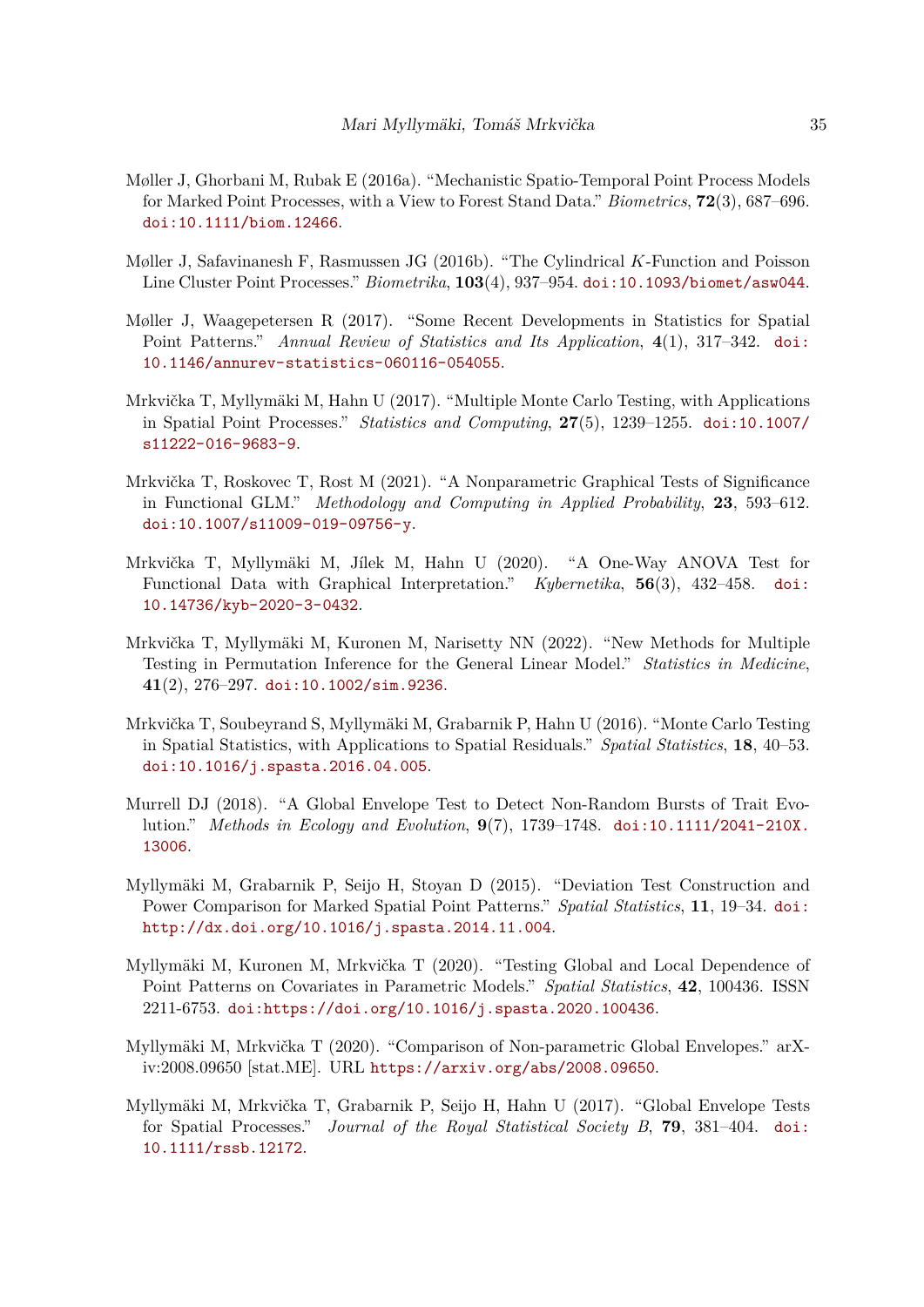- <span id="page-35-1"></span>Narisetty NN, Nair VJ (2016). "Extremal Depth for Functional Data and Applications." *Journal of the American Statistical Association*, **111**(516), 1705–1714. [doi:10.1080/01621459.](https://doi.org/10.1080/01621459.2015.1110033) [2015.1110033](https://doi.org/10.1080/01621459.2015.1110033).
- <span id="page-35-12"></span>Pedersen TL (2020). patchwork*: The Composer of Plots*. R package version 1.1.0, URL <https://CRAN.R-project.org/package=patchwork>.
- <span id="page-35-10"></span>Pollard K, Dudoit S, van der Laan M (2005). "Multiple Testing Procedures: The multtest Package and Applications to Genomics." In R Gentleman, V Carey, W Huber, R Irizarry, S Dudoit (eds.), *Bioinformatics and Computational Biology Solutions Using* R *and Bioconductor. Statistics for Biology and Health*, pp. 249–271. Springer-Verlag, New York.
- <span id="page-35-0"></span>Pollington TM, Tildesley MJ, Hollingsworth TD, Chapman LA (2020). "Developments in Statistical Inference When Assessing Spatiotemporal Disease Clustering with the Tau Statistic." *Spatial Statistics*, p. 100438. ISSN 2211-6753. [doi:https://doi.org/10.1016/](https://doi.org/https://doi.org/10.1016/j.spasta.2020.100438) [j.spasta.2020.100438](https://doi.org/https://doi.org/10.1016/j.spasta.2020.100438).
- <span id="page-35-7"></span>R Core Team (2020). R*: A Language and Environment for Statistical Computing*. R Foundation for Statistical Computing, Vienna, Austria. URL <https://www.R-project.org/>.
- <span id="page-35-6"></span>Rafati A, Safavimanesh F, Dorph-Petersen KA, Rasmussen J, Møller J, Nyengaard J (2016). "Detection and Spatial Characterization of Minicolumnarity in the Human Cerebral Cortex." *Journal of Microscopy*, **261**(1), 115–126. [doi:10.1111/jmi.12321](https://doi.org/10.1111/jmi.12321).
- <span id="page-35-2"></span>Rajala T, Murrell DJ, Olhede SC (2018). "Detecting Multivariate Interactions in Spatial Point Patterns with Gibbs Models and Variable Selection." *Journal of the Royal Statistical Society C*, **67**(5), 1237–1273. [doi:10.1111/rssc.12281](https://doi.org/10.1111/rssc.12281).
- <span id="page-35-11"></span>Ramsay JO, Silverman BW (2005). *Functional Data Analysis*. Springer Series in Statistics, 2 edition. Springer-Verlag, New York. ISBN 978-0387-40080-8.
- <span id="page-35-8"></span>Ramsay JO, Wickham H, Graves S, Hooker G (2017). fda*: Functional Data Analysis*. R package version 2.4.7, URL <https://CRAN.R-project.org/package=fda>.
- <span id="page-35-4"></span>Retter B, Hatchell J, Naylor T (2019). "Spatial Statistics in Star-Forming Regions: Testing the Limits of Randomness." *Monthly Notices of the Royal Astronomical Society*, **487**(1), 887–899. [doi:10.1093/mnras/stz1279](https://doi.org/10.1093/mnras/stz1279).
- <span id="page-35-13"></span>Ripley BD (1977). "Modelling Spatial Patterns." *Journal of the Royal Statistical Society B*, **39**(2), 172–212.
- <span id="page-35-9"></span>Ripley B D (1981). *Spatial Statistics*. Wiley Series in Probability and Mathematical Statistics. John Wiley & Sons, New Jersey. ISBN 978-0-471-08367-2.
- <span id="page-35-5"></span>Šmejkal M, Ricard D, Vejřík L, Mrkvička T, Vebrová L, Baran R, Blabolil P, Sajdlová Z, Vejříková I, Marie P, Kubečka J (2017). "Seasonal and Daily Protandry in a Cyprinid Fish." *Scientific Reports*, **7**(4737). [doi:10.1038/s41598-017-04827-x](https://doi.org/10.1038/s41598-017-04827-x).
- <span id="page-35-3"></span>Stoyan D (2016). "Point Process Statistics: Application to Modern and Contemporary Art and Design." *Journal of Mathematics and the Arts*, **10**(1-4), 20–34. [doi:](https://doi.org/10.1080/17513472.2016.1208980) [10.1080/17513472.2016.1208980](https://doi.org/10.1080/17513472.2016.1208980).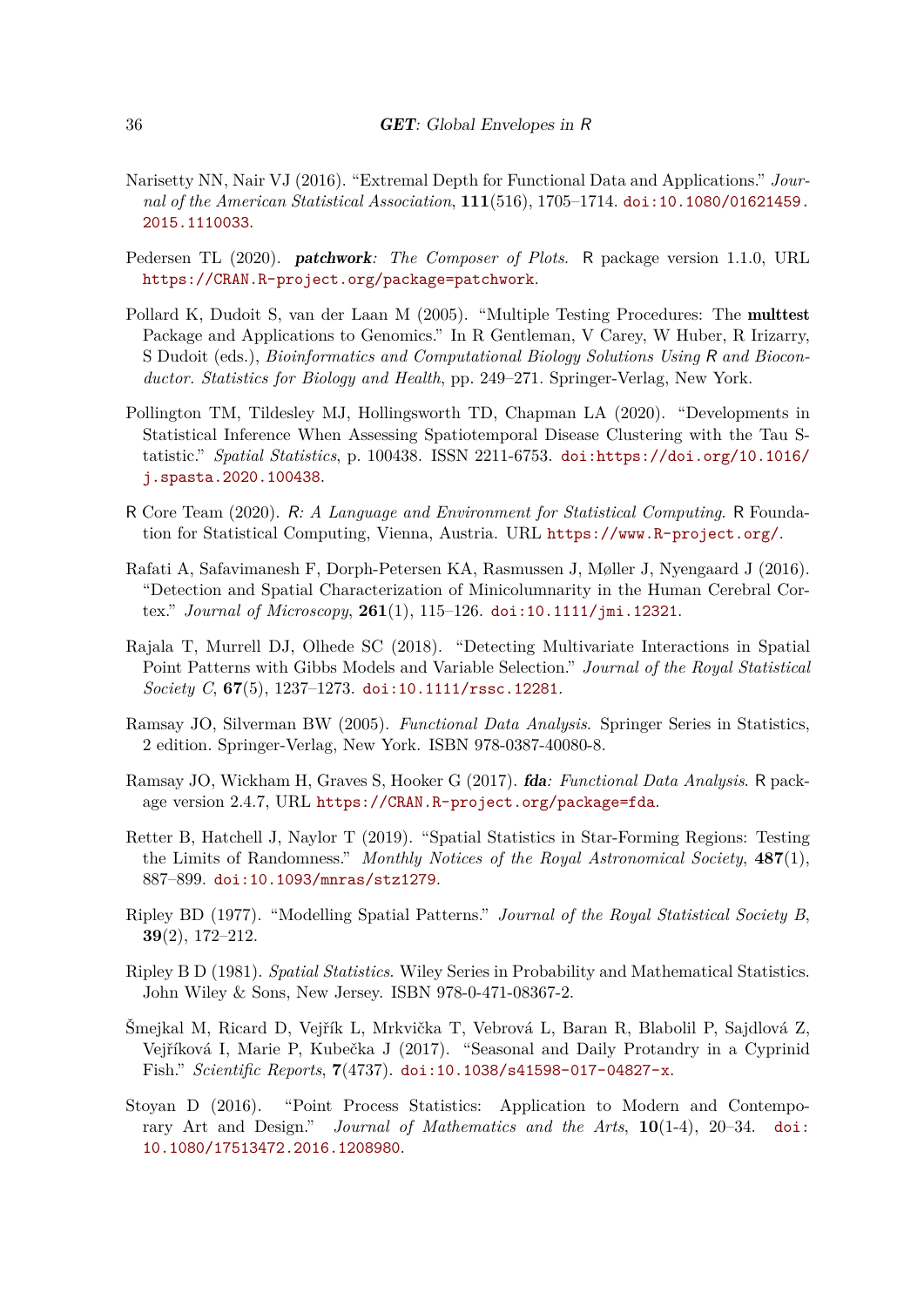- <span id="page-36-8"></span>Sun Y, Genton MG (2011). "Functional Boxplots." *Journal of Computational and Graphical Statistics*, **20**(2), 316–334. [doi:10.1198/jcgs.2011.09224](https://doi.org/10.1198/jcgs.2011.09224).
- <span id="page-36-4"></span>Sun Y, Genton MG, Nychka DW (2012). "Exact Fast Computation of Band Depth for Large Functional Datasets: How Quickly Can One Million Curves Be Ranked?" *Stat*, **1**(1), 68–74. [doi:10.1002/sta4.8](https://doi.org/10.1002/sta4.8).
- <span id="page-36-5"></span>Torrente A, López-Pintado S, Romo J (2013). "DepthTools: an R Package for a Robust Analysis of Gene Expression Data." *BMC Bioinformatics*, **14**(237). [doi:doi:10.1186/](https://doi.org/doi:10.1186/1471-2105-14-237) [1471-2105-14-237](https://doi.org/doi:10.1186/1471-2105-14-237).
- <span id="page-36-11"></span>Tzourio-Mazoyer N, Landeau B, Papathanassiou D, Crivello F, Etard O, Delcroix N, Mazoyer B, Joliot M (2002). "Automated Anatomical Labeling of Activations in SPM Using a Macroscopic Anatomical Parcellation of the MNI MRI Single-Subject Brain." *NeuroImage*, **15**, 273–289.
- <span id="page-36-9"></span>van Lieshout MC (2010). "Spatial Point Process Theory." In AE Gelfand, PJ Diggle, M Fuentes, P Guttorp (eds.), *Handbook of Spatial Statistics*, Handbooks of Modern Statistical Methods, 1 edition. CRC Press. ISBN 978-1-4200-7287-7.
- <span id="page-36-0"></span>Velázquez E, Martínez I, Getzin S, Moloney KA, Wiegand T (2016). "An Evaluation of the State of Spatial Point Pattern Analysis in Ecology." *Ecography*, **39**(11), 1042–1055. [doi:10.1111/ecog.01579](https://doi.org/10.1111/ecog.01579).
- <span id="page-36-1"></span>Wang X, Wiegand T, Anderson-Teixeira KJ, Bourg NA, Hao Z, Howe R, Jin G, Orwig DA, Spasojevic MJ, Wang S, Wolf A, Myers JA (2018). "Ecological Drivers of Spatial Community Dissimilarity, Species Replacement and Species Nestedness Across Temperate Forests." *Global Ecology and Biogeography*, **27**(5), 581–592. [doi:10.1111/geb.12719](https://doi.org/10.1111/geb.12719).
- <span id="page-36-7"></span>Wickham H (2016). ggplot2*: Elegant Graphics for Data Analysis*. Springer-Verlag, New York. ISBN 978-3-319-24277-4.
- <span id="page-36-6"></span>Wiesenfarth M, Krivobokova T, Klasen S, Sperlich S (2012). "Direct Simultaneous Inference in Additive Models and Its Application to Model Undernutrition." *Journal of the American Statistical Association*, **107**(500), 1286–1296. [doi:10.1080/01621459.2012.682809](https://doi.org/10.1080/01621459.2012.682809).
- <span id="page-36-3"></span>Winkler AM, Ridgway GR, Webster MA, Smith SM, Nichols TE (2014). "Permutation Inference for the General Linear Model." *NeuroImage*, **92**, 381–397. [doi:10.1016/j.](https://doi.org/10.1016/j.neuroimage.2014.01.060) [neuroimage.2014.01.060](https://doi.org/10.1016/j.neuroimage.2014.01.060).
- <span id="page-36-2"></span>Ylitalo AK, Särkkä A, Guttorp P (2016). "What We Look at in Paintings: A Comparison Between Experienced and Inexperienced Art Viewers." *The Annals of Applied Statistics*, **10**(2), 549–574. [doi:10.1214/16-AOAS921](https://doi.org/10.1214/16-AOAS921).
- <span id="page-36-10"></span>Zou QH, Zhu CZ, Yang Y, Zuo XN, Long XY, Cao QJ, Wang YF, Zang YF (2008). "An Improved Approach to Detection of Amplitude of Low-Frequency Fluctuation (ALFF) for Resting-State fMRI: Fractional ALFF." *Journal of Neuroscience Methods*, **172**, 137–141.